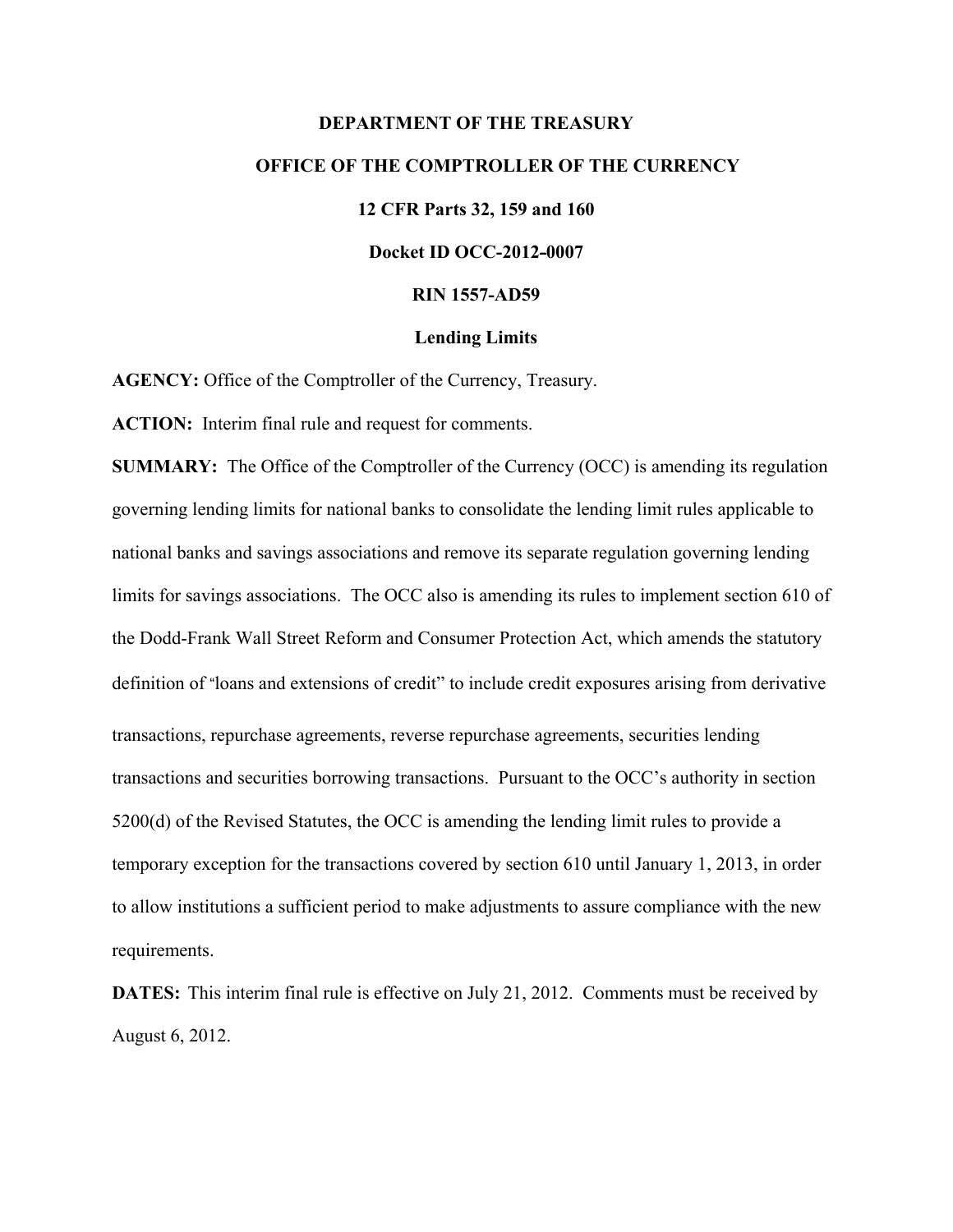**ADDRESSES:** Because paper mail in the Washington, DC area and at the OCC is subject to delay, commenters are encouraged to submit comments by the Federal eRulemaking Portal or email, if possible. Please use the title "Lending Limits" to facilitate the organization and distribution of the comments. You may submit comments by any of the following methods:

- **Federal eRulemaking Portal—"regulations.gov":** Go to http://www.regulations.gov. Click "Advanced Search". Select "Document Type" of "Interim Final Rule", and in "By Keyword or ID" box, enter Docket ID "OCC-2012-0007", and click "Search". If rules for more than one agency are listed, in the "Agency" column, locate the interim final rule for the OCC. Comments can be filtered by Agency using the filtering tools on the left side of the screen. In the "Actions" column, click on "Submit a Comment" or "Open Docket Folder" to submit or view public comments and to view supporting and related materials for this rulemaking action.
- Click on the "Help" tab on the Regulations.gov home page to get information on using Regulations.gov, including instructions for submitting or viewing public comments, viewing other supporting and related materials, and viewing the docket after the close of the comment period.
- E-mail: regs.comments@occ.treas.gov.
- Mail: Office of the Comptroller of the Currency, 250 E Street, SW., Mail Stop 2-3, Washington, DC 20219.
- **Fax:** (202) 874-5274.
- **Hand Delivery/Courier:** 250 E Street, SW., Mail Stop 2-3, Washington, DC 20219.

0007" in your comment. In general, OCC will enter all comments received into the docket and Instructions: You must include "OCC" as the agency name and "Docket ID OCC-2012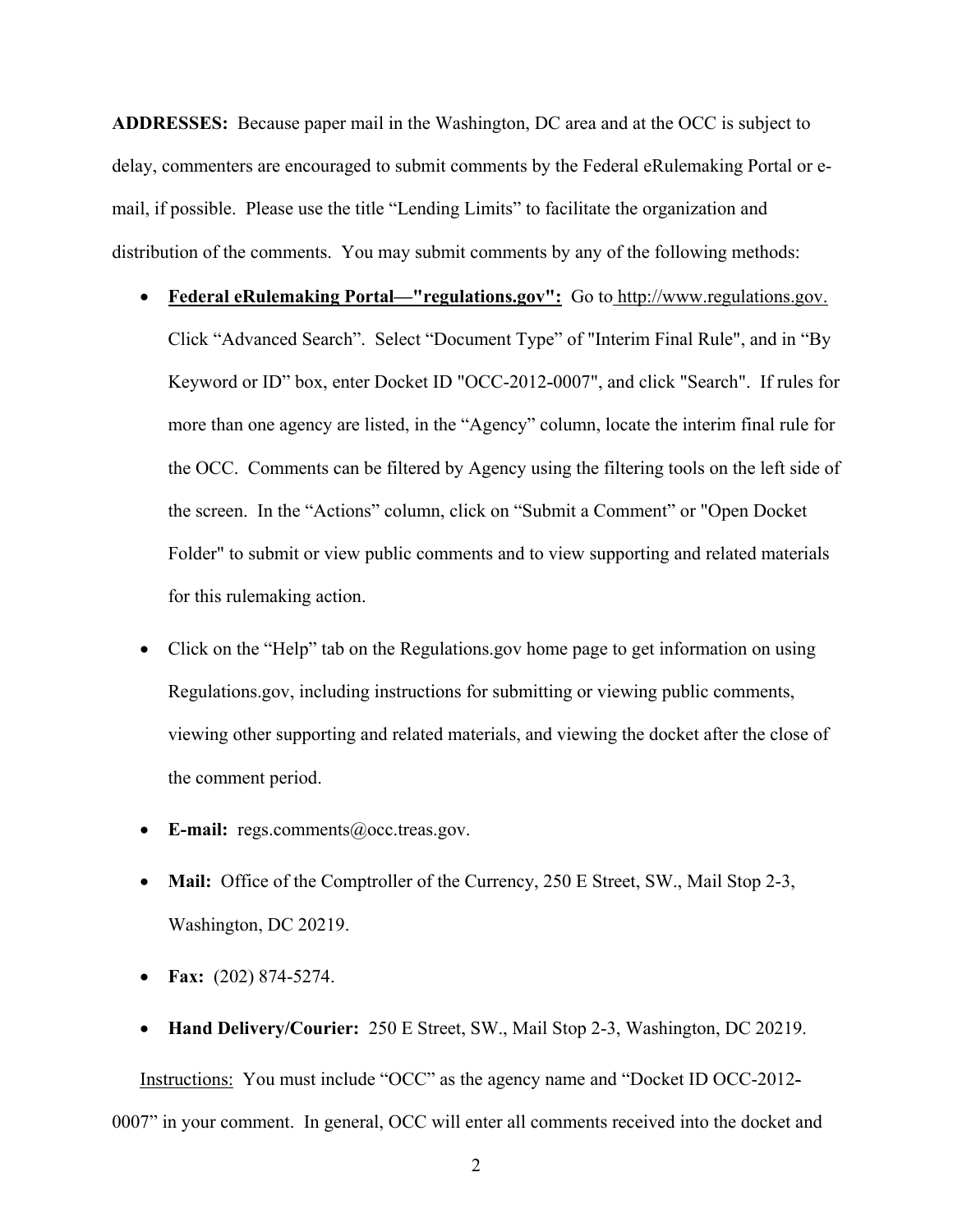publish them on the Regulations.gov Web site without change, including any business or personal information that you provide such as name and address information, e-mail addresses, or phone numbers. Comments received, including attachments and other supporting materials, are part of the public record and subject to public disclosure. Do not enclose any information in your comment or supporting materials that you consider confidential or inappropriate for public disclosure.

You may review comments and other related materials that pertain to this interim final rule by any of the following methods:

- **Viewing Comments Electronically:** Go to http://www.regulations.gov. Click "Advanced Search". Select "Document Type" of "Public Submission", and in "By Keyword or ID" box enter Docket ID "OCC-2012-0007", and click "Search". If comments from more than one agency are listed, the "Agency" column will indicate which comments were received by the OCC. Comments can be filtered by Agency using the filtering tools on the left side of the screen.
- **Viewing Comments Personally:** You may personally inspect and photocopy comments at the OCC, 250 E Street, SW., Washington, DC. For security reasons, the OCC requires that visitors make an appointment to inspect comments. You may do so by calling (202) 874-4700. Upon arrival, visitors will be required to present valid government-issued photo identification and to submit to security screening in order to inspect and photocopy comments.
- **Docket:** You may also view or request available background documents and project summaries using the methods described above.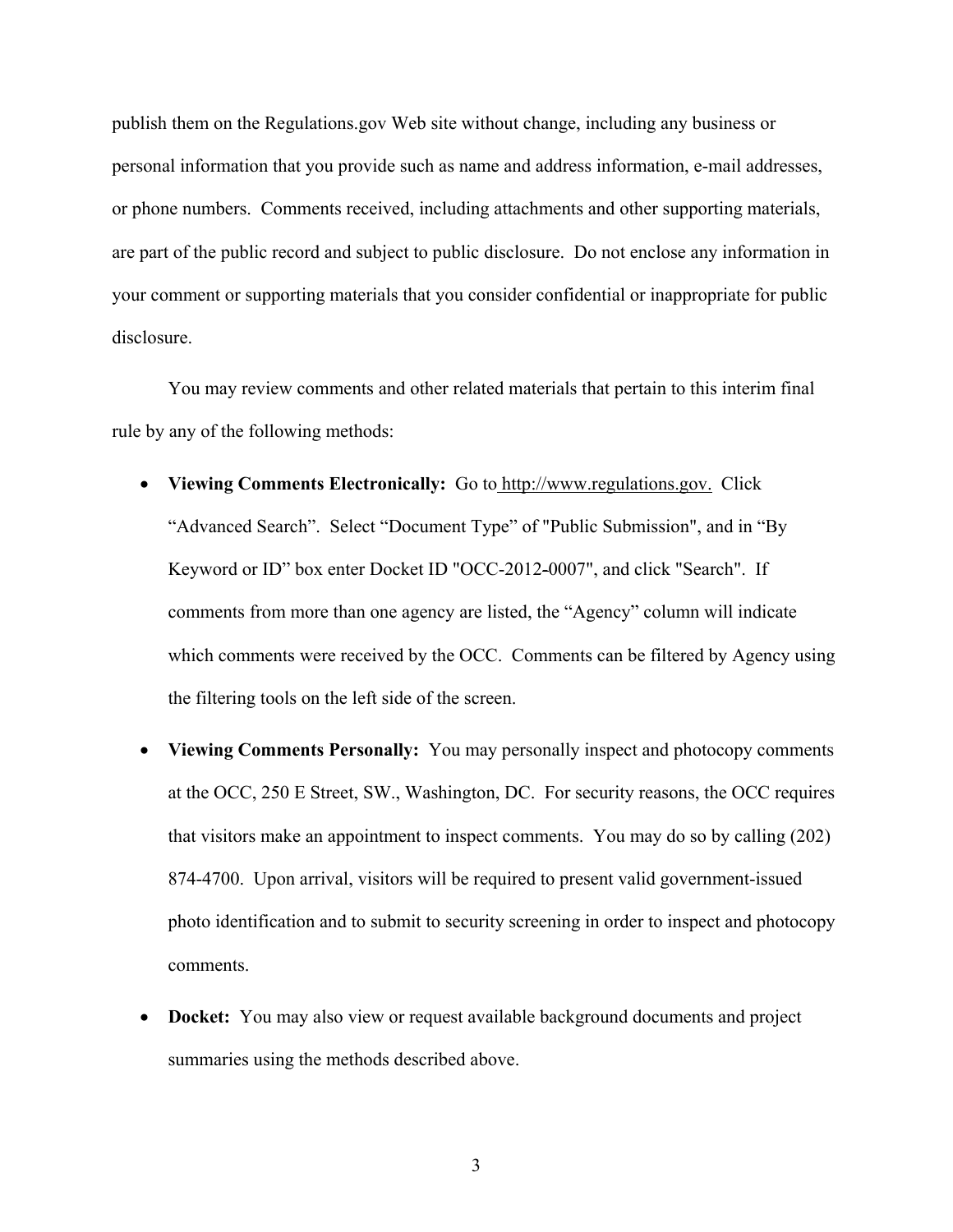**FOR FURTHER INFORMATION CONTACT:** Jonathan Fink, Assistant Director, Bank Activities and Structure Division, (202) 874-5300; Heidi M. Thomas, Special Counsel, Legislative and Regulatory Activities Division, (202) 874-5090; or Kurt Wilhelm, Director for Financial Markets, (202) 874-4479**.** 

#### **SUPPLEMENTARY INFORMATION:**

## **I. Background**

-

Section 5200 of the Revised Statutes, 12 U.S.C. 84, provides that the total loans and extensions of credit by a national bank to a person outstanding at one time shall not exceed 15 percent of the unimpaired capital and unimpaired surplus of the bank if the loan is not fully secured, plus an additional 10 percent of unimpaired capital and unimpaired surplus if the loan is fully secured. Section  $5(u)(1)$  of the Home Owners' Loan Act (HOLA), 12 U.S.C. 1464 $(u)(1)$ , provides that section 5200 of the Revised Statutes "shall apply to savings associations in the same manner and to the same extent as it applies to national banks." In addition, section  $5(u)(2)$ of HOLA, 12 U.S.C. 1464(u)(2), includes exceptions to the lending limits for certain loans made by savings associations. These HOLA provisions apply to both Federal and state-chartered savings associations.

OCC regulations at 12 CFR parts 32 and 160.93 implement these statutes for national banks and state and Federal savings associations,<sup>1</sup> respectively. Section 160.93 specifically applies 12 U.S.C. 84 and the lending limit regulations and interpretations promulgated by the OCC for national banks to Federal and state savings associations. Section 160.93 also implements specific statutory lending limit exceptions unique to Federal and state savings associations.

 savings associations, both state- and Federally-chartered. However, the FDIC, not the OCC, is the appropriate <sup>1</sup> The OCC has rulemaking authority for lending limit regulations applicable to national banks and to all Federal banking agency for state savings associations and enforces these rules as to state savings associations.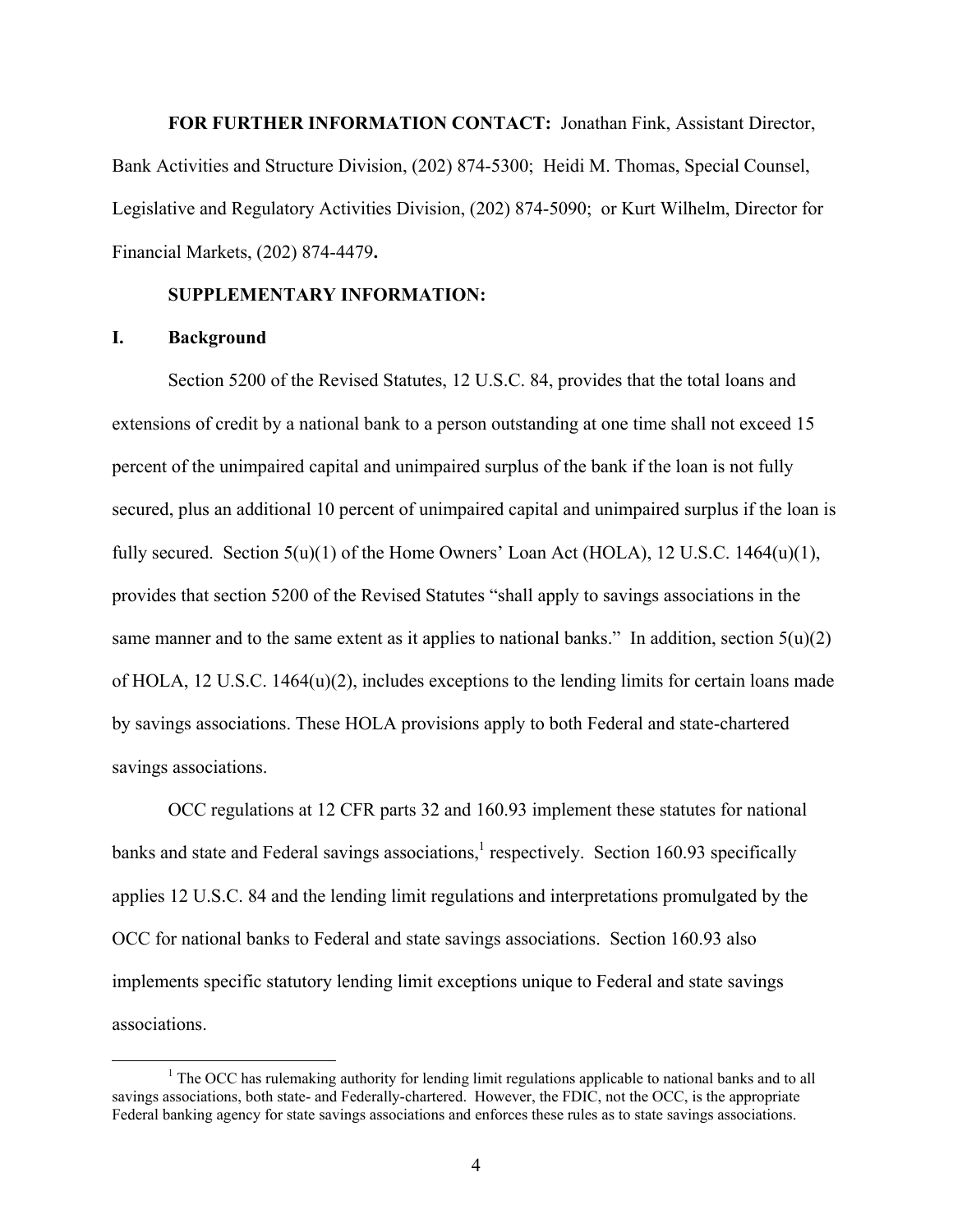Section 610 of the Dodd-Frank Wall Street Reform and Consumer Protection Act, Pub. L. 111-203, 124 Stat. 1376 (2010) (Dodd-Frank Act), amends section 5200 of the Revised Statutes<sup>2</sup> to provide that the definition of "loans and extensions of credit" includes any credit exposure to a person arising from a derivative transaction, repurchase agreement, reverse repurchase agreement, securities lending transaction, or securities borrowing transaction between a national bank and that person. This amendment is effective July 21, 2012. By virtue of section 5(u)(1) of the HOLA, this new definition of "loans and extensions of credit" applies to all savings associations as well as to national banks.

#### **II. Description of the Interim Final Rule**

#### **A. Integration of Savings Associations.**

This interim final rule amends part 32 to consolidate the lending limit rules applicable to national banks and savings associations. Specifically, the interim final rule amends the authority section, § 32.1(a), to include relevant statutory citations for savings associations; amends the scope section, § 32.1(c), to include savings associations; inserts the term "savings association" elsewhere throughout the rule where necessary; and replaces "OCC" or "Comptroller" with "appropriate Federal banking agency," as appropriate. The rule defines "appropriate Federal banking agency" as having the same meaning as in 12 U.S.C. 1813(q). For purposes of part 32, therefore, "appropriate Federal banking agency" means the OCC in the case of a national bank or Federal savings association, and the Federal Deposit Insurance Corporation (FDIC) in the case of a state savings association. The OCC also is removing 12 CFR 160.93 as no longer necessary in light of this consolidation. These changes will eliminate duplication and create efficiencies by establishing a single set of lending limit rules for national banks and savings associations, without substantially changing the requirements.

 $\overline{a}$ 

 $^{2}$  12 U.S.C. 84.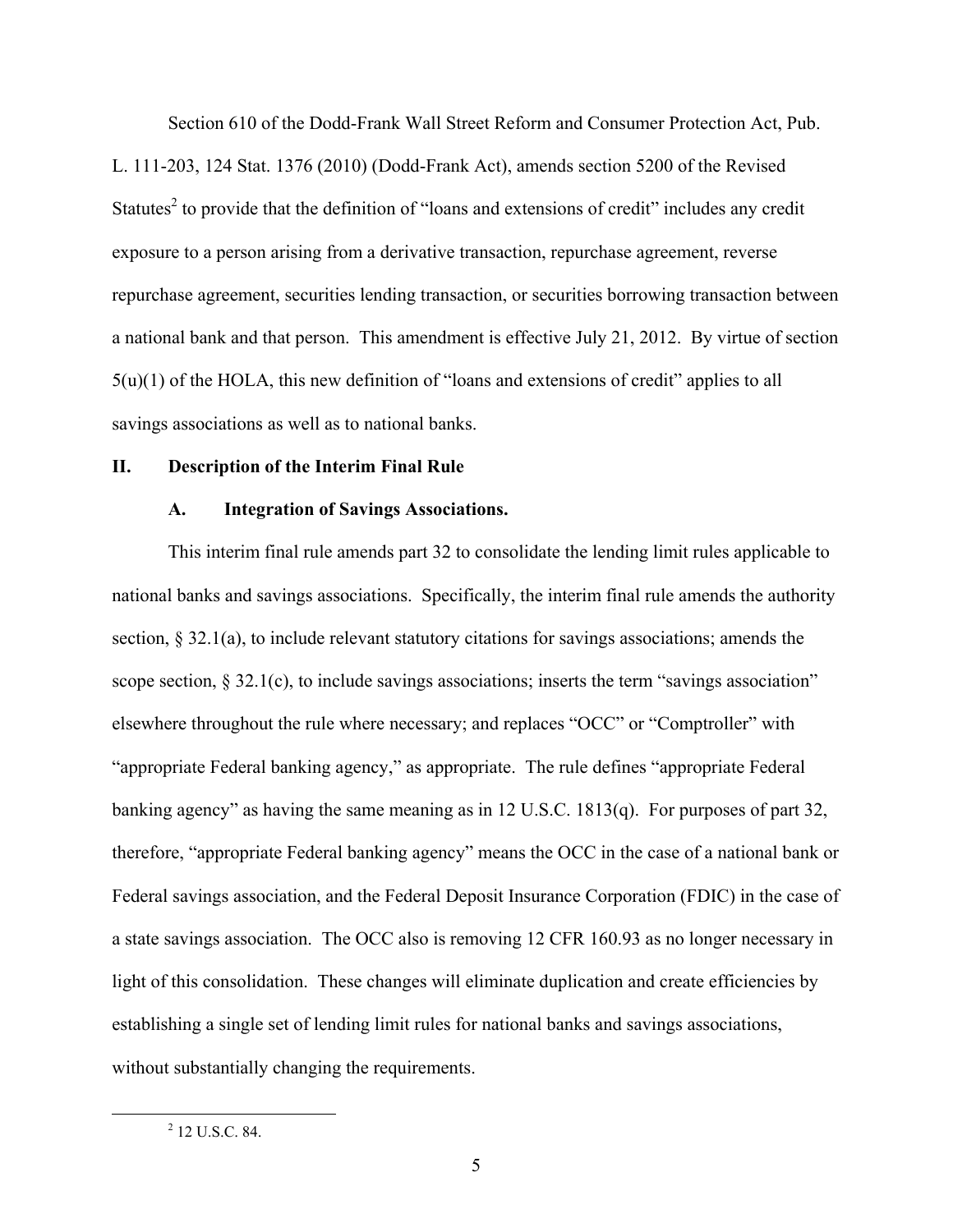Certain statutory provisions apply only to savings associations, and the interim final rule amends part 32 by adding § 32.3(d) to account for these statutory exceptions, which are included in current  $\S$  160.93. First, 12 U.S.C. 1464(u)(2)(A)(i) permits a savings association to make loans to one borrower in an amount not to exceed \$500,000, even if its limit as calculated under section 84 would be lower. Second, 12 U.S.C. 1464(u)(2)(A)(ii) prescribes a specific lending limit to develop domestic residential housing units provided certain conditions are met. This latter exception as included in the interim final rule differs from the provision in § 160.93 in that it incorporates a change made by section 404 of the Financial Services Regulatory Relief Act of 2006, which removed from 12 U.S.C.  $1464(u)(2)(A)(ii)$  the requirement that the final purchase price of each single family dwelling unit not exceed \$500,000.

To complement the inclusion of these exception, the interim final rule adds an appendix to part 32 that is substantively identical to the current appendix to  $\S$  160.93 and that provides further interpretation of the domestic residential housing unit development exception. The interim final rule also adds to § 32.2 the definition of "residential housing units," a term used in this exception and included in § 160.93(b).

of the date of purchase, investment grade.<sup>4</sup> In addition, the interim final rule carries over in new  $\S 32.3(d)(3)$  the provision now contained in § 160.93(d)(5),<sup>3</sup> which provides that notwithstanding the lending limit, a Federal savings association may invest up to 10 percent of unimpaired capital and unimpaired surplus in obligations of one issuer evidenced by commercial paper or corporate debt securities that are, as

 $\overline{a}$ 

 32 to part 1. <sup>3</sup> As part of the integration of bank and savings association rules, the OCC is considering whether to revise part 1 to include savings associations, in which case we will move this provision for savings associations from part

<sup>&</sup>lt;sup>4</sup> The OCC recently revised § 160.93 in its rulemaking to implement section 939A of the Dodd-Frank Act by adopting alternatives to the use of external credit ratings. See 77 FR 35253 (June 13, 2012).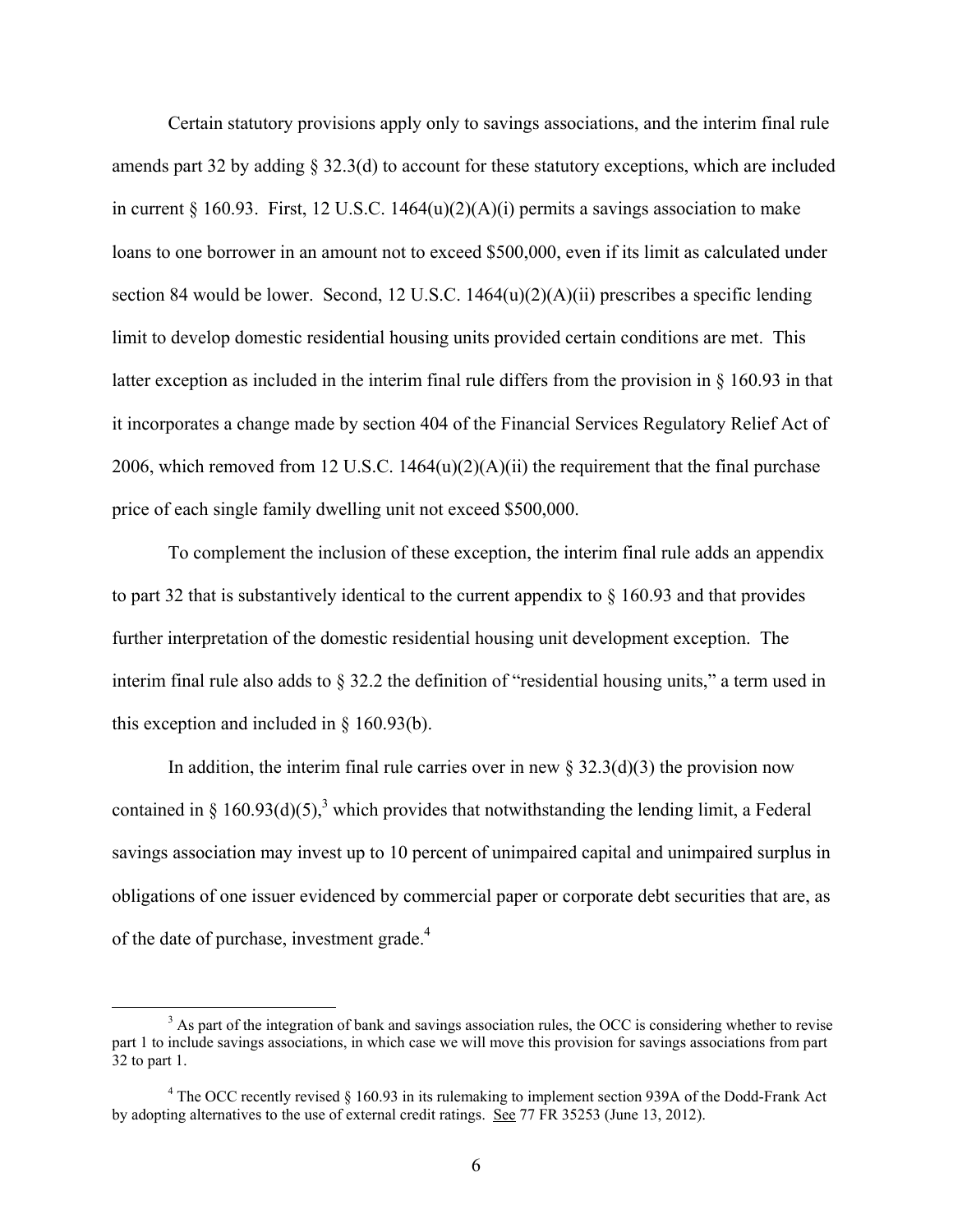The interim final rule also deletes the current provision at  $\S$  160.93(h), which states that the OCC may impose more stringent restrictions on a Federal savings association's loans to one borrower if the agency determines that such restrictions are necessary to protect the safety and soundness of the savings association, since this provision simply repeats section  $5(u)(3)$  of HOLA, 12 U.S.C. 1464(u)(3). The OCC also has authority to take action to prevent any type of unsafe or unsound lending practice by a savings association (or a national bank) on a case-bycase basis, and the OCC's broad authority under 12 U.S.C.  $84(d)(1)$  to establish lending limits applicable to particular categories or classes of loans or extensions of credit broadly authorizes adjustments to the lending limits across types of loans and types of institutions. Furthermore, §  $32.1(c)(4)$ , as revised, provides that loans and extensions of credit made by national banks, savings associations, and their domestic operating subsidiaries must be consistent with safe and sound banking practices.

The treatment of financed sales of bank assets in part 32,  $\S 32.2(k)(2)(iii)$ , and the provision now contained in the savings association rule, § 160.93(e), addressing the financed sale of real property acquired in satisfaction of debts previously contracted (DPC property) are comparable. Specifically, current  $\S 32.2(k)(2)(iii)$  provides that the financed sale of bank assets is not treated as a loan for purposes of the lending limit if the financing does not place the bank in a worse position than when the bank held title to the assets. Section 160.93(e) applies the same treatment to the financed sale of DPC property. The final rule incorporates savings associations into the part 32 provision, renumbered as  $\S 32.2(q)(2)(iii)$  by this interim final rule. While the scope of the national bank rule is somewhat broader, covering the financed sale of all bank assets and not just DPC property, the financed sale of other bank assets, subject to the existing requirement that the sale not place the bank in a worse position, is consistent with safety and soundness considerations. OCC supervisory experience does not indicate that exempting the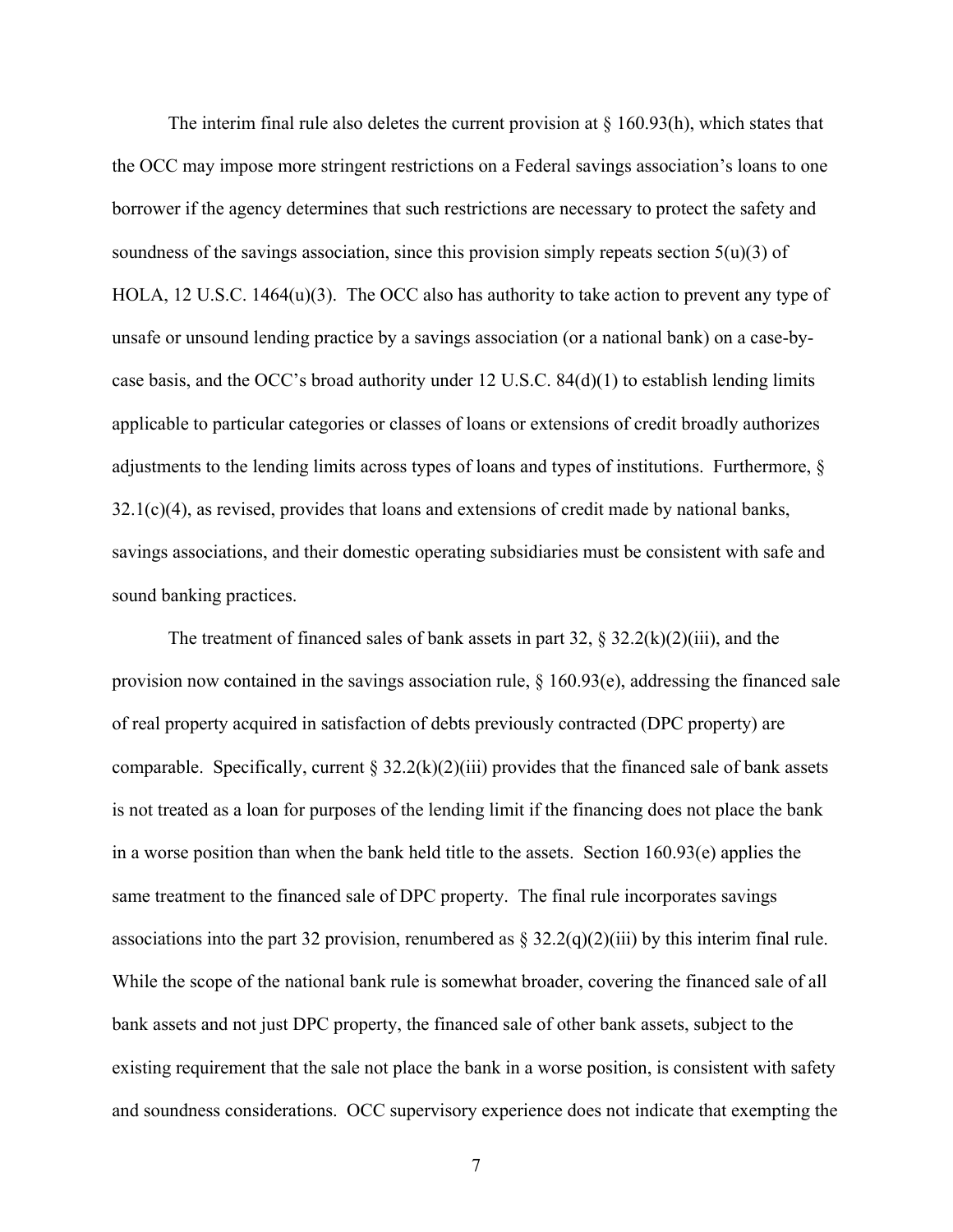financed sale of all bank assets from the general lending limit, where the sale does not place the bank in a worse position, has been a problem at national banks, and therefore the interim final rule applies such treatment to the financed sale of a savings association's assets. Accordingly, under the interim final rule, financed sales of a savings association's own assets, including Other Real Estate Owned, do not constitute loans or extensions of credit if the financing does not put the institution in a worse position than when it held title to the assets. Financed sales that put the savings association in a worse position than when it held title to the assets are subject to the general combined limit set forth in § 32.3(a). This treatment is consistent with § 160.93(e).

The interim final rule also revises the scope provision in part 32. Current  $\S 32.1(c)$ excludes loans made to affiliates, operating subsidiaries, or Edge Act or Agreement Corporation subsidiaries. The amendment incorporates the exclusion in  $\S$  160.93(a) of loans to certain savings association service corporations. It also broadens in some respects the exclusion for loans to certain subsidiaries of national banks. As amended, the exclusion also will apply to loans to any subsidiary consolidated with the bank under Generally Accepted Accounting Principles (GAAP).

Question 1: Has the OCC appropriately addressed the applicability of the lending limit to loans made to subsidiaries with respect to the amendments made to the scope section?

Under the interim final rule, savings associations are required to calculate their lending limits in accordance with the rules set forth in § 32.4. Although stated differently in § 160.93(f), the calculation rule for a national banks and savings associations lending limit produces the same result. Section 32.4 provides that a national bank shall calculate its lending limit as of (1) the most recent of the last day of the preceding calendar quarter (effective as of the earlier of the date on which the bank's Consolidated Reports of Condition and Income (Call Report) is submitted or the date it is required to be submitted) or (2) the date on which there is a change in the bank's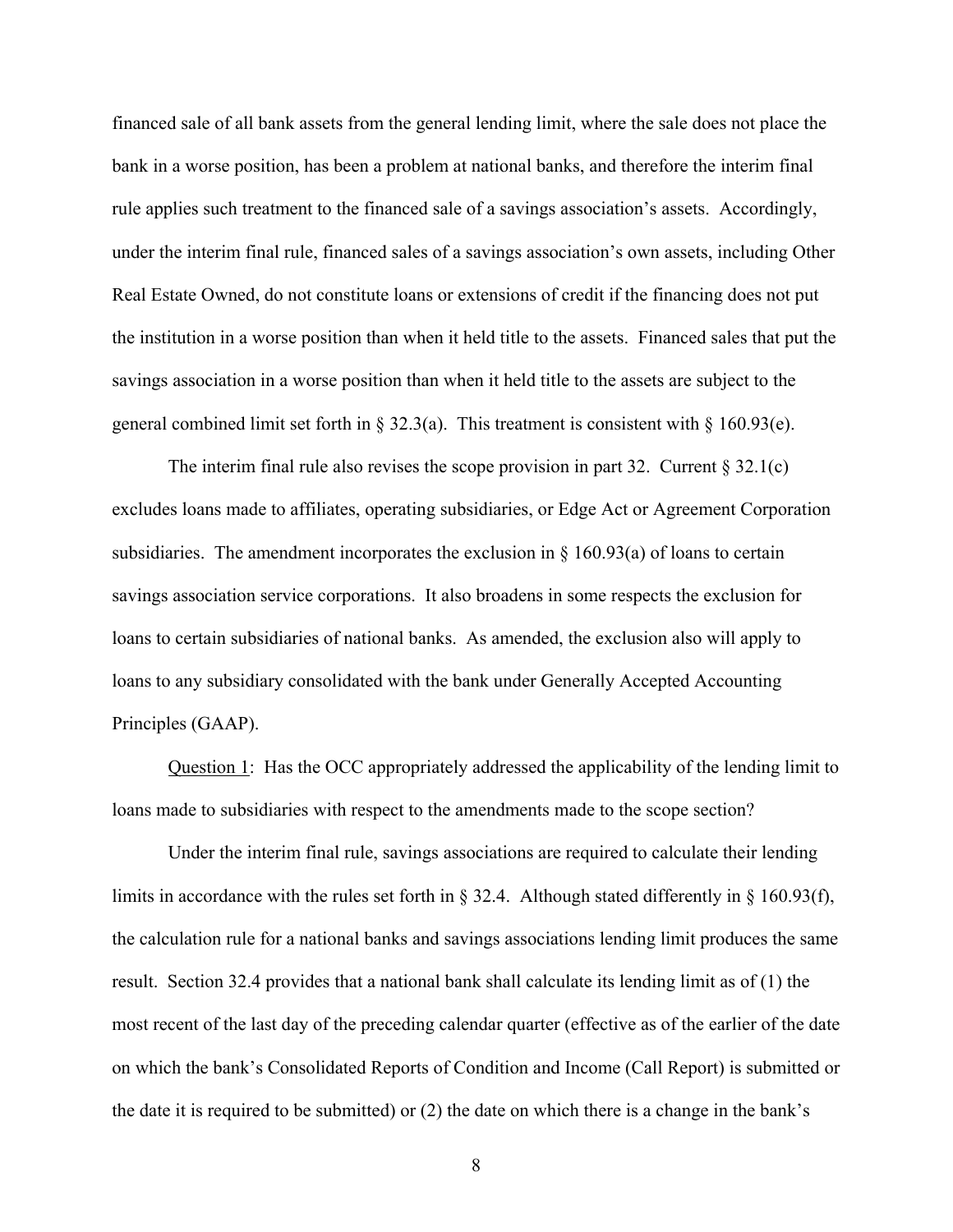capital category (effective when the lending limit is to be calculated.) The OCC may require more frequent calculations for safety and soundness reasons. The current rule for savings associations, set forth at § 160.93(f), provides for the savings association to calculate its lending limit as of the most recent periodic report required to be filed prior to the date of the loan unless the savings association knows or has reason to know of a significant change subsequent to filing the report. Under § 160.93(f), the most recent periodic report is the savings association's Call Report, which is filed, as with national banks, for each calendar quarter. A "significant change" would include a change in the savings association's capital category. Therefore, there is no substantive difference in how a savings association will calculate its lending limit under the interim final rule.

Part 32 and § 160.93 differ in certain respects and there are some differences that are not being incorporated into part 32. First, the scope of part 32 is narrower than that of  $\S$  160.93. Part 32 applies the lending limit restrictions to loans and extensions of credit made by national banks and their domestic operating subsidiaries. The lending limit restrictions in current § 160.93 apply to loans made by savings associations and all their subsidiaries.

Question 2: Has the OCC appropriately addressed the applicability of the lending limit to loans made by subsidiaries of savings associations by narrowing the scope of the rule to domestic operating subsidiaries?

Second, § 160.93(f) requires savings associations to document their lending limit compliance if the loan is greater than \$500,000 or 5 percent of unimpaired capital and unimpaired surplus. The interim final rule does not include this unique documentation requirement in part 32. Consistent with safe and sound banking practices, institutions should always maintain documentation showing compliance with the lending limit.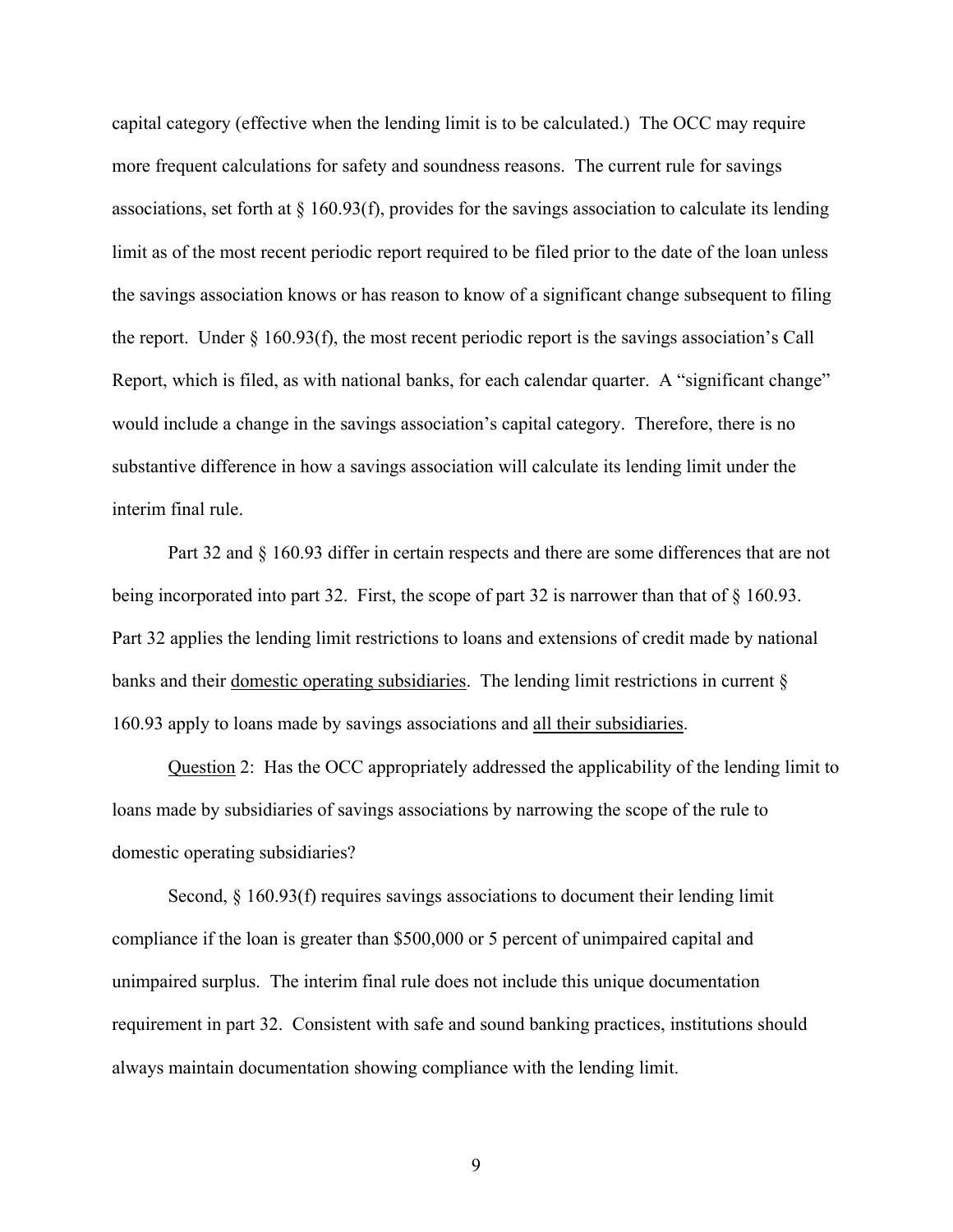The interim final rule also makes a clarifying change to §32.7, Residential real estate loans, small business loans, and small farm loans, by amending the title of this section to reference the "Supplemental Lending Limits Program," and by replacing the phrase "special lending limits" with "supplemental lending limits" throughout the section. This conforms §32.7 to the terminology currently used by the OCC.

#### **B. Section 610 of the Dodd-Frank Act**

The interim final rule amends part 32 to implement section 610 of the Dodd-Frank Act. Section 610 amends section 5200(b) of the Revised Statutes<sup>5</sup> to provide that the definition of "loans and extensions of credit" includes any credit exposure to a person arising from a derivative transaction, repurchase agreement, reverse repurchase agreement, securities lending transaction, or securities borrowing transaction between a national bank and the person. Section 610 also amends section 5200(b) by adding a definition of "derivative transaction" to include any transaction that is a contract, agreement, swap, warrant, note, or option that is based, in whole or in part, on the value of, any interest in, or any quantitative measure or the occurrence of any event relating to, one or more commodities, securities, currencies, interest or other rates, indices, or other assets. These amendments are effective July 21, 2012, two years after enactment of the Dodd-Frank Act.

Section 610 adds to the scope and complexity of the lending limits. To implement these new requirements, the interim final rule amends the definition of "loans and extensions of credit" in § 32.2, to include certain credit exposure arising from a derivative transaction or a securities financing transaction. A securities financing transaction is defined as a repurchase agreement, reverse repurchase agreement, securities lending transaction, or securities borrowing transaction. The interim final rule also removes current  $\S 32.2(k)(1)(iii)$ , which excludes repurchase

 $\overline{a}$ 

 $5$  12 U.S.C. 84(b).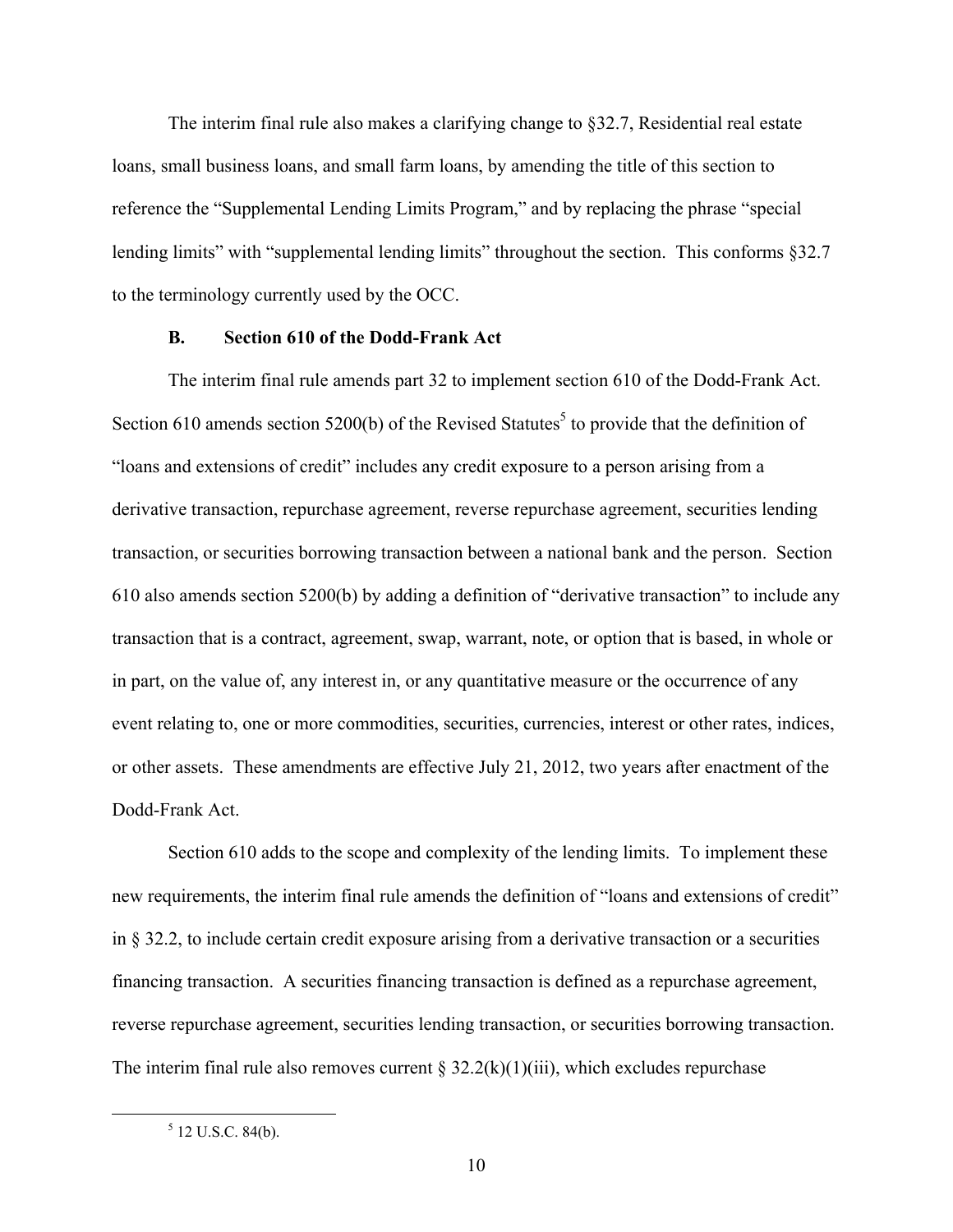agreements for Type I securities from the definition of loan or extension of credit. Instead, it adds a provision, set forth at  $\S 32.3(c)(11)$  and explained below, that exempts credit exposure arising from securities financing transactions involving Type I securities for all securities financing transactions.6

The interim final rule also adds a definition of "derivative transaction" as new paragraph (k) of § 32.2 that mirrors the definition added to section 5200 of the Revised Statutes by section 610. To complement these changes, it amends the definition of "borrower," redesignated as  $\S$ 32.2(b), to include a party to whom the bank has credit exposure arising from a derivative transaction or a securities financing transaction. It also amends § 32.2 to add the definitions of "credit derivative," "qualifying central counterparty," and "qualifying master netting agreement," all defined as in current 12 CFR part 3, as well as "effective margining arrangement," "eligible credit derivative," and "eligible protection provider." These terms are used in new § 32.9, as described below.

Question 3: Are these terms adequately defined? Are there other terms we should define in part 32 to help implement section 610 of the Dodd-Frank Act?

Section 610 does not provide guidance on how to measure the fluctuating credit exposure of derivative transactions and securities financing transactions for purposes of the lending limit. In order to reduce the practical burden of such calculations, particularly for smaller and mid-size banks and savings associations, the OCC is providing different options for measuring the appropriate exposures in new § 32.9, as discussed below. The OCC believes these alternatives implement the statutory changes, consistent with safety and soundness and the goals of the statute, in a manner that seeks to reduce unnecessary new regulatory burden..

 $\overline{a}$ 

<sup>&</sup>lt;sup>6</sup> We note, however, that the deletion of current § 32.2(k)(1)(iii), renumbered as §32.2(q)(1)(vii) in the interim final rule, is effective as of January 1, 2013, the date new § 32.3(c)(11) takes effect pursuant to new § 32.1(d), discussed below.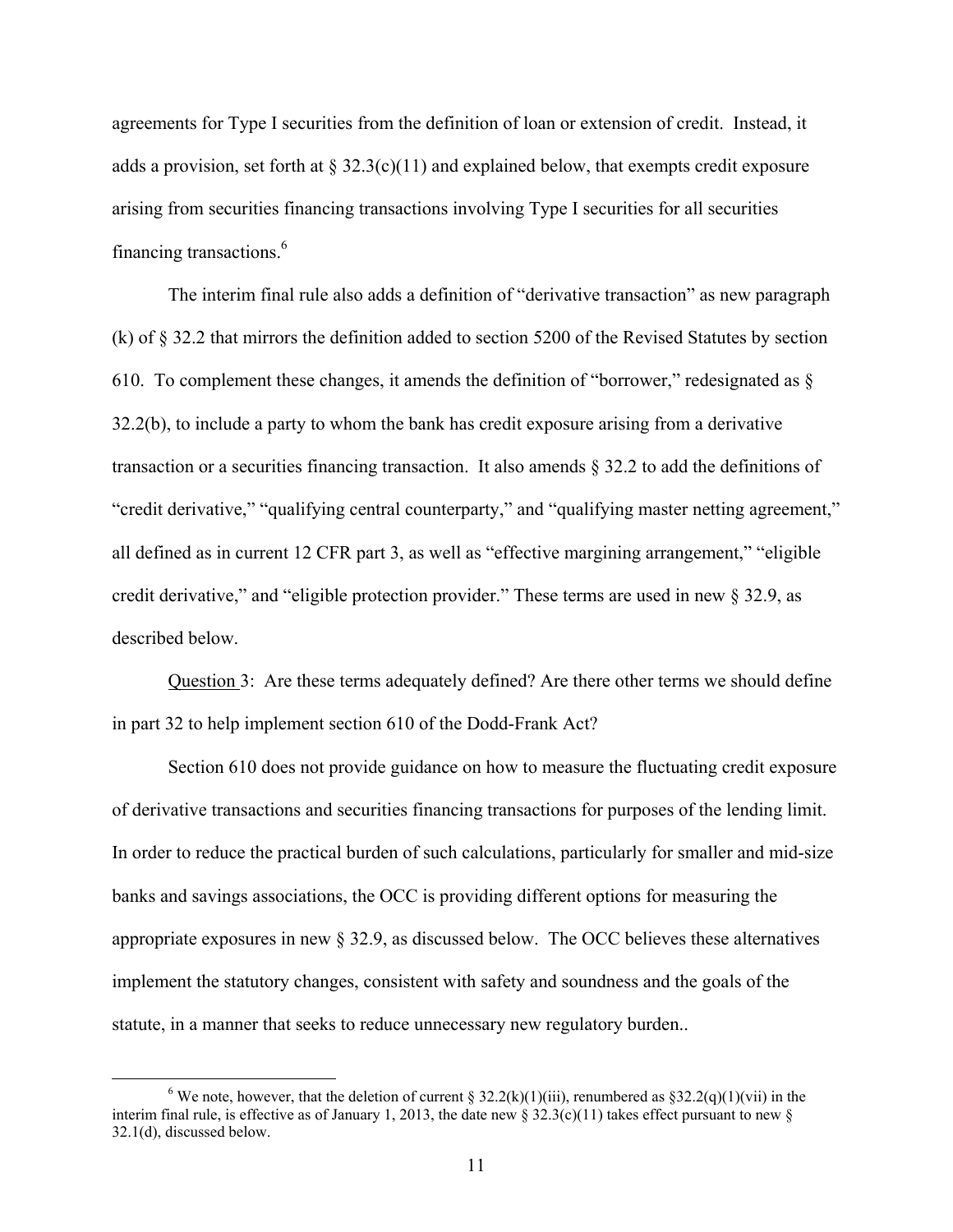#### 1. Derivative transactions.

The "credit exposure" arising from a derivative transaction is commonly viewed as the sum of the current credit exposure on the contract or portfolio plus some measure of potential future exposure (PFE). Under the interim final rule, the "current credit exposure" is determined by the mark-to-market value (MTM) of the derivative contract. The current MTM is generally zero at execution of the contract. Subsequent to the execution of the contract, if the MTM value is positive, then the current credit exposure equals that MTM value. If the MTM value is zero or negative, than the current credit exposure is zero. This current credit exposure determination is the same as that included in the capital rules at 12 CFR part 3, Appendix A,  $\S 3(b)(7)(A)$ .

over time, based upon changes in market factors. The PFE, when added to the MTM amount, **transaction** PFE, on the other hand, recognizes the possibility that the MTM amount may increase can be viewed as the anticipated ceiling of credit exposure at the execution of a derivative

The interim final rule provides three methods for calculating credit exposure of derivative transactions other than credit derivatives. Unless required to use a specific method by the appropriate Federal banking agency pursuant to  $\S 32.9(b)(3)$ , a national bank or savings association may choose which of these methods it will use. However, a national bank or savings association must use the same method for calculating credit exposure arising from all derivative transactions. Examples of these three approaches are reflected in the Explanatory Table that appears in section 4 of this preamble.

Question 4: Is the requirement to use the same method when calculating credit exposure for all non-credit derivative transactions appropriate? Should institutions be allowed to use a different method for different types of transactions or for the same transaction type but different parties?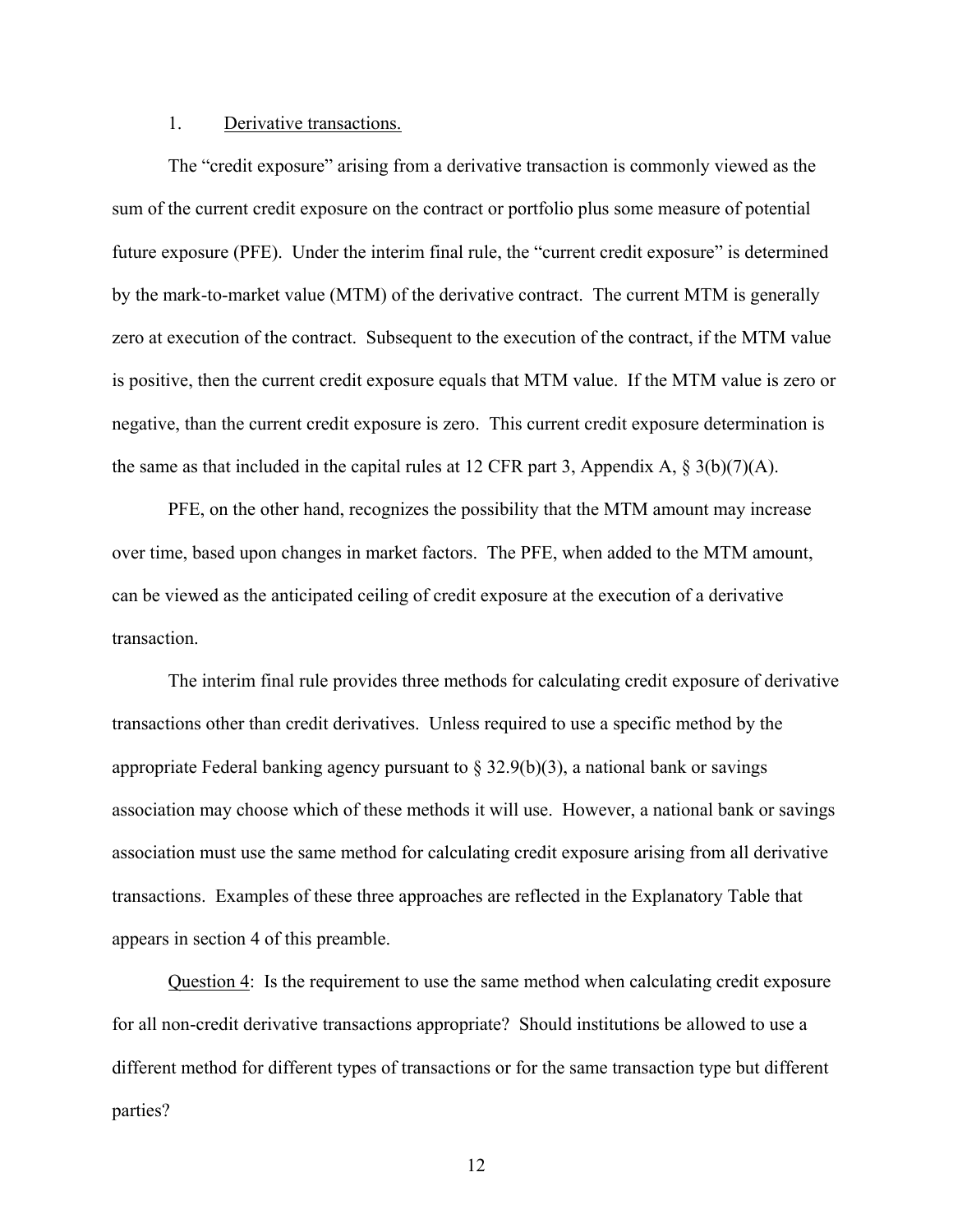Under the first method, the "Internal Model Method," national banks and savings associations may model their exposures via an internal model approved by the OCC. Under this method, the counterparty credit exposure of a derivative transaction will be measured by a model that estimates a credit exposure amount, inclusive of the current MTM. A bank or savings association using this approach should calculate its exposure by using the internal model that it considers most appropriate in evaluating the risk associated with derivative transactions. The model must have been approved for purposes of section 53 of the Advanced Approaches Appendices of the appropriate Federal banking agencies' capital rules, 12 CFR part 3, Appendix C for national banks; 12 CFR part 167, Appendix C for Federal savings associations; and 12 CFR 390, subpart Z, Appendix A for state savings associations, or be another appropriate model approved by the appropriate Federal banking agency. A national bank or savings association that elects to calculate its credit exposure by using the Internal Model Method will be permitted to net credit exposure of derivative transactions arising under the same qualifying master netting agreement, thereby reducing the institution's exposure to the borrower to the net exposure under the master netting agreement.

associations use other models instead of the one included in part 3? Question 5: Would it be more appropriate to require that national banks and savings

Second, pursuant to § 32.9(b)(1)(ii), a national bank or savings association may choose to measure the credit exposure arising from a derivative transaction under the "Conversion Factor Matrix Method." Under this method, the credit exposure will equal and remain fixed at the PFE of the derivative transaction, as determined at execution of the transaction by reference to a simple look-up table (Table 1). This table is similar to Table B included in the Risk-Based Capital Guidelines Appendix of 12 CFR part 3, but has been adjusted so that the table adequately reflects the absence of the current MTM component of the credit exposure of these transactions.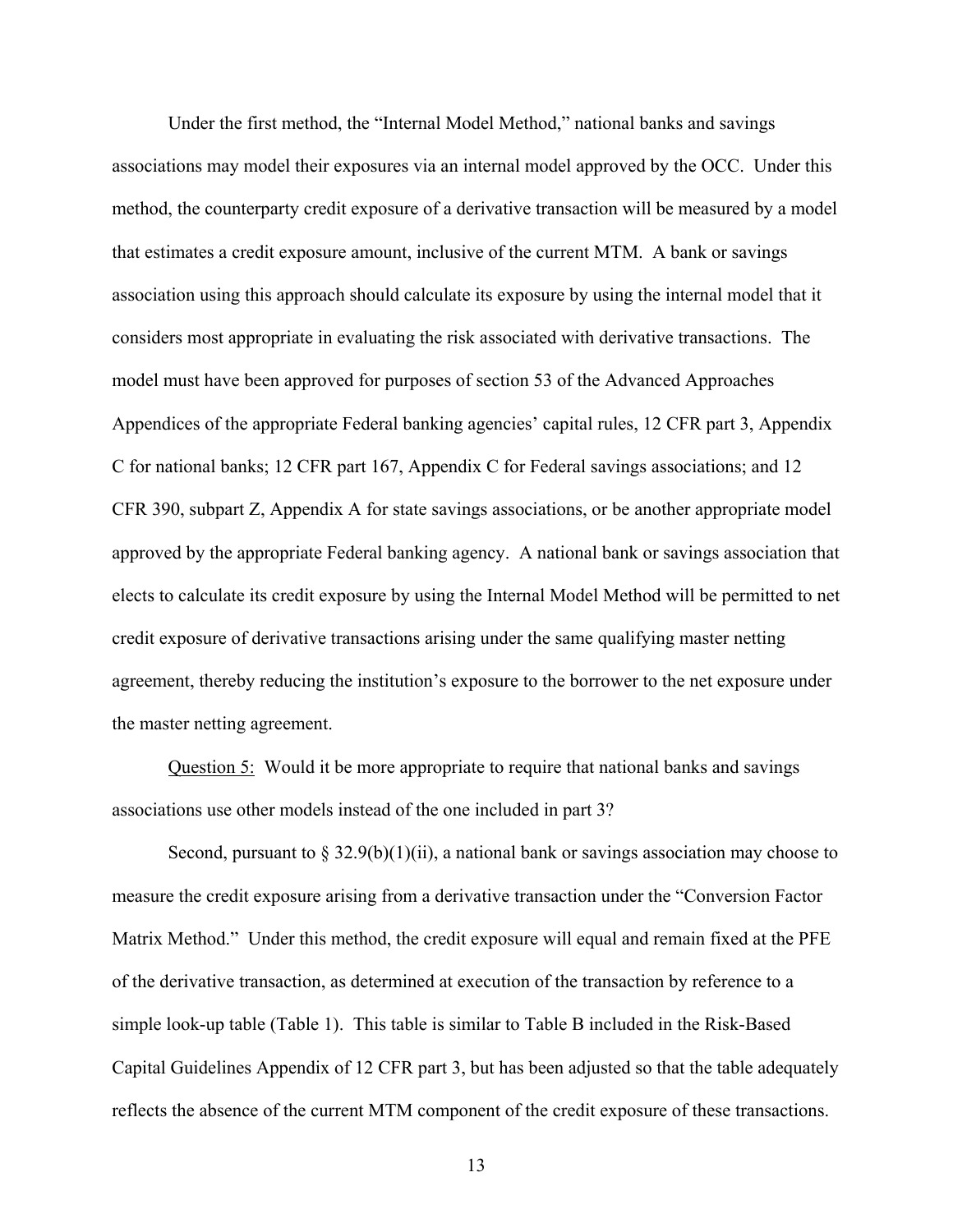This approach will be considerably less burdensome than the Internal Model Method because institutions would not have to establish statistical simulations of future PFE calculations.

Under the third method, the Remaining Maturity Method, as set forth in § 32.9(b)(1)(iii), the measurement of the credit exposure incorporates both the current MTM and the transaction's remaining maturity (measured in years) as well as a fixed add-on for each year of the transaction's remaining life. Specifically, this method measures credit exposure by adding the current MTM value of the transaction to the product of the notional amount of the transaction, the remaining maturity of the transaction, and a fixed multiplicative factor. These multiplicative factors differ based on product type and are determined by a look-up table (Table 2).

diminishing maturity of the transaction as well as the current MTM of the transaction. The credit exposure calculated under the Remaining Maturity Method accounts for the Institutions may find that any additional burden involved with determining the MTM under this optional method is balanced by the fact that, depending on the MTM, as the maturity decreases, the credit exposure also decreases, thereby permitting additional extensions of credit under the lending limit.

In addition, the Remaining Maturity Method incorporates the fact that a negative MTM for a bank offsets the positive contribution to exposure from the remaining life portion of the calculation, though the overall calculation has a floor of zero.

Question 6: Does the calculation under the Remaining Maturity Method adequately measure the credit exposures attributable to derivative transactions? For the Conversion Factor Matrix Method, has the OCC adjusted the numbers in the look-up table (Table 1) in a manner that adequately captures, overstates, or understates the credit exposures of these transactions? Similarly, for the Remaining Maturity Method, has the OCC calibrated the values included in Table 2 correctly so that they appropriately measure the credit risk?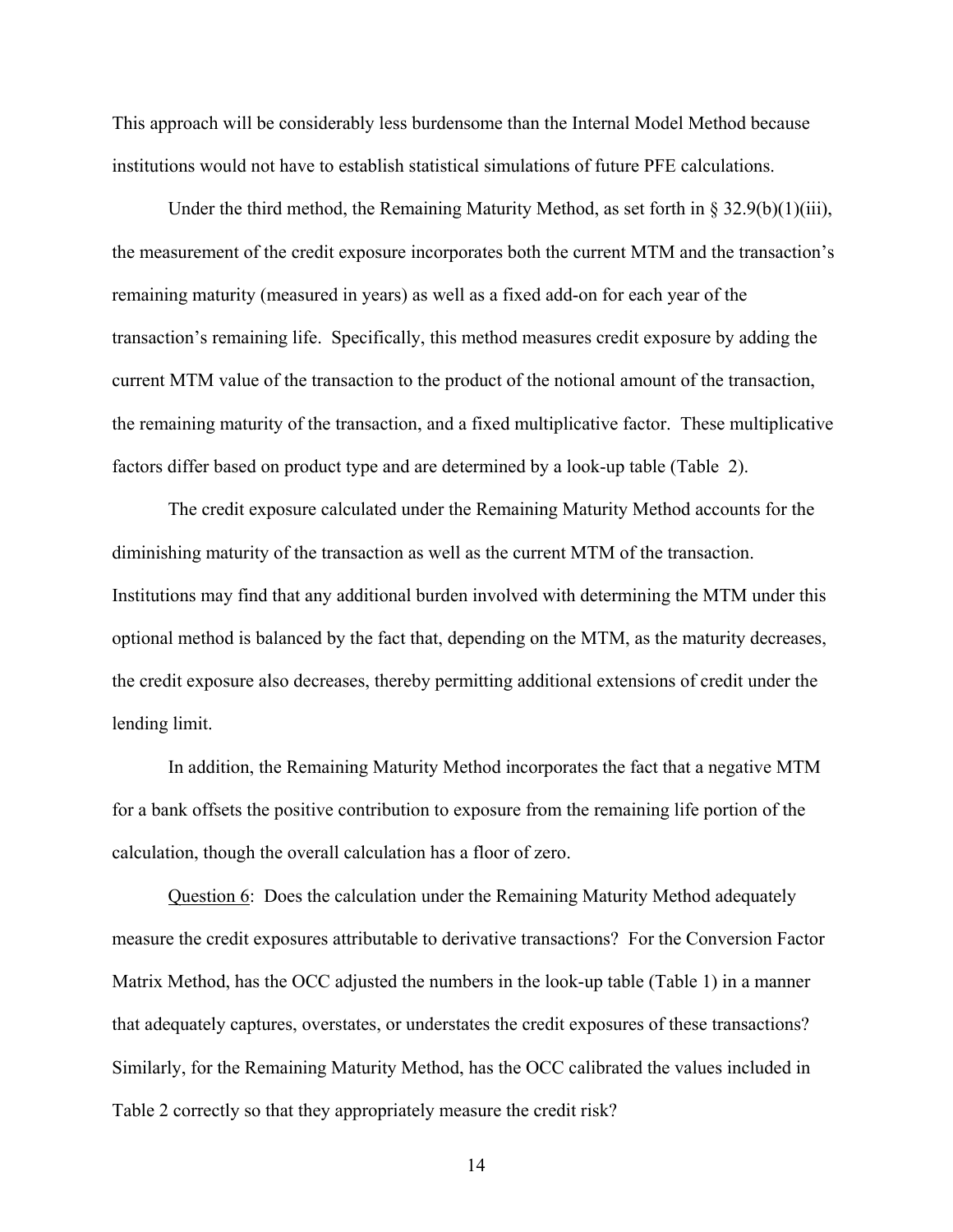In the case of credit derivatives, in which a national bank or savings association buys or sells credit protection against loss on a third-party reference entity, a special rule applies that is set forth in § 32.9(b)(2) of the interim final rule. Specifically, a national bank or savings association that uses the Conversion Factor Matrix Method or Remaining Maturity Method, or that uses the Internal Model Method without entering an effective margining arrangement with its counterparty as defined in § 32.2(l) of the interim final rule, calculates the counterparty credit exposure arising from credit derivatives by adding the net notional value of all protection purchased from the counterparty on each reference entity. For example, Bank A buys and sells credit protection from and to Bank B on Firms X, Y and Z. No effective margining arrangement exists between the banks. Bank A's net notional protection purchased from Bank B is \$50 for Firm X and \$100 for Firm Y. Bank A's net protection sold to Bank B is \$35 for Firm Z. The lending limit exposure of Bank A to Bank B is \$150.

In addition, a national bank or savings association calculates the credit exposure to a reference entity<sup>7</sup> arising from credit derivatives by adding the notional value of all protection sold on the reference entity. For example, Bank C buys and sells credit protection on Firms 1, 2 and 3. Bank C's notional protection sold is \$100 for Firm 1, \$200 for Firm 2 and \$300 for Firm 3. The lending limit exposure of Bank C to Firm 1 is \$100, to Firm 2 is \$200 and to Firm 3 is \$300.

However, the bank or savings association may reduce its exposure to a reference entity by the amount of any eligible credit derivative, as defined in § 32.2(m), purchased on that reference entity from an eligible protection provider, as defined in § 32.2(o). In the last example,

-

 $7$  Section 610 of the Dodd-Frank Act applies the lending limit to counterparty credit exposures arising from derivative transactions ("credit exposure to a person arising from a ... transaction between the national banking association and the person") (emphasis added). Section 610 (a)(1), as codified at 12 U.S.C. 84(b)(1)(C). The OCC's authority to apply the lending limit to exposures to reference entities in credit derivatives derives from 12 U.S.C. § 84(b)(1)(B) (loans subject to the lending limit include "to the extent specified by the Comptroller of the Currency, any liability . . . to advance funds to or on behalf of a person pursuant to a contractual commitment").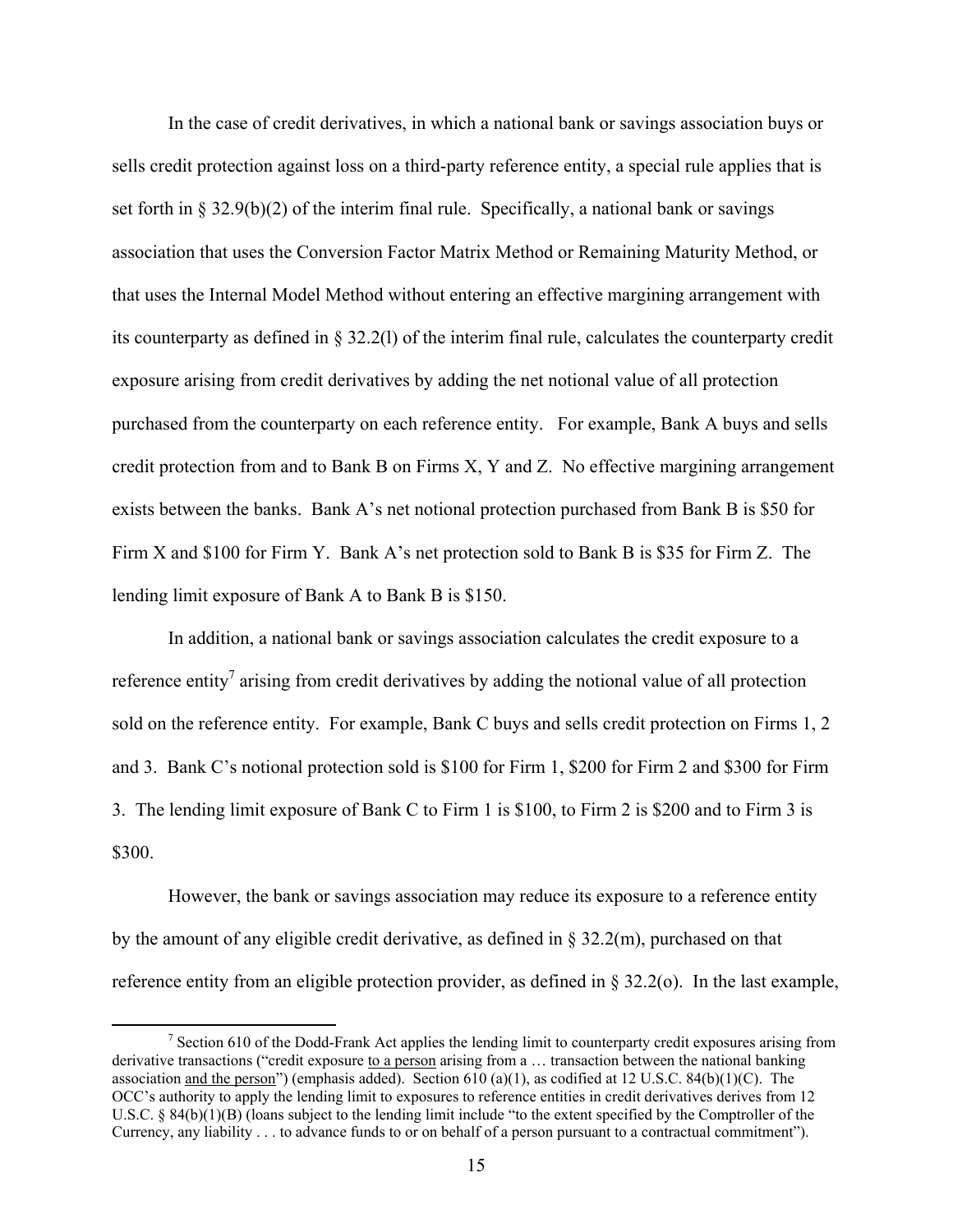if Bank C purchases protection on Firm 3 from an eligible protection provider in the amount of \$25 via an eligible credit derivative, Bank C can reduce its \$300 lending limit exposure to Firm 3 to \$275.

Question 7: Has the OCC appropriately provided for exposure to both counterparties and reference entities?

Question 8: Should protection purchased from eligible protection providers by way of eligible credit derivatives be allowed to reduce other exposures under the lending limit, for example, loans traditionally covered by the lending limit and counterparty credit exposure arising from financial derivatives, at least where the protection contract maturity is as long as the maturity of the other exposure?

Although both the Internal Model Method, the Remaining Maturity Method, and the Conversion Factor Matrix Method will generally be available to all institutions, the interim final rule provides that the OCC, in the case of national banks and Federal savings associations, and the FDIC, in the case of state savings associations, may require use of a specific method to calculate credit exposure if it finds that such method is necessary to promote the safety and soundness of the bank or savings association.

The OCC is aware that, under the Conversion Factor Matrix Method, the actual MTM value at a given point in the life of a derivative contract may exceed the initially estimated PFE, and that it would be possible for a bank to make a new loan that, combined with the actual exposure (were such exposure based on current MTM value), could exceed the lending limit. The OCC believes that the risks in such case are limited and can be addressed in the supervisory process by examiners appropriately responding to unsafe and unsound concentrations, and that the certainty and simplicity of allowing non-complex banks and savings associations to "lock in" the attributable exposure at the execution of the contract balance the possible risks.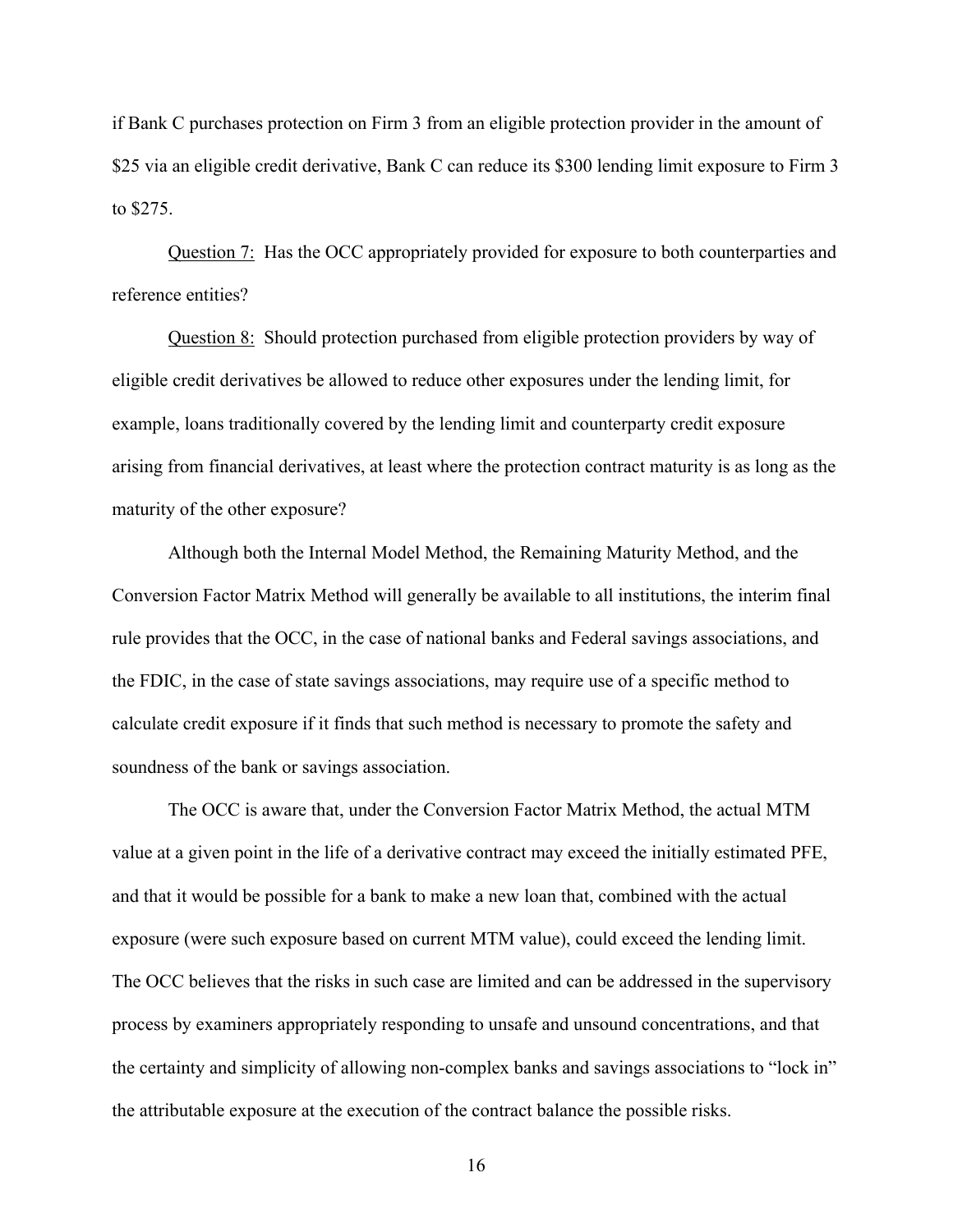Question 9: Has the OCC properly reflected the different derivative transactions undertaken by community, mid-size, and large institutions for purposes of application of the lending limits? Does the rule adequately capture the actual risks of these transactions?

#### 2. Securities Financing Transactions.

The interim final rule provides national banks and savings associations with two options for determining the credit exposure of securities financing transactions*,* defined as repurchase agreements, reverse repurchase agreements, securities lending transactions, and securities borrowing transactions. These methods recognize that the size of the institution and complexity and volume of the securities financing transactions engaged in by the institution may warrant different approaches. As with derivative transactions, unless required to use a specific method pursuant to  $\S 32.9(c)(2)$ , a national bank or savings association may choose which of the two methods it will use and must use this same method for calculating credit exposure arising from all securities financing transactions.

 all securities financing transactions appropriate? Should institutions be allowed to use a different Question 10: Is the requirement to use the same method to calculate credit exposure for method for different types of securities financing transactions, or for the same transaction type but different parties?

The first option, the Internal Model Method, provides that an institution may calculate the credit exposure of a securities financing transaction by using an internal model approved by the appropriate Federal banking agency for purposes of § 32(d) of the Internal-Ratings-Based Appendices of the OCC or FDIC's capital rules, $<sup>8</sup>$  as appropriate, or any other appropriate model</sup> approved by the appropriate Federal banking agency.

The calculation of the credit exposure under the second option, the Non-Model Method,

<u>.</u>

<sup>&</sup>lt;sup>8</sup> 12 CFR part 3, Appendix C for national banks; 12 CFR part 167, Appendix C for Federal savings associations; and 12 CFR 390, subpart Z, Appendix A for state savings associations.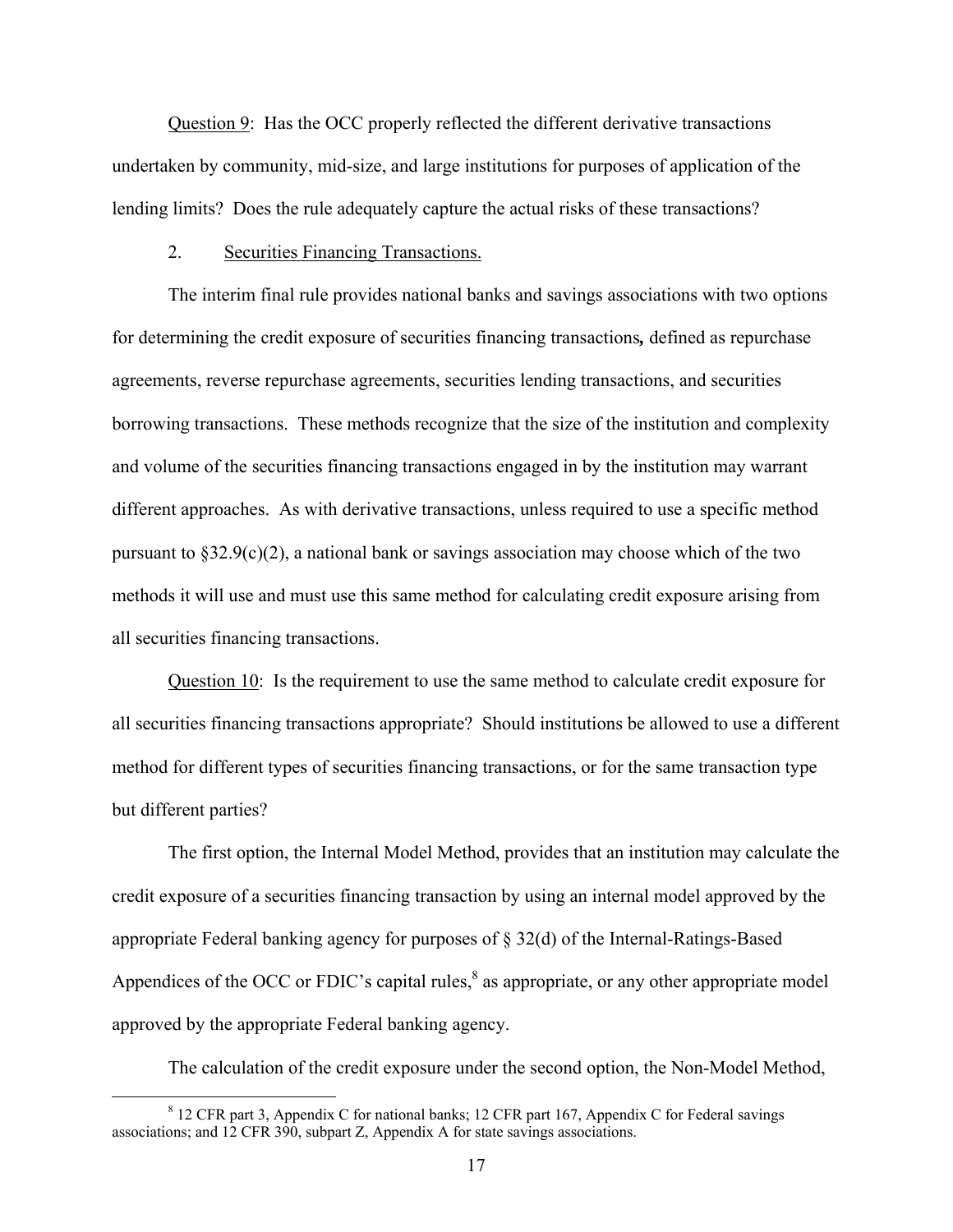is based on the type of securities financing transaction at issue. As with derivative transactions, the OCC finds that for non-complex institutions engaged in these transactions, the simpler approach to measuring credit exposure in the Non-Model Method adequately protects the safety and soundness of the institution while mitigating regulatory burden. The specific method for calculating credit exposure under the Non-Model Method for each type of securities financing transaction is set forth below.

Repurchase agreements and securities lending transactions. In a repurchase agreement, also known as a liability repo, an institution that owns securities borrows funds by selling the specified securities to another party under a simultaneous agreement to repurchase the same securities at a specified price and date. In a securities lending transaction, an institution lends securities to a counterparty (who may use them to cover a short sale or satisfy some other obligation). A securities loan is collateralized, usually by cash but sometimes by other securities. The economics of a securities lending transaction are identical to a repurchase agreement when the collateral received by the institution is cash. If the collateral is securities, the economics are slightly different because there is the risk of market price changes on both the securities loaned and the securities received as collateral. For example, the value of the security loaned could increase, and the value of the collateral received could decrease.

The interim final rule provides under the Non-Model Method, in  $\S$ § 32.9(c)(1)(ii)(A) and  $(ii)(B)(1)$ , that for a repurchase agreement or a securities loan where the collateral is cash, exposure under the lending limit will be equal to and remain fixed at the net current exposure, i.e., the market value at execution of the transaction of securities transferred to the other party, less cash received from the other party. For securities lending transactions where the collateral is other securities (i.e., not cash), § 32.9(c)(1)(ii)(B)(2) of the interim final rule provides that the exposure will be equal to and remain fixed at the product of the higher of the two haircuts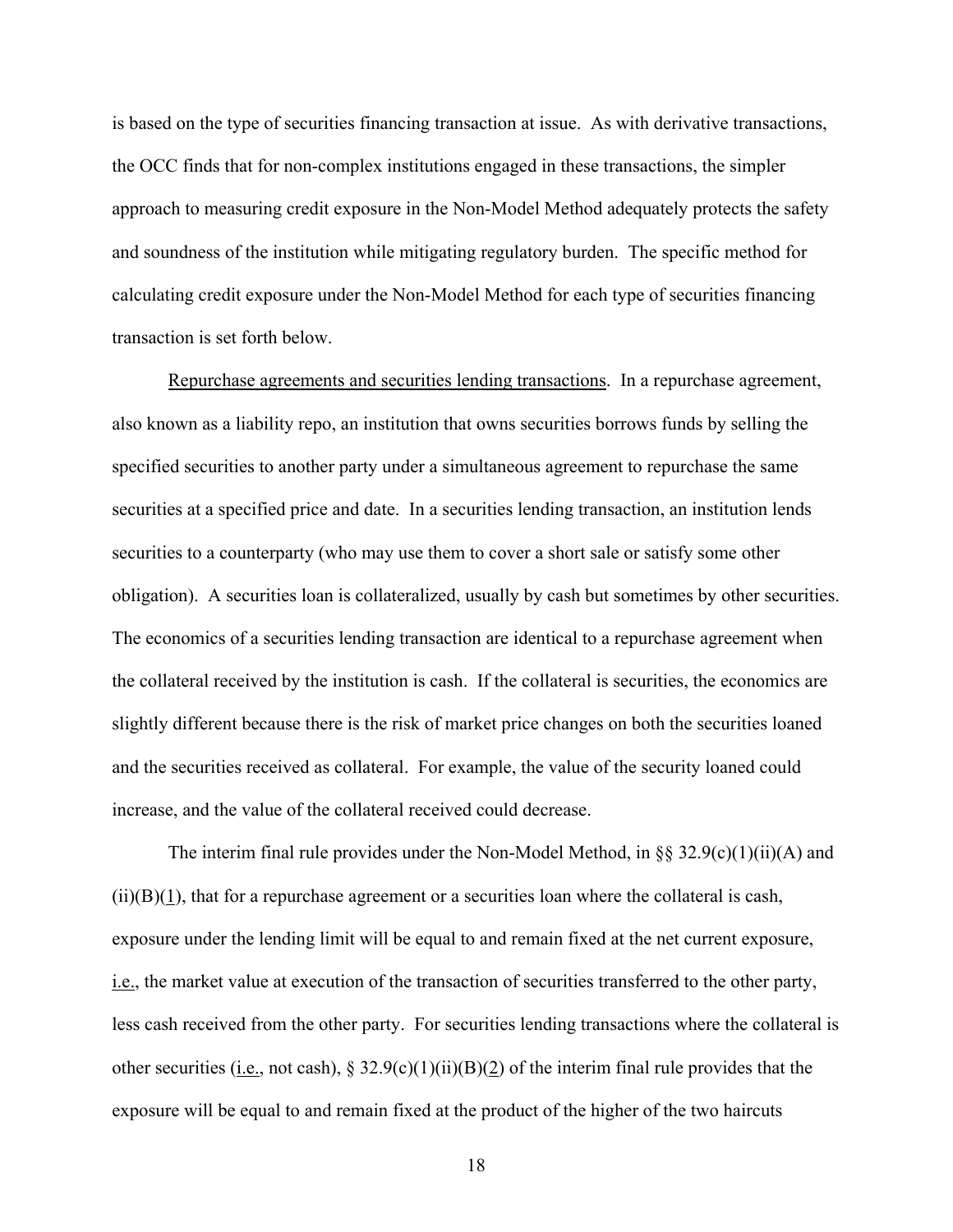associated with the securities, as determined by a look-up table included in the regulation (Table 3), and the higher of the two par values of the securities. The haircuts in Table 3 are consistent with the standard supervisory market price volatility haircuts in 12 CFR part 3, Appendix C.

Reverse repurchase agreements (asset repos) and securities borrowing transactions. In a reverse repurchase agreement, also known as an asset repo, an institution lends money to a counterparty by purchasing a security and agreeing to resell the security to the counterparty at a future date. For example, an institution may enter into an asset repo to invest excess liquidity or to obtain securities to use as collateral in other transactions, or an institution may need securities to cover short positions or to pledge against public funds to obtain a low-cost source of funding.

In a typical securities borrowing transaction, an institution needing to borrow securities obtains the securities from a securities lender and posts collateral in the form of cash and/or marketable securities with the securities lender (or an agent acting on behalf of the securities lender) in an amount that fully covers the value of the securities borrowed plus an additional margin, usually ranging from two to five percent. The economics of a securities borrowing transaction are identical to a reverse repurchase agreement (asset repo) when the collateral posted by the institution is cash.

Under the Non-Model Method,  $\S$ § 32.9(c)(1)(ii)(C) and (c)(1)(ii)(D)(1) of the interim final rule provide that the credit exposure arising from a reverse repurchase agreement or a securities borrowing transaction where the collateral is cash will equal and remain fixed at the product of the haircut associated with the collateral received, as determined in Table 3, and the amount of cash transferred to the other party. Section  $32.9(c)(1)(ii)(D)(2)$  provides that the credit exposure arising from a securities borrowed transaction where the collateral is other securities (i.e., not cash) shall equal and remain fixed at the product of the higher of the two haircuts associated with the securities, as determined in Table 3, and the higher of the two par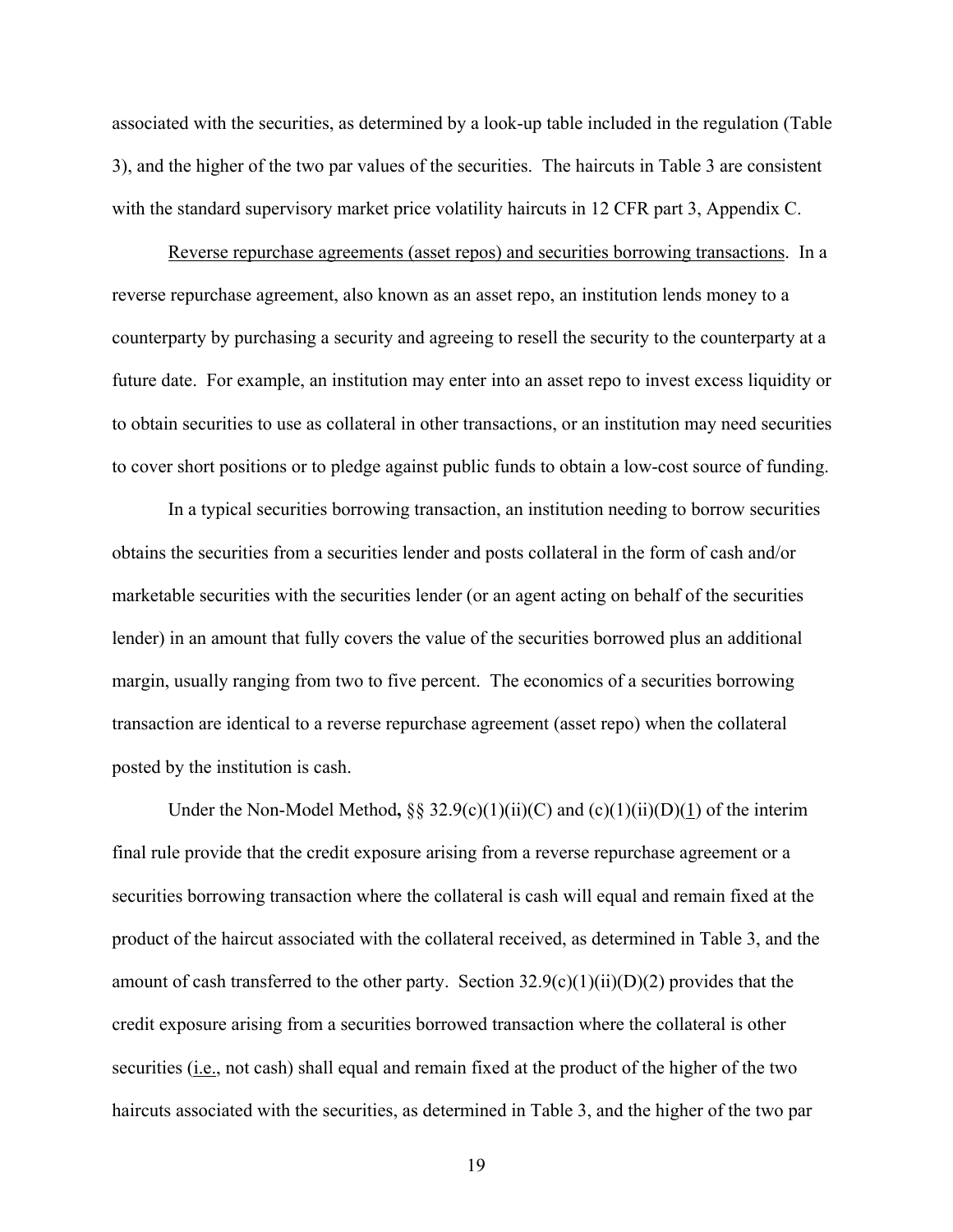values of the securities.

 $\overline{a}$ 

Question 11**:** Are the look-up tables provided in the rule appropriate? Would another look-up table included in 12 CFR part 3 be more appropriate? Do the numbers included in Table 1 adequately capture the credit exposure of the transactions in question?

 5(c)(1) of the HOLA, as appropriate, without limit. This treatment follows the treatment of Provision applicable to all securities financing transactions - Type I securities. New §  $32.3(c)(11)$  of the interim final rule excepts from the lending limit credit exposures arising from securities financing transactions in which the securities being financed are certain government securities, specifically, Type I securities, as defined in 12 CFR 1.2(j), in the case of national banks; or securities listed in section  $5(c)(1)(C)$ , (D), (E), and (F) of HOLA and general obligations of a state or subdivision as listed in section  $5(c)(1)(H)$  of HOLA, 12 U.S.C.  $1464(c)(1)(C)$ , (D), (E), (F), and (H), in the case of savings associations.<sup>9</sup> This exception is appropriate because these transactions typically involve less risk and involve securities in which national banks and savings associations may invest under 12 U.S.C. 24(Seventh) and section reverse repurchase agreements in current part 32, under which such transactions are treated as

 under 12 U.S.C. 24(Seventh) as permissible for a national bank to deal in, underwrite, purchase, and sell for the Statutes, 12 U.S.C. 24(Seventh) and 12 CFR 1.2(j). For Federal savings associations, these investments include <sup>9</sup> For national banks, a Type I security means: (1) obligations of the United States; (2) obligations issued, insured, guaranteed by a department or an agency of the United States Government, if the obligation, insurance, or guarantee commits the full faith and credit of the United States for the repayment of the obligation; (3) obligations issued by a department or agency of the United States, or an agency or political subdivision of a state of the United States, that represent an interest in a loan or a pool of loans made to third parties, if the full faith and credit of the United States has been validly pledged for the full and timely payment of interest on, and principal of, the loans in the event of non-payment by the third party obligor(s); (4) general obligations of a state of the United States or any political subdivision thereof; and municipal bonds if the national bank is well capitalized; (5) obligations authorized bank's own account, including qualified Canadian government obligations; and (6) other securities the OCC determines to be eligible as Type I securities under 12 U.S.C. 24(Seventh). See section 24(Seventh) of the Revised obligations of, or fully guaranteed as to principal and interest by, the United States; investments in securities of the Federal Home Loan Banks, the Federal Home Loan Mortgage Corporation, the Federal National Mortgage Association, the Government National Mortgage Association, or any agency of the United States; and investments in obligations issued by any state or political subdivision thereof. See section  $5(c)(1)$  of the HOLA, 12 U.S.C.  $1464(c)(1)$ .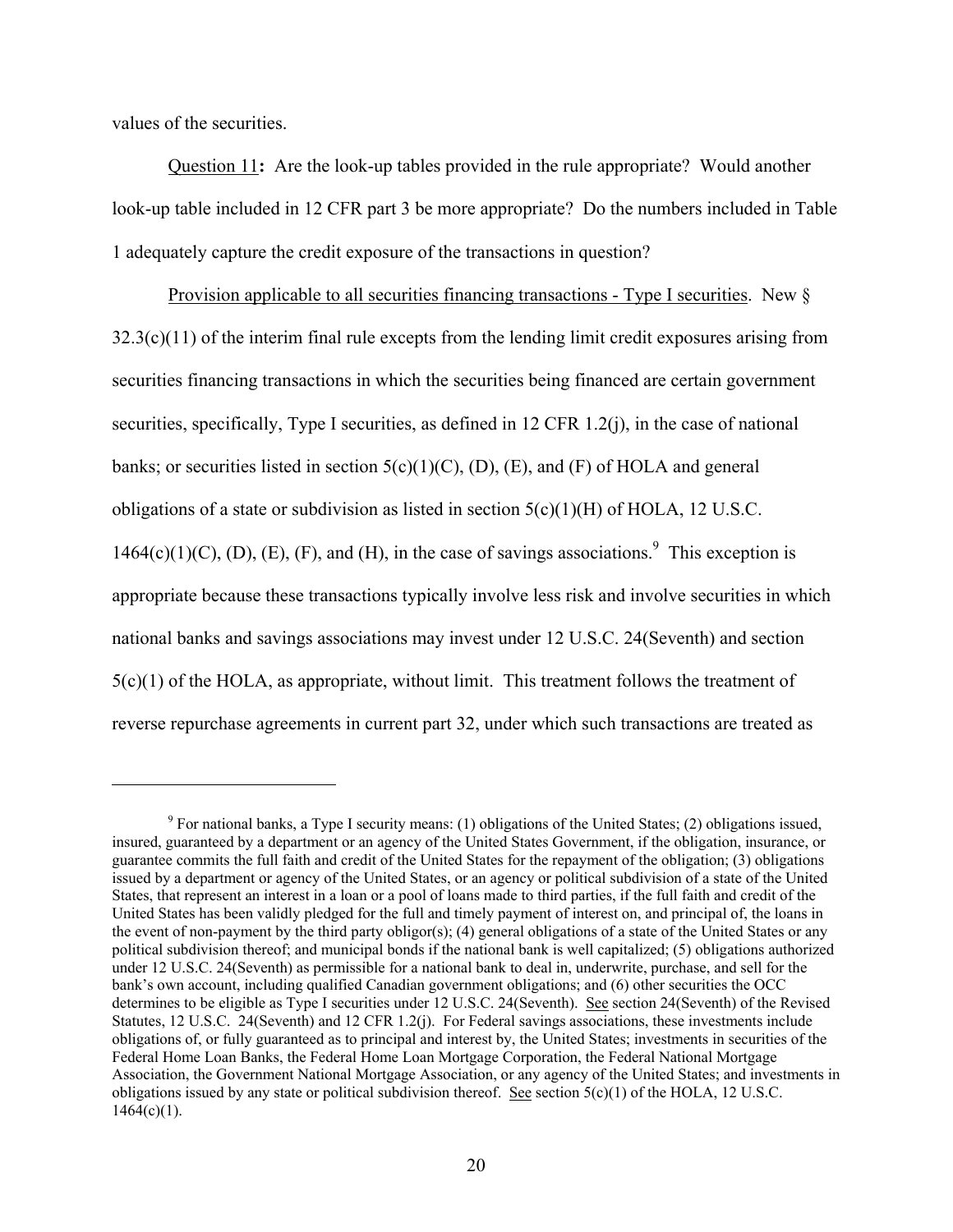loans subject to an exception for transactions relating to Type I securities as defined in 12 CFR part 1. This exception may reduce regulatory burden for community and midsize institutions because it is relatively uncommon for these institutions to engage in a securities financing transaction involving non-type I securities and non- $5(c)(1)$  securities.<sup>10</sup>

(3) Mandatory use of model. Finally, as with derivative transactions,  $\S 32.9(c)(2)$ provides that the OCC or FDIC, as appropriate, may require a national bank or savings association to use a specific method to calculate the credit exposure of securities financing transactions if the OCC or FDIC finds that this method is necessary to promote the safety and soundness of the bank or savings association.

Question 12: Has the OCC properly accounted for the different securities financing transactions in institutions of different size and complexity? Does the rule adequately capture the actual risks of these transactions?

Question 13: Please comment on the provision that provides the OCC and FDIC with authority to require modeling. Is this discretion appropriately described?

3. Provisions applicable to both derivative transactions and securities financing transactions.

Unless described above, all provisions of part 32 will apply to credit exposures arising from a derivative transaction or a securities financing transaction, including the lending limit calculation rules of § 32.4 and the combination rules of § 32.5. In addition, the interim final rule adds the following provisions to part 32 that apply only to derivative transactions or securities financing transactions.

Exception. The interim final rule amends  $\S$  32.3(c) to add intraday credit exposures arising from a derivative transaction or securities financing transaction as an additional exception

 $\overline{a}$ 

<sup>&</sup>lt;sup>10</sup>See current § 32.2(k)(1)(iii). As noted above, the interim final rule deletes § 32.2(k)(1)(iii) (renumbered by the interim final rule as  $(\frac{232.2(q)(1)(vii)}{3}$  as we have added new § 32.3(c)(11).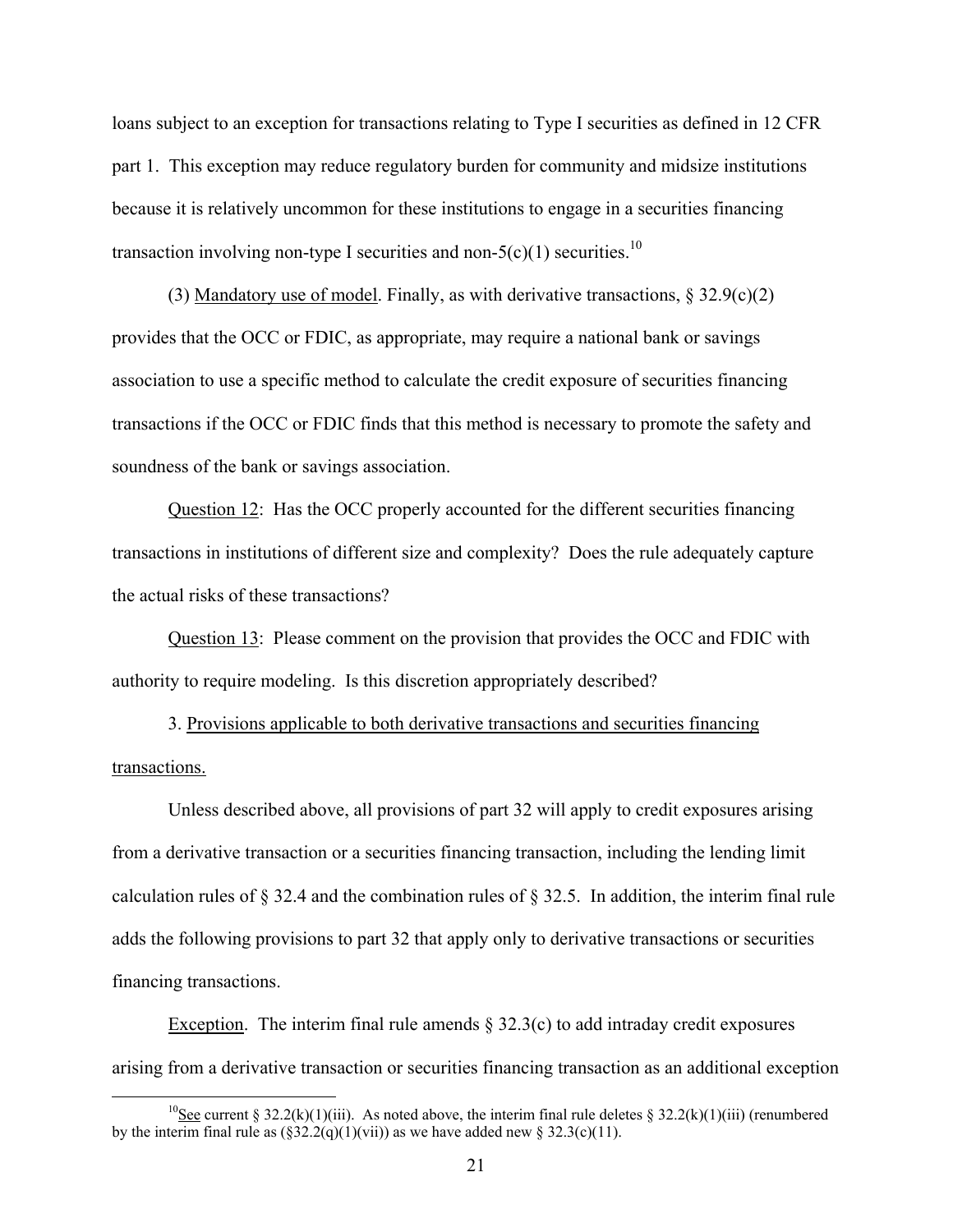certain transactions.<sup>11</sup> to the lending limits for national banks and savings associations. This exception will help minimize the impact of the interim final rule on the payment and settlement of financial transactions and is consistent with the current application of national bank lending limits to

Question 14: Is the intraday exception appropriate? Should the OCC exempt other types of intraday exposures? Should the OCC provide for other exemptions for credit exposures arising from derivative transactions or securities financing transactions? Why?

Nonconforming Loans and Extensions of Credit. The interim final rule adds a new paragraph (a)(3) to  $\S 32.6$  to provide that a credit exposure arising from a derivative transaction or securities financing transaction and determined by the Internal Model Method specified in §  $32.9(b)(1)(i)$  or § 32.9 (d)(3), respectively, will not be deemed a violation of the lending limits statute or regulation and will be treated as nonconforming if the extension of credit was within the national bank's or savings association's legal lending limit at execution and is no longer in conformity because the exposure has increased since execution.

Question 15: The interim final rule does not address the applicability of the lending limit rules to a national bank's or savings association's contingent obligation under derivative clearinghouse rules to advance funds to a clearinghouse guaranty fund. Please comment on whether and to what extent part 32 should to apply to these obligations and if applicable, how the credit exposure of these obligations should be measured.

Question16: Should the lending limit calculation rules set forth at § 32.4 or the combination rules set forth at § 32.5 be adjusted or changed in any way given the addition of

 $\overline{a}$ 

<sup>&</sup>lt;sup>11</sup> We note that the lending limit rules have long provided that an intraday overdraft and a sale of Federal funds with a maturity of one day or less are not subject to the lending limit. See 12 CFR 32.2(k)(l)(v), (vi) of the current rule.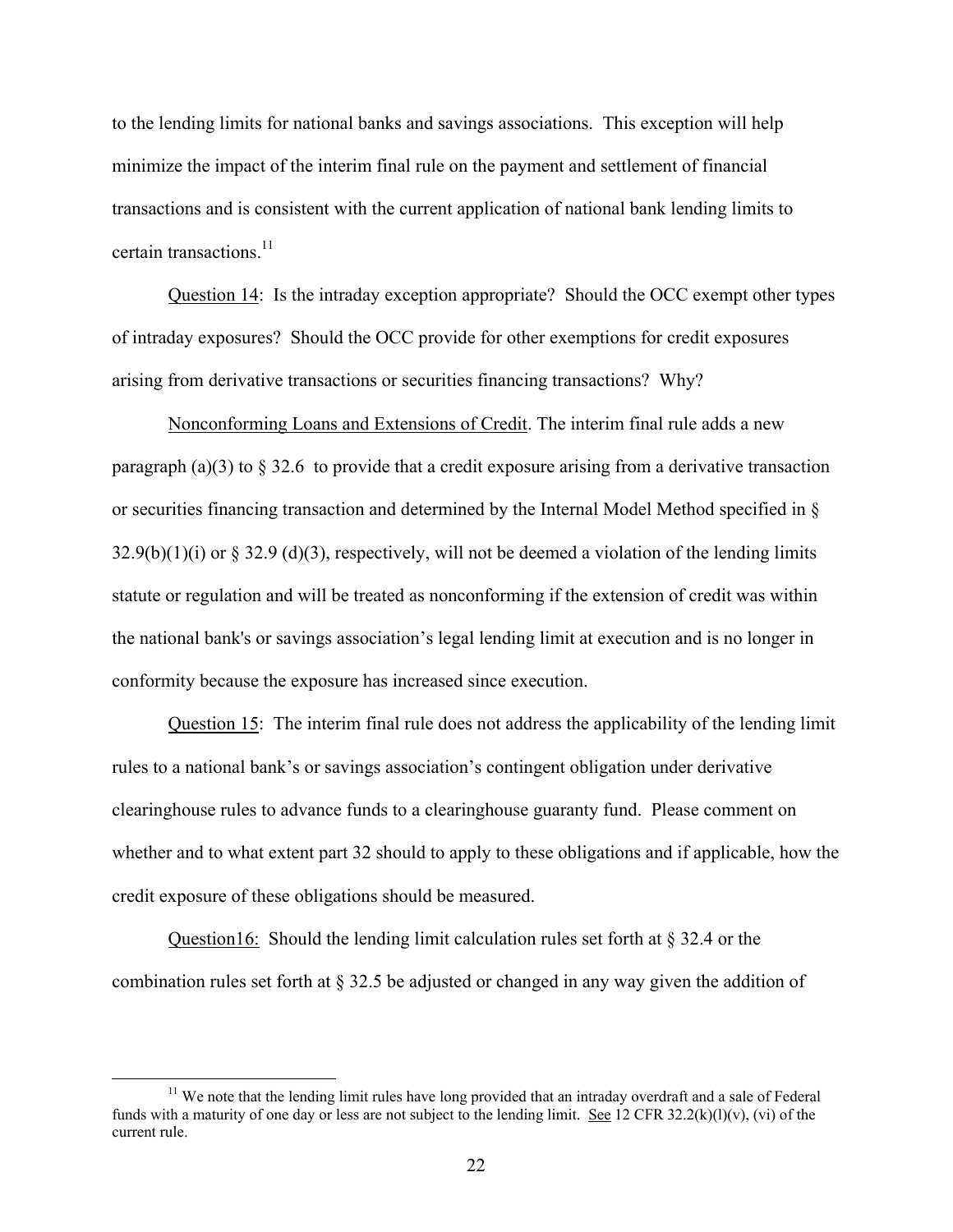credit exposures arising from derivative and securities financing transactions to part 32 as new

categories of extensions of credit?

# 4. Explanatory Table

The table below is provided to aid in understanding the interim final rule. It is not a substitute for the interim final rule itself.

| <b>Transaction Type</b>   | <b>What Happens?</b>                                                                                                                                          | <b>Credit Risk</b>                                                                                                                                                                                                                                                                                                                                                                                                                  | <b>Transaction</b>                                                                                    | <b>Credit Exposure</b>                                                                                                                                                                                                                                                                                                                                                                                                                                                 | <b>Example</b>                                                                                                                                                                                                                                                                                                                                                                                                                                                                                                                                                                                                                                                                                                                                                                                                                                                                                                                                                                                                                                                                                                                                                                                                                                         |
|---------------------------|---------------------------------------------------------------------------------------------------------------------------------------------------------------|-------------------------------------------------------------------------------------------------------------------------------------------------------------------------------------------------------------------------------------------------------------------------------------------------------------------------------------------------------------------------------------------------------------------------------------|-------------------------------------------------------------------------------------------------------|------------------------------------------------------------------------------------------------------------------------------------------------------------------------------------------------------------------------------------------------------------------------------------------------------------------------------------------------------------------------------------------------------------------------------------------------------------------------|--------------------------------------------------------------------------------------------------------------------------------------------------------------------------------------------------------------------------------------------------------------------------------------------------------------------------------------------------------------------------------------------------------------------------------------------------------------------------------------------------------------------------------------------------------------------------------------------------------------------------------------------------------------------------------------------------------------------------------------------------------------------------------------------------------------------------------------------------------------------------------------------------------------------------------------------------------------------------------------------------------------------------------------------------------------------------------------------------------------------------------------------------------------------------------------------------------------------------------------------------------|
|                           |                                                                                                                                                               |                                                                                                                                                                                                                                                                                                                                                                                                                                     | <b>Purpose</b>                                                                                        |                                                                                                                                                                                                                                                                                                                                                                                                                                                                        |                                                                                                                                                                                                                                                                                                                                                                                                                                                                                                                                                                                                                                                                                                                                                                                                                                                                                                                                                                                                                                                                                                                                                                                                                                                        |
| <b>Interest Rate Swap</b> | Banks execute<br>interest rate and<br>other swaps by<br>signing a<br>transaction<br>confirmation,<br>which becomes<br>part of an ISDA<br>Master<br>Agreement. | If the bank<br>receives a fixed<br>rate, it has a mark-<br>to-market (MTM)<br>gain if interest<br>rates fall. That<br>represents a<br>current credit<br>exposure (CCE).<br>If the bank pays a<br>fixed rate, it has a<br>MTM gain if rates<br>rise. A MTM gain<br>is CCE.<br>Beyond current<br>exposure, the bank<br>has a risk of<br>potential future<br>exposure (PFE),<br>i.e., the amount<br>the CCE might<br>become over time. | Banks do interest rate<br>swaps to convert cash<br>flows from fixed to<br>floating, or vice<br>versa. | Banks that have<br>an approved<br>model can<br>choose to use the<br>model to<br>determine the<br>attributable credit<br>exposure.<br>Institutions can<br>lock-in, or fix,<br>attributable credit<br>exposure at the<br>potential future<br>exposure (PFE)<br>on day 1 by<br>simply<br>multiplying<br>notional principal<br>amount by a<br>conversion factor<br>provided in table.<br>No requirement<br>to calculate daily<br>mark-to-market<br>or re-calculate<br>PFE. | Non-modeled bank:<br>Bank A without an<br>approved model<br>executes a \$10<br>million, 5 -year,<br>interest rate swap. It<br>receives a fixed rate<br>and pays floating.<br>The PFE factor for<br>this swap is $1.5\%$ .<br>Bank A "locks-in"<br>attributable exposure<br>of \$150,000 (\$10)<br>million $x$ 1.5%), the<br>day-one PFE amount.<br>Under remaining<br>maturity method:<br>Bank A enters a 5-<br>year interest rate<br>swap with notional<br>value of \$100,000<br>and MTM of zero at<br>execution. At<br>execution, Bank A's<br>exposure is \$7,500<br>$($0 + ($100,000 \text{ x } 5 \text{ x})$<br>$1.5\%)$ ). In year 2,<br>Bank A makes loan<br>to counterparty of<br>interest rate swap. At<br>this time, MTM of<br>swap is \$1,000. Bank<br>A's lending limit<br>exposure is \$5,500<br>$($1,000 + ($100,000$<br>$x 3 x 1.5\%)$ ). If the<br>MTM of the swap in<br>year 2 is negative<br>\$1,000, Bank A's<br>lending limit<br>exposure for the<br>swap is \$3,500 (-<br>$$1,000 + ($100,000 x$<br>$3 \times 1.5\%)$ ). If the<br>MTM of the swap in<br>year 2 is negative<br>\$10,000. Bank $A$ 's<br>lending limit<br>exposure for the<br>swap is zero<br>$(-\$10,000 +$<br>$($100,000 \times 3 \times$<br>$1.5\%$ ) = negative |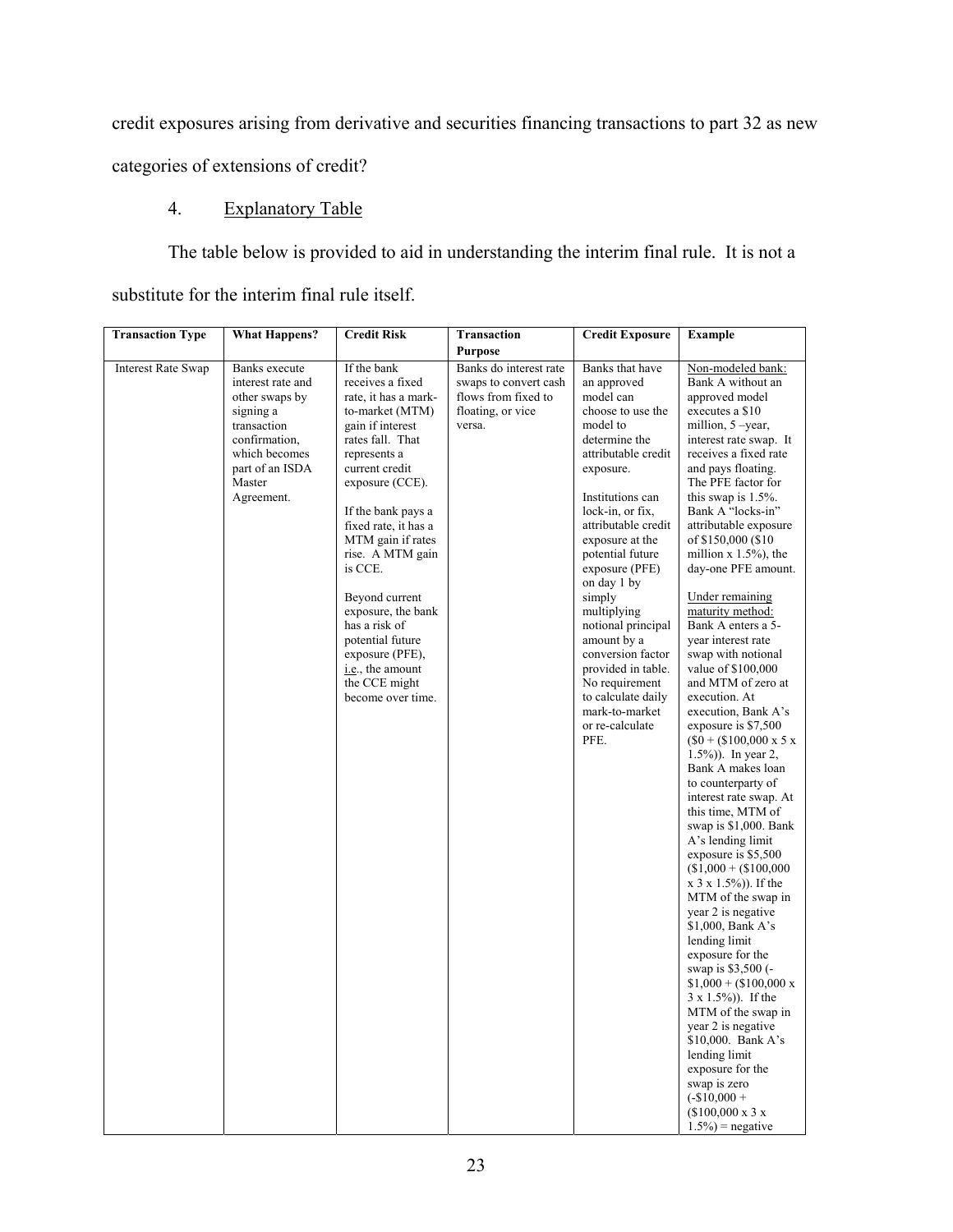| <b>Transaction Type</b>                 | <b>What Happens?</b>                                                                                                                                                                                                                       | <b>Credit Risk</b>                                                                                                                                                                                                                                                                                                                          | <b>Transaction</b><br><b>Purpose</b>                                                                                                                                                                                                                                                                                                                                                          | <b>Credit Exposure</b>                                                                                                                                                                                                                                                                                                                                                                                                                                                                                                                                                                                                                                                                                                                                                                                                                                     | <b>Example</b>                                                                                                                                                                                                                                                                                                                                                                                                                                                                                                                                                                                                                                                                                                                                                                                                                                                                                                                                                                                                                                                                                                                                                                                                                                                                                                                                    |
|-----------------------------------------|--------------------------------------------------------------------------------------------------------------------------------------------------------------------------------------------------------------------------------------------|---------------------------------------------------------------------------------------------------------------------------------------------------------------------------------------------------------------------------------------------------------------------------------------------------------------------------------------------|-----------------------------------------------------------------------------------------------------------------------------------------------------------------------------------------------------------------------------------------------------------------------------------------------------------------------------------------------------------------------------------------------|------------------------------------------------------------------------------------------------------------------------------------------------------------------------------------------------------------------------------------------------------------------------------------------------------------------------------------------------------------------------------------------------------------------------------------------------------------------------------------------------------------------------------------------------------------------------------------------------------------------------------------------------------------------------------------------------------------------------------------------------------------------------------------------------------------------------------------------------------------|---------------------------------------------------------------------------------------------------------------------------------------------------------------------------------------------------------------------------------------------------------------------------------------------------------------------------------------------------------------------------------------------------------------------------------------------------------------------------------------------------------------------------------------------------------------------------------------------------------------------------------------------------------------------------------------------------------------------------------------------------------------------------------------------------------------------------------------------------------------------------------------------------------------------------------------------------------------------------------------------------------------------------------------------------------------------------------------------------------------------------------------------------------------------------------------------------------------------------------------------------------------------------------------------------------------------------------------------------|
|                                         |                                                                                                                                                                                                                                            |                                                                                                                                                                                                                                                                                                                                             |                                                                                                                                                                                                                                                                                                                                                                                               |                                                                                                                                                                                                                                                                                                                                                                                                                                                                                                                                                                                                                                                                                                                                                                                                                                                            | \$5,500 which is less<br>than zero; zero is the<br>floor for the<br>calculated exposure).                                                                                                                                                                                                                                                                                                                                                                                                                                                                                                                                                                                                                                                                                                                                                                                                                                                                                                                                                                                                                                                                                                                                                                                                                                                         |
| Credit Derivative<br>Reverse Repo (bank | Banks buy or sell<br>protection on a<br>reference entity<br>(RE). Protection<br>buyers are hedging<br>risk; protection<br>sellers are taking<br>on risk (e.g., using<br>the CDS exposure<br>as a loan<br>substitute).<br>Lend cash against | The protection<br>seller is exposed to<br>default and/or<br>credit deterioration<br>of the RE. It will<br>make a payment<br>upon default of the<br>RE.<br>The protection<br>buyer is exposed<br>to the counterparty<br>risk of the dealer;<br>the buyer expects<br>payment from the<br>dealer if there is a<br>default.<br>Collateral value | Transactions such as<br>credit default swaps<br>allow institutions to<br>sell credit protection<br>$(i.e.,$ assume credit<br>risk) against loss on a<br>third-party reference<br>entity. Protection<br>sellers often use CDS<br>as loan substitutes.<br>Protection buyers<br>typically use credit<br>derivatives to hedge<br>credit exposures in<br>their loan portfolios.<br>Provide secured | To Counterparty<br>Banks that model<br>derivatives<br>exposures (see<br>above) determine<br>the attributable<br>exposure based<br>on the model<br>provided there is<br>an effective<br>margining<br>arrangement.<br>Banks that use<br>the conversion<br>factor approach<br>(see above) or<br>that model but do<br>not have an<br>effective<br>margining<br>arrangement<br>calculate the<br>attributable<br>exposure as the<br>sum of all net<br>notional<br>protection<br>purchased<br>amounts across<br>reference<br>entities.<br>To Reference<br>Entities<br>Banks calculate<br>the exposure as<br>the net notional<br>protection sold<br>amount. The<br>bank may reduce<br>this amount by<br>the amount of<br>any eligible<br>credit derivative<br>purchased on that<br>reference entity<br>from an eligible<br>protection<br>provider.<br>Attributable | Modeled bank with<br>effective margining<br>arrangement:<br>Bank A buys and<br>sells credit protection<br>from and to Bank B<br>on Firms X, Y and Z.<br>There is an effective<br>margining<br>arrangement between<br>the banks. Banks A<br>and B use their<br>models to determine<br>their counterparty<br>credit exposures.<br>Non-modeled bank<br>or bank without<br>effective margining<br>arrangement:<br>Bank A buys and<br>sells credit protection<br>from and to Bank B<br>on Firms X, Y and Z.<br>Bank A's net<br>notional protection<br>purchased from Bank<br>B is \$50 for Firm X<br>and \$100 for Firm Y.<br>Bank A's net<br>protection sold to<br>Bank B is \$35 for<br>Firm Z. The lending<br>limit exposure of<br>Bank A to Bank B is<br>\$150.<br>Bank C buys and<br>sells credit protection<br>on Firms $1,2$ , and $3$ .<br>Bank C's notional<br>protection sold is<br>$$100$ for Firm 1,<br>\$200 for Firm 2 and<br>\$300 for Firm 3. The<br>lending limit<br>exposure of Bank C<br>to Firm $1$ is \$100, to<br>Firm 2 is \$200 and to<br>Firm 3 is \$300. If<br>Bank C purchases<br>protection on Firm 3<br>from an eligible<br>protection provider in<br>the amount of \$25<br>via an eligible credit<br>derivative, Bank C<br>can reduce its \$300<br>lending limit<br>exposure to Firm 3 to<br>\$275.<br>Non-modeled bank: |
| asset)                                  | collateral                                                                                                                                                                                                                                 | falls                                                                                                                                                                                                                                                                                                                                       | financing; invest                                                                                                                                                                                                                                                                                                                                                                             | credit exposure                                                                                                                                                                                                                                                                                                                                                                                                                                                                                                                                                                                                                                                                                                                                                                                                                                            | Lend \$100 secured                                                                                                                                                                                                                                                                                                                                                                                                                                                                                                                                                                                                                                                                                                                                                                                                                                                                                                                                                                                                                                                                                                                                                                                                                                                                                                                                |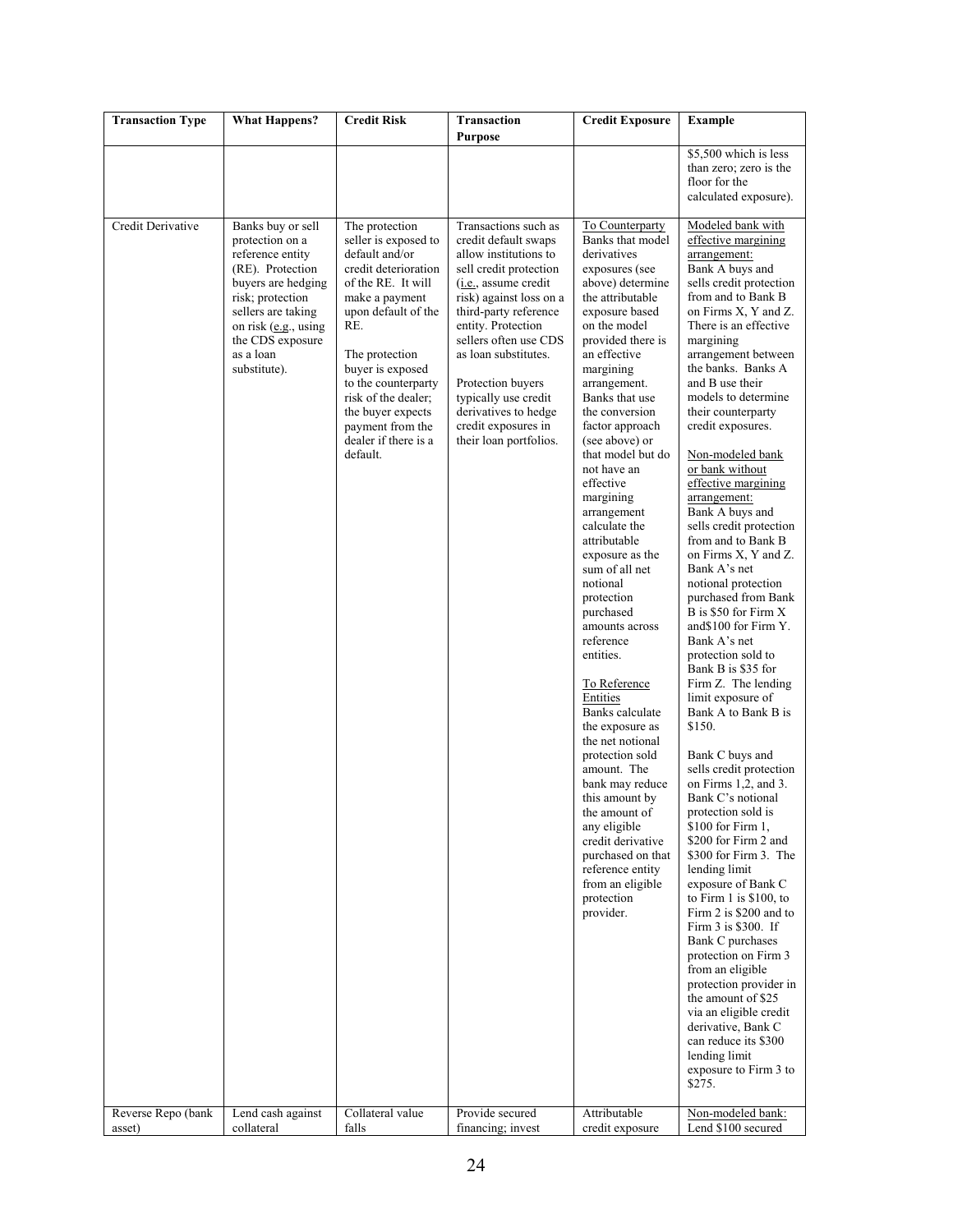| <b>Transaction Type</b>               | <b>What Happens?</b>              | <b>Credit Risk</b>        | <b>Transaction</b><br><b>Purpose</b>               | <b>Credit Exposure</b>                                                                                                                                                                                                                                                                                                                                                                                                                                                                                                                     | <b>Example</b>                                                                                                                                                                                                                                                                                                                                                                                                                                                                                                                                                                                                                                                                                                                                                                                                                                |
|---------------------------------------|-----------------------------------|---------------------------|----------------------------------------------------|--------------------------------------------------------------------------------------------------------------------------------------------------------------------------------------------------------------------------------------------------------------------------------------------------------------------------------------------------------------------------------------------------------------------------------------------------------------------------------------------------------------------------------------------|-----------------------------------------------------------------------------------------------------------------------------------------------------------------------------------------------------------------------------------------------------------------------------------------------------------------------------------------------------------------------------------------------------------------------------------------------------------------------------------------------------------------------------------------------------------------------------------------------------------------------------------------------------------------------------------------------------------------------------------------------------------------------------------------------------------------------------------------------|
|                                       |                                   |                           | funds; run a dealer<br>matched book                | for lending limit<br>purposes is the<br>product of the<br>haircut<br>associated with<br>the collateral<br>received and the<br>amount of cash<br>transferred                                                                                                                                                                                                                                                                                                                                                                                | by securities worth<br>\$102 that have<br>haircut of 5%. LLL<br>exposure is \$5 (\$100)<br>$x 5\%$ ).                                                                                                                                                                                                                                                                                                                                                                                                                                                                                                                                                                                                                                                                                                                                         |
| Repo (bank<br>liability)              | Borrow cash<br>against collateral | Collateral value<br>rises | Finance inventory;<br>run a dealer matched<br>book | Attributable<br>credit exposure<br>for lending limit<br>purposes is the<br>difference<br>between the<br>market value of<br>securities<br>transferred less<br>cash received<br>(i.e., the net)<br>current credit<br>exposure).                                                                                                                                                                                                                                                                                                              | Non-modeled bank:<br>Bank executes a repo<br>in which it borrows<br>\$100, pledging<br>securities worth<br>\$102. Attributable<br>exposure is \$2, the<br>amount of net current<br>credit exposure.                                                                                                                                                                                                                                                                                                                                                                                                                                                                                                                                                                                                                                           |
| Securities Borrowed<br>(bank asset)   | Lend cash against<br>collateral   | Collateral value<br>falls | Obtain collateral to<br>cover a short position     | If cash is<br>collateral, treat<br>the same as<br>reverse repo:<br>Attributable<br>credit exposure<br>for lending<br>purposes is the<br>product of the<br>haircut<br>associated with<br>the collateral<br>received and the<br>amount of cash<br>transferred.<br>If collateral is<br>securities:<br>Attributable<br>credit exposure<br>for lending limit<br>purposes is the<br>product of the<br>higher of the two<br>haircuts<br>associated with<br>the two securities<br>and the higher of<br>the two par<br>values of the<br>securities. | Non-modeled bank,<br>cash as collateral:<br>Bank borrows a \$100<br>par value security<br>that has a fair value<br>of \$102. The bank<br>pledges \$100 in cash.<br>The haircut<br>associated with the<br>security is 5%. The<br>attributable exposure<br>is \$5 (\$100 x 5%).<br>Non-modeled bank,<br>securities as<br>collateral.<br>Bank borrows a \$100<br>par value security<br>(with fair value \$101)<br>and pledges a<br>security with a par<br>value of \$100. The<br>fair value of the<br>security pledged is<br>\$102. The haircut on<br>the borrowed security<br>is 2% and the haircut<br>on the pledged<br>security is 5%. The<br>attributable exposure<br>is \$5 (\$100 x 5%),<br>based upon the<br>higher of the two<br>security haircuts and<br>the higher of the two<br>par values (here the<br>par values were the<br>same). |
| Securities Loaned<br>(bank liability) | Borrow cash<br>against collateral | Collateral value<br>rises | Generate income                                    | If collateral<br>received is cash.<br>treat the same as<br>a repo: The<br>attributable credit<br>exposure for<br>lending limit                                                                                                                                                                                                                                                                                                                                                                                                             | Non-modeled bank,<br>cash as collateral.<br>Bank lends a \$102<br>security (par value of<br>\$100) and receives<br>\$100 in cash<br>collateral.                                                                                                                                                                                                                                                                                                                                                                                                                                                                                                                                                                                                                                                                                               |
|                                       |                                   |                           | 25                                                 |                                                                                                                                                                                                                                                                                                                                                                                                                                                                                                                                            |                                                                                                                                                                                                                                                                                                                                                                                                                                                                                                                                                                                                                                                                                                                                                                                                                                               |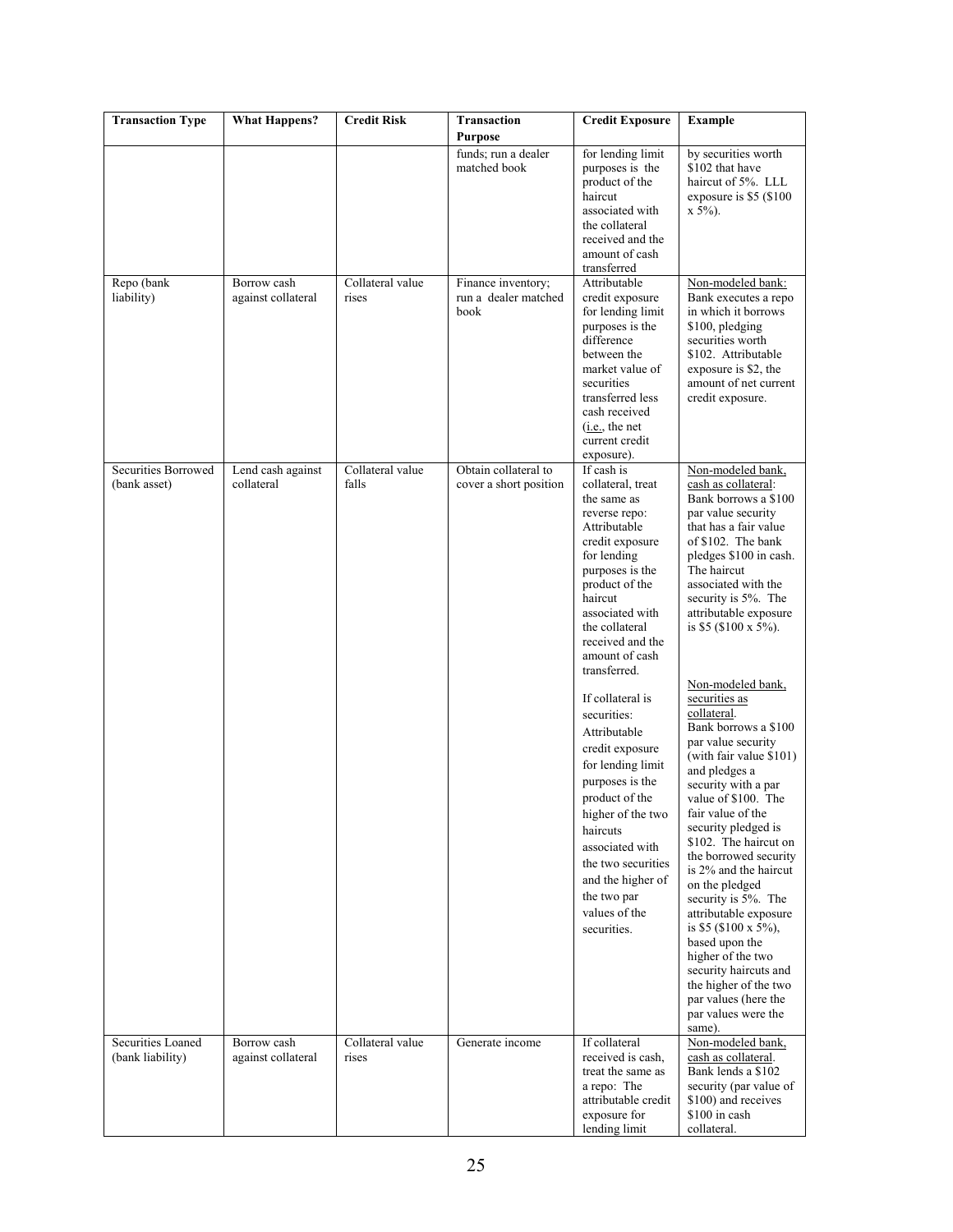| <b>Transaction Type</b> | <b>What Happens?</b> | <b>Credit Risk</b> | <b>Transaction</b> | <b>Credit Exposure</b>                                                                                                                                                                                                                                                                               | <b>Example</b>                                                                                                                                                                                                                                                                                                                                                                                                                                                                                                  |
|-------------------------|----------------------|--------------------|--------------------|------------------------------------------------------------------------------------------------------------------------------------------------------------------------------------------------------------------------------------------------------------------------------------------------------|-----------------------------------------------------------------------------------------------------------------------------------------------------------------------------------------------------------------------------------------------------------------------------------------------------------------------------------------------------------------------------------------------------------------------------------------------------------------------------------------------------------------|
|                         |                      |                    | <b>Purpose</b>     |                                                                                                                                                                                                                                                                                                      |                                                                                                                                                                                                                                                                                                                                                                                                                                                                                                                 |
|                         |                      |                    |                    | purposes is the<br>net current credit<br>exposure.                                                                                                                                                                                                                                                   | Attributable exposure<br>is \$2, the net current<br>credit exposure.                                                                                                                                                                                                                                                                                                                                                                                                                                            |
|                         |                      |                    |                    | If the collateral<br>received is other<br>securities: The<br>attributable credit<br>exposure for<br>lending limit<br>purposes is the<br>product of the<br>higher of the two<br>haircuts<br>associated with<br>the two securities<br>and the higher of<br>the two par<br>values of the<br>securities. | Non-modeled bank,<br>securities as<br>collateral:<br>Bank lends a \$100<br>par value security<br>(fair value \$101) and<br>receives another<br>security as collateral.<br>The collateral has a<br>\$100 par value (and<br>\$102 fair value). The<br>haircut on the loaned<br>and borrowed<br>securities are 2% and<br>5% respectively.<br>Attributable exposure<br>is \$5, based upon the<br>higher of the two<br>security haircuts and<br>the higher of the two<br>par values (here the<br>par values were the |
|                         |                      |                    |                    |                                                                                                                                                                                                                                                                                                      | same).                                                                                                                                                                                                                                                                                                                                                                                                                                                                                                          |

# **III. Effective and Compliance Dates**

This interim final rule is effective on July 21, 2012. Pursuant to the Administrative Procedure Act (APA), at 5 U.S.C. 553(b)(B), notice and comment are not required prior to the issuance of a final rule if an agency, for good cause, finds that ''notice and public procedure thereon are impracticable, unnecessary, or contrary to the public interest.''

The amendments made by section 610 of the Dodd-Frank Act are effective on July 21, 2012.<sup>12</sup> These amendments are not self-executing, however, in that they do not provide national banks and savings associations with the methodology necessary to comply with the new requirements they impose.

The OCC's approach to implementation of these standards is related to, and our rulemaking in this respect has been informed by, proposals made by other agencies to implement provisions of the Dodd-Frank Act raising similar issues and the comments received by other

 $\overline{a}$ 

<sup>&</sup>lt;sup>12</sup> Dodd-Frank Act, section  $610(c)$ .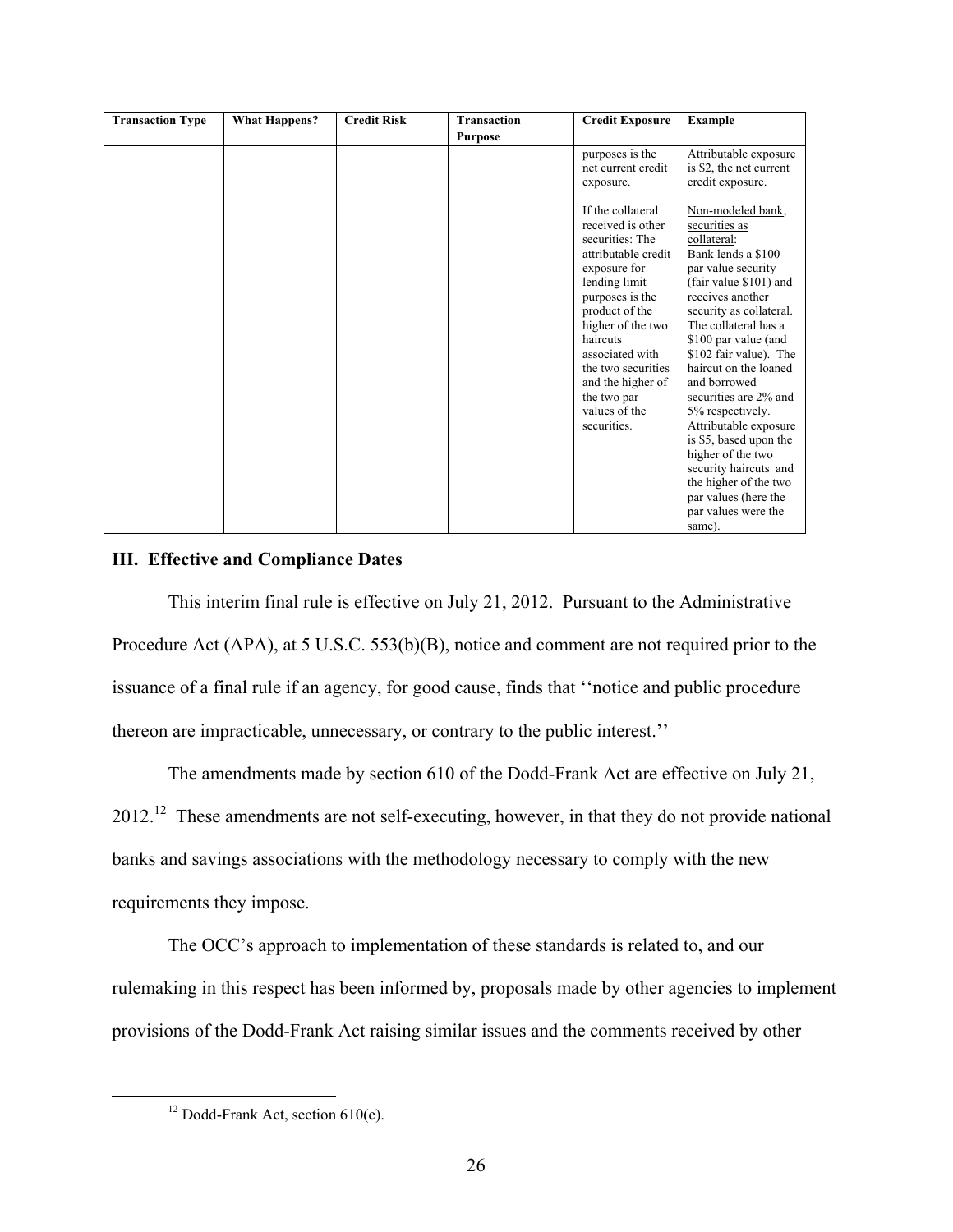agencies in connection with such rulemakings.<sup>13</sup> Consideration of this information was appropriate in connection with the OCC's implementation of the amendments made by section 610 of the Dodd-Frank Act.

Based on consideration of the information thereby available, this interim final rule provides clarity regarding the OCC's application of the requirements of section 610. The OCC finds that, under these circumstances, prior notice and comment are impracticable and that the public interest is best served by making the rule effective on the same day as the amendments made by section 610 of the Dodd-Frank Act are effective**.** Otherwise, national banks and savings associations would be subject to unpredictable assertions of interpretations of the scope and application of the new requirements of section 610 that could result in applications of section 610 contrary to the OCC's interpretation of that section.

Act of 1994 (RCDRIA), 12 U.S.C. 4802.<sup>14</sup> For these same reasons, with respect to the amendments implementing section 610 of the Dodd-Frank Act, the OCC finds good cause to dispense with the delayed effective date otherwise required by section 302 of the Riegle Community Development and Regulatory Improvement

The OCC recognizes, however, that national banks and savings associations will need time to conform their operations to the amendments implementing section 610 as applied by the OCC. The interim final rule, therefore, includes at  $\S 32.1(d)$  a temporary exception from the lending limit rules for extensions of credit arising from derivative transactions or securities financing transactions, until January 1, 2013. This exception is issued pursuant to section

 $\overline{a}$ 

 counterparty credit exposures of large bank holding companies and certain nonbank financial companies (covered  $13$  E.g., the Federal Reserve Board's rulemaking implementing section 165(e) of the Dodd Frank Act (single companies)), 77 Fed. Reg. 594 (Jan. 5, 2012).

<sup>&</sup>lt;sup>14</sup> The RCDRIA requires that, subject to certain exceptions, regulations imposing additional reporting, disclosure, or other requirements on insured depository institutions take effect on the first day of the calendar quarter after publication of the final rule. This effective date requirement does not apply if the agency finds for good cause that the regulation should become effective before such time.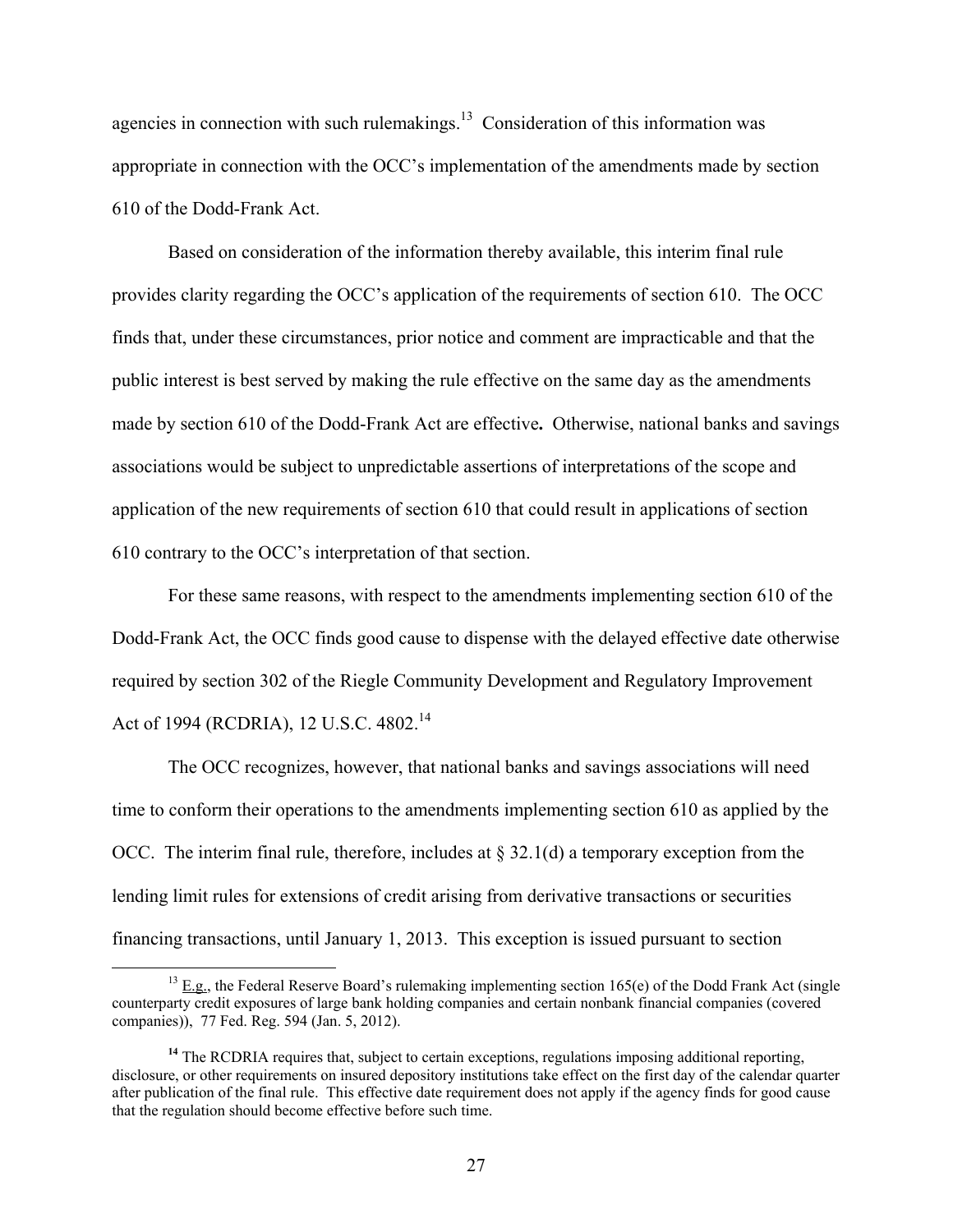Dodd Frank Act until January 1, 2013. As a practical matter, the temporary exception afforded  $5200(d)(1)$  of the Revised Statutes, 12 U.S.C.  $84(d)(1)$ , which authorizes the OCC to prescribe rules to administer and carry out the purposes of the lending limit statute, including rules to establish limits or requirements other than those specified in the statute for particular classes or categories of loans or extensions of credit. As a result of this exception, institutions will not be required to comply with amendments in the interim final rule implementing section 610 of the by the interim final rule fulfills the same objectives as a delayed effective date, that is, providing affected institutions with time to adjust their systems and procedures to come into compliance with new requirements. Notwithstanding this exception to the particular new lending limits provisions, the OCC retains full authority to address credit exposures that present undue concentrations on a case-by-case basis through our existing safety and soundness authorities.

In addition to the amendments required to implement section 610, this rulemaking also contains amendments that are necessary to consolidate the lending limit rules applicable to national banks and savings associations. As indicated previously, the integration amendments included in this interim final rule do not impose any new reporting, disclosure, or other requirements on national banks or savings associations. To the extent that the interim final rule differs from the current lending limit rules, these differences reduce compliance requirements. Accordingly, good cause exists to make these amendments effective without prior notice and comment. For the same reasons, the RCDRIA does not apply to the integration-related amendments made by this interim final rule.

We note that after the 45-day comment period, the OCC may amend this interim final rule based on comments received. If any such amendments are required, we will issue a final rule as expeditiously as possible, and will adjust the compliance date if, and as, necessary.

#### **IV. Solicitation of Comments**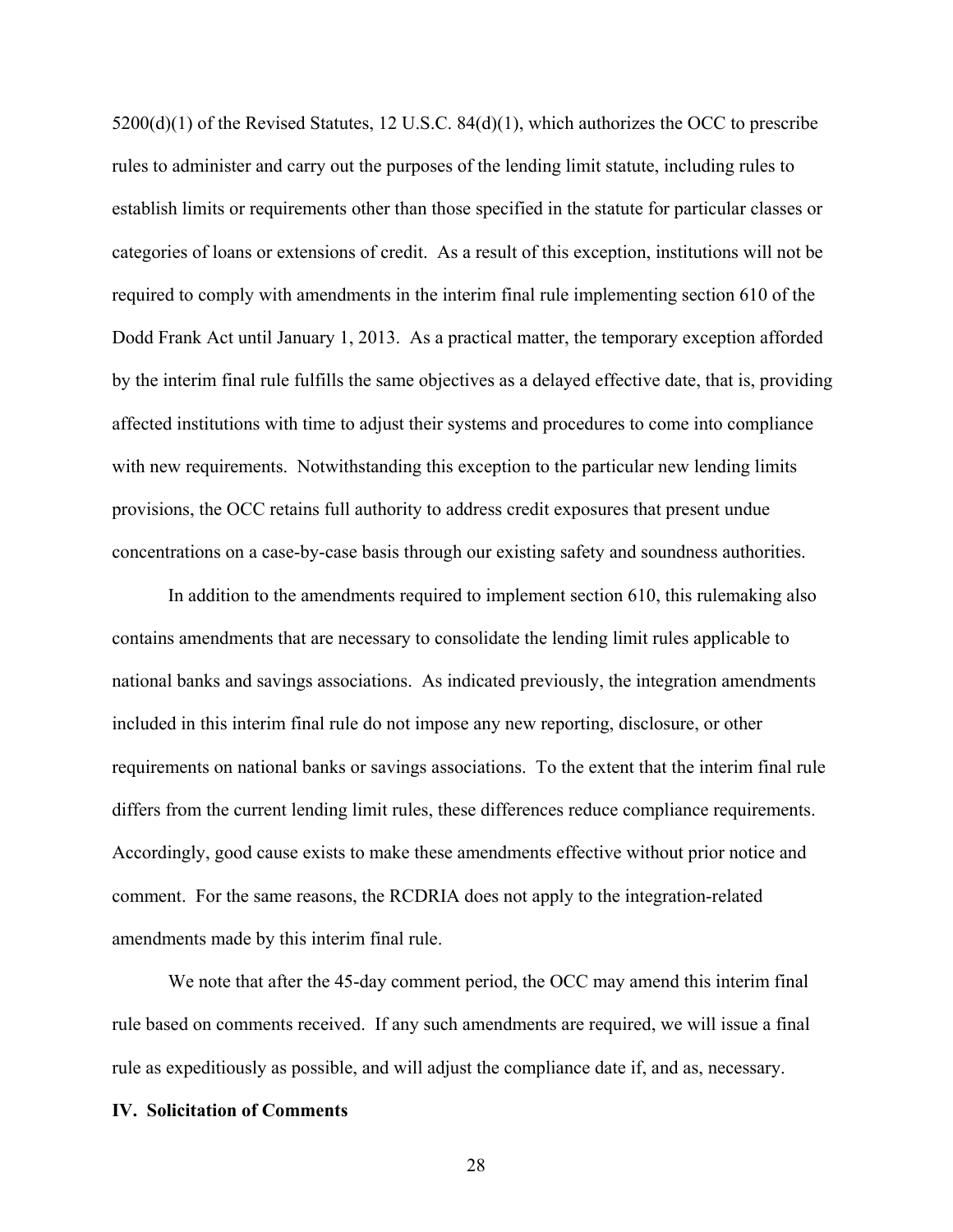In addition to the specific requests for comment outlined in this **SUPPLEMENTARY** 

**INFORMATION** section, the OCC is interested in receiving comments on all aspects of this interim final rule. In particular, we request suggestions on ways to streamline this rule and reduce regulatory burden while still accomplishing the objectives that the rule seeks to achieve.

#### **V. Regulatory Analysis**

#### **Regulatory Flexibility Act Analysis**

Pursuant to the Regulatory Flexibility Act  $(RFA)$ , <sup>15</sup> 5 U.S.C. 603, an agency must prepare a regulatory flexibility analysis for all proposed and final rules that describe the impact of the rule on small entities, unless the head of an agency certifies that the rule will not have "a significant economic impact on a substantial number of small entities." However, the RFA applies only to rules for which an agency publishes a general notice of proposed rulemaking pursuant to 5 U.S.C. 553(b).<sup>16</sup> Pursuant to the APA at 5 U.S.C. 553(b)(B), general notice and an opportunity for public comment are not required prior to the issuance of a final rule when an agency, for good cause, finds that ''notice and public procedure thereon are impracticable, unnecessary, or contrary to the public interest.'' As discussed above, the OCC has determined for good cause that the APA does not require general notice and public comment on this interim final rule and, therefore, we are not publishing a general notice of proposed rulemaking. Thus, the RFA does not apply to this interim final rule.

## **Unfunded Mandates Reform Act**

Section 202 of the Unfunded Mandates Reform Act of 1995, Pub. L. 104–4 (2 U.S.C. 1532) (Unfunded Mandates Act), requires that an agency prepare a budgetary impact statement before promulgating any rule likely to result in a Federal mandate that may result in the

-

<sup>15</sup> Pub. L. 96–354, Sept. 19, 1980.

 $16$  5 U.S.C. 603(a), 604(a).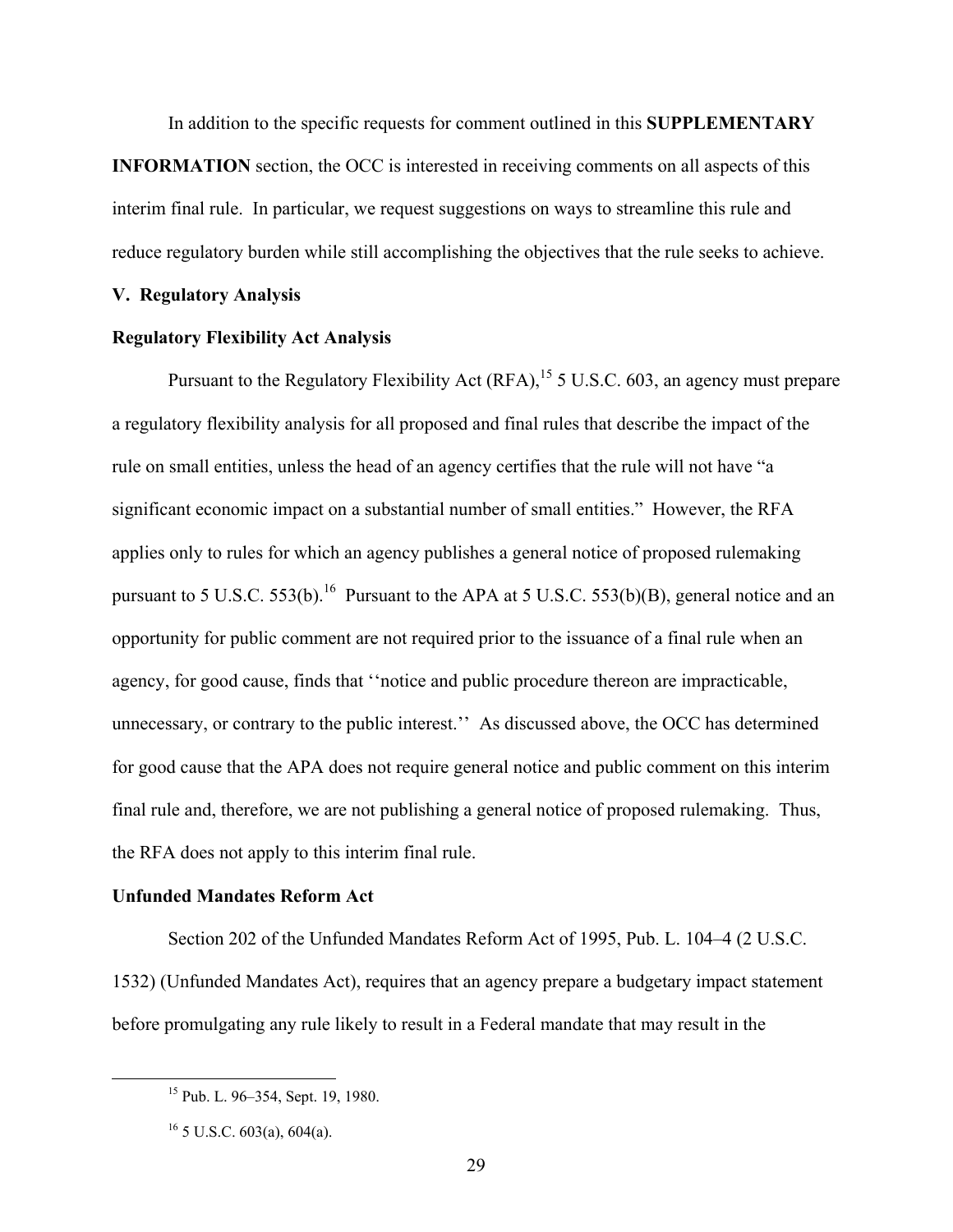expenditure by state, local, and tribal governments, in the aggregate, or by the private sector, of \$100 million or more in any one year. If a budgetary impact statement is required, § 205 of the Unfunded Mandates Act also requires an agency to identify and consider a reasonable number of regulatory alternatives before promulgating a rule. The OCC has determined that there is no Federal mandate imposed by this rulemaking that may result in the expenditure by state, local, and tribal governments, in the aggregate, or by the private sector, of \$100 million or more in any one year. Accordingly, final rule is not subject to  $\S 202$  of the Unfunded Mandates Act.

#### **Paperwork Reduction Act**

In accordance with the requirements of the Paperwork Reduction Act (PRA) of 1995 (44 U.S.C. 3501-3521), the OCC may not conduct or sponsor, and a respondent is not required to respond to, an information collection unless it displays a currently valid Office of Management and Budget (OMB) control number. This rule contains information collection requirements under the PRA, which have been previously approved by OMB under OMB Control No. 1557- 0221. The requirements under this collection remain unchanged except for the addition of savings associations as respondents. This information collection will be amended through a nonsubstantive change to include the burden for savings associations.

#### **List of Subjects**

#### 12 CFR Part 32

National banks, Reporting and recordkeeping requirements

#### 12 CFR 159

Reporting and recordkeeping requirements, Savings associations 12 CFR 160

Consumer protection, Investments Mortgages, Reporting and recordkeeping requirements, Savings associations, Securities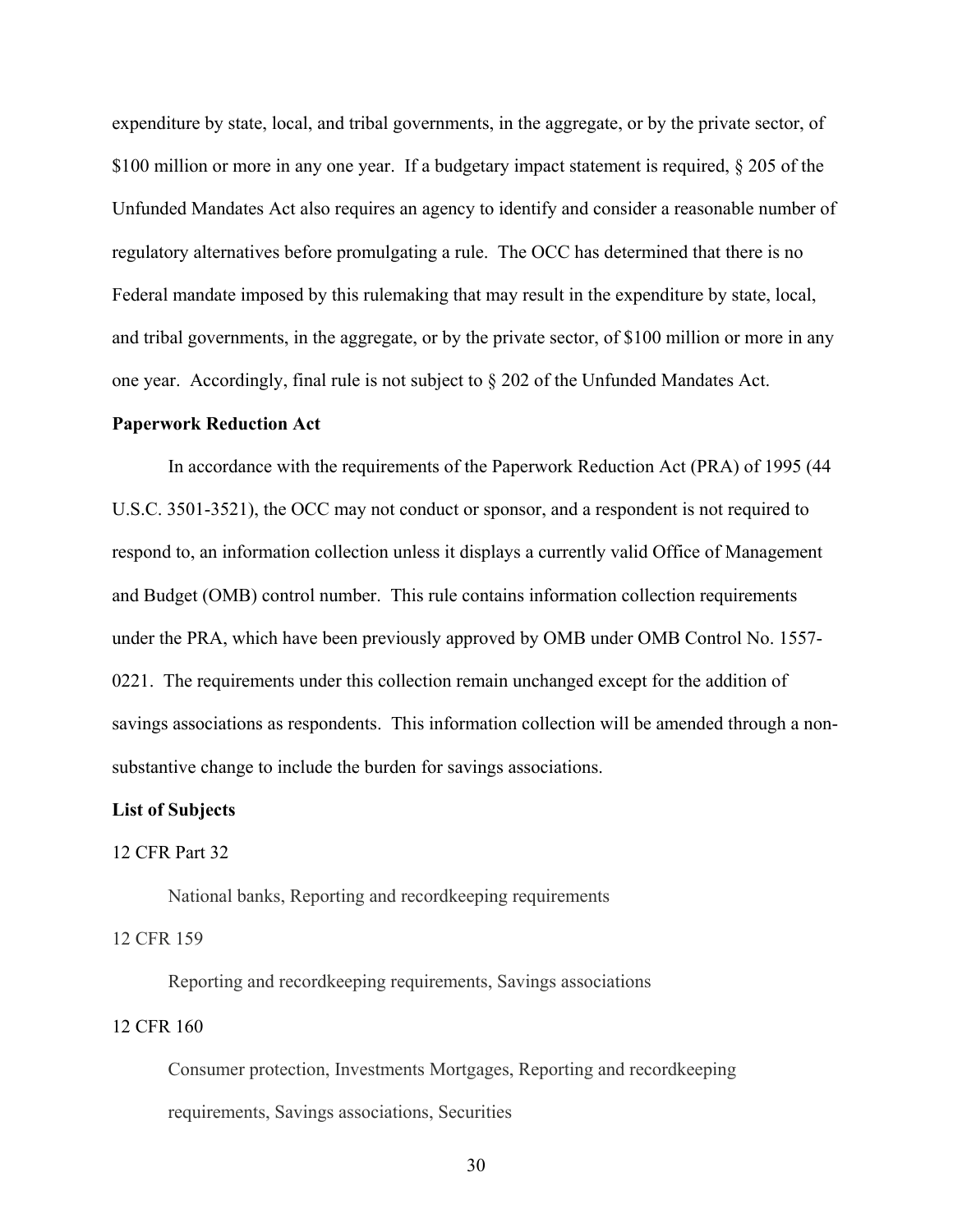For the reasons set forth in the preamble, chapter I of title 12 of the Code of Federal Regulations is amended as follows:

#### **PART 32—LENDING LIMITS**

1. The authority citation for part 32 is revised to read as follows:

**Authority:** 12 U.S.C. 1 et seq., 84, 93a, 1462a, 1463, 1464(u), and 5412(b)(2)(B).

2. Section 32.1 is amended by:

a. Revising paragraphs (a) and  $(c)(1)-(3)$ ;

b. In paragraph (b), adding the phrase "and savings associations" after the word "banks";

c. In paragraph (c)(4), adding the phrase ", savings associations," after the word "banks";

and

d. Adding new paragraph (d).

The revisions read as follows:

#### **§ 32.1 Authority, purpose and scope.**

(a)  $\Delta$ uthority. This part is issued pursuant to 12 U.S.C. 1 et seq., 12 U.S.C. 84, 93a, 1462a, 1463, 1464(u), and 5412(b)(2)(B).

\* \* \* \* \*

(c) Scope. (1) Except as provided by paragraph (d) of this section, this part applies to all loans and extensions of credit made by national banks, savings associations, and their domestic operating subsidiaries. For purposes of this part, the term "savings association" includes Federal savings associations and state savings associations, as those terms are defined in 12 U.S.C. 1813(b). This part does not apply to loans or extensions of credit made by a national bank, a savings association, and their domestic operating subsidiaries to the bank's or savings association's: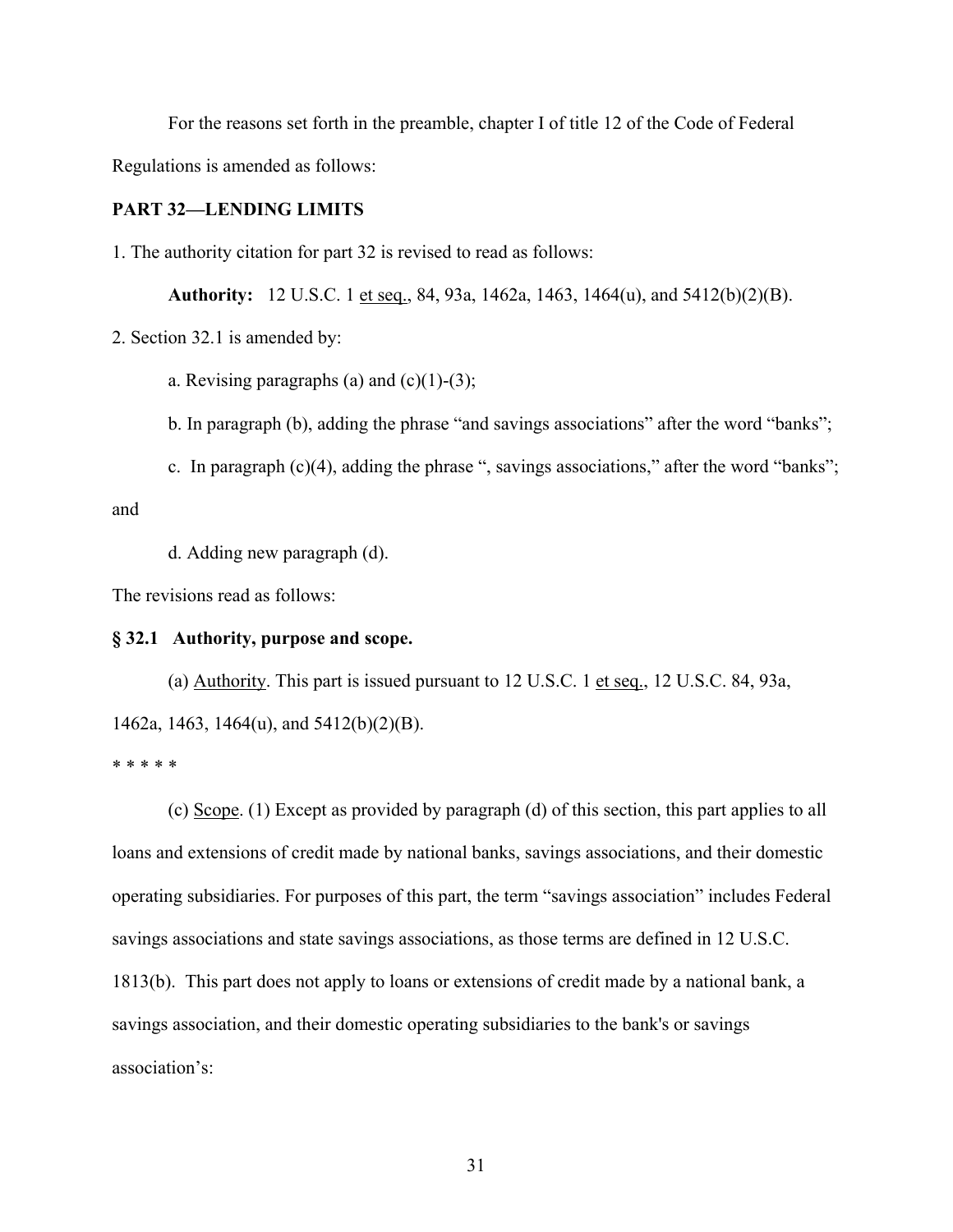(i) Affiliates, as that term is defined in 12 U.S.C.  $371c(b)(1)$  and (e), as implemented by 12 CFR 223.2(a) (Regulation W);

(ii) The bank's or savings association's operating subsidiaries;

(iii) Edge Act or Agreement Corporation subsidiaries; or

(iv) Any other subsidiary consolidated with the bank or savings association under Generally Accepted Accounting Principles (GAAP).

(2) The lending limits in this part are separate and independent from the investment limits prescribed by 12 U.S.C. 24 (Seventh) or 12 U.S.C. 1464(c), as applicable, and 12 CFR parts 1 and 160.30, and a national bank or savings association may make loans or extensions of credit to one borrower up to the full amount permitted by this part and also hold eligible securities of the same obligor up to the full amount permitted under 12 U.S.C. 24 (Seventh) or 12 U.S.C. 1464(c), as applicable, and 12 CFR parts 1 and 160.30.

(3) Loans and extensions of credit to executive officers, directors and principal shareholders of national banks, savings associations, and their related interests are subject to limits prescribed by 12 U.S.C. 375a and 375b in addition to the lending limits established by 12 U.S.C. 84 or 12 U.S.C. 1464(u) as applicable, and this part.

\* \* \* \* \*

(d) Temporary exception. The requirements of this part shall not apply to the credit exposure arising from a derivative transaction or securities financing transaction until January 1, 2013.

3. Section 32.2 is amended by:

a. Redesignating paragraphs (a)-(g) as paragraphs (b)-(h), paragraph (h) as paragraph (j), paragraph (i) as paragraph (n), paragraphs (j)-(l) as paragraphs (p)-(r), paragraph (m) as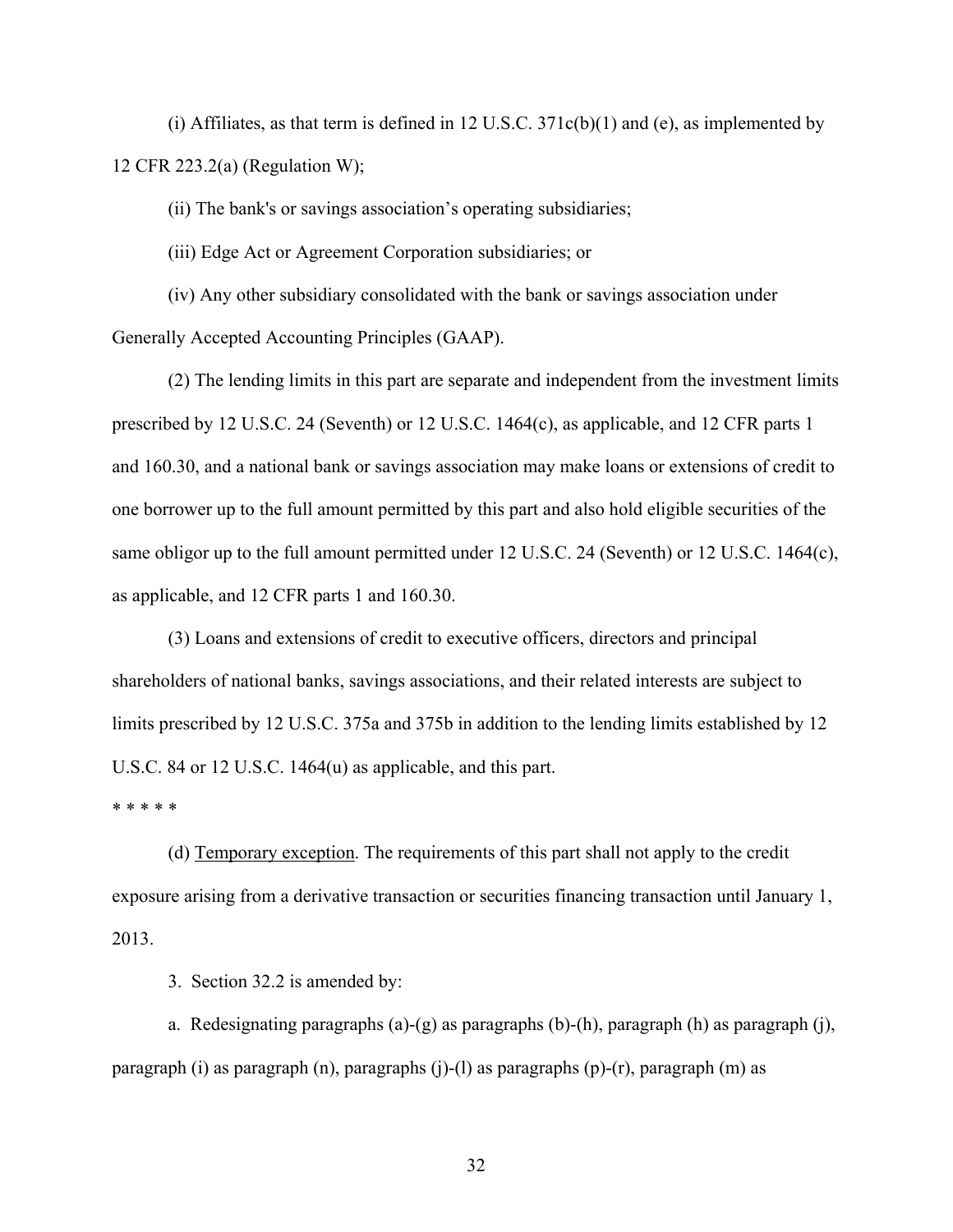paragraph (t), paragraphs (n) and (o) as paragraphs (v) and (w), paragraphs (p) and (q) as paragraphs  $(y)$  and  $(z)$ , paragraphs  $(r)-(t)$  as paragraphs  $(bb)-(dd)$ , respectively;

b. Adding new paragraphs (a), (i), (k), (l), (m), (o), (s), (u), (x), and (aa) to read as follows;

c. Revising newly designated paragraphs  $(b)$ ,  $(c)$ ,  $(n)$  introductory text,  $(n)(1)$ , and  $(q)$  to read as follows;

d. In newly designated paragraphs (d) and (f) removing the word "bank" and replacing it with the phrase "national bank or savings association";

e. In newly designated paragraph (g):

i. In the introductory text, removing the word "bank's" and replacing it with the phrase "national bank's or savings association's";

ii. In paragraphs  $(g)(1)(i)$  and  $(g)(2)$ , adding the phrase "or savings association" after the word "bank"; and

iii. In paragraphs  $(g)(1)(iii)$  and  $(g)(1)(iv)$ , removing the phrases "paragraph  $(m)$ " and "paragraph (s)" and replacing them with the phrases "paragraph (t)" and "paragraph (dd)", respectively;

f. In newly designated paragraph (n)(2), removing the word "bank's" and replacing it with the phrase "national bank's or savings association's";

g. In newly designated paragraph (p), removing the word "banks" and replacing it with the phrase "national banks or savings associations"; and

h. In newly designated paragraph (t):

i. In the introductory text and paragraph  $(t)(1)$ , remove the phrase "within the bank's" and replacing it with the phrase "within the national bank's or savings association's", wherever it appears;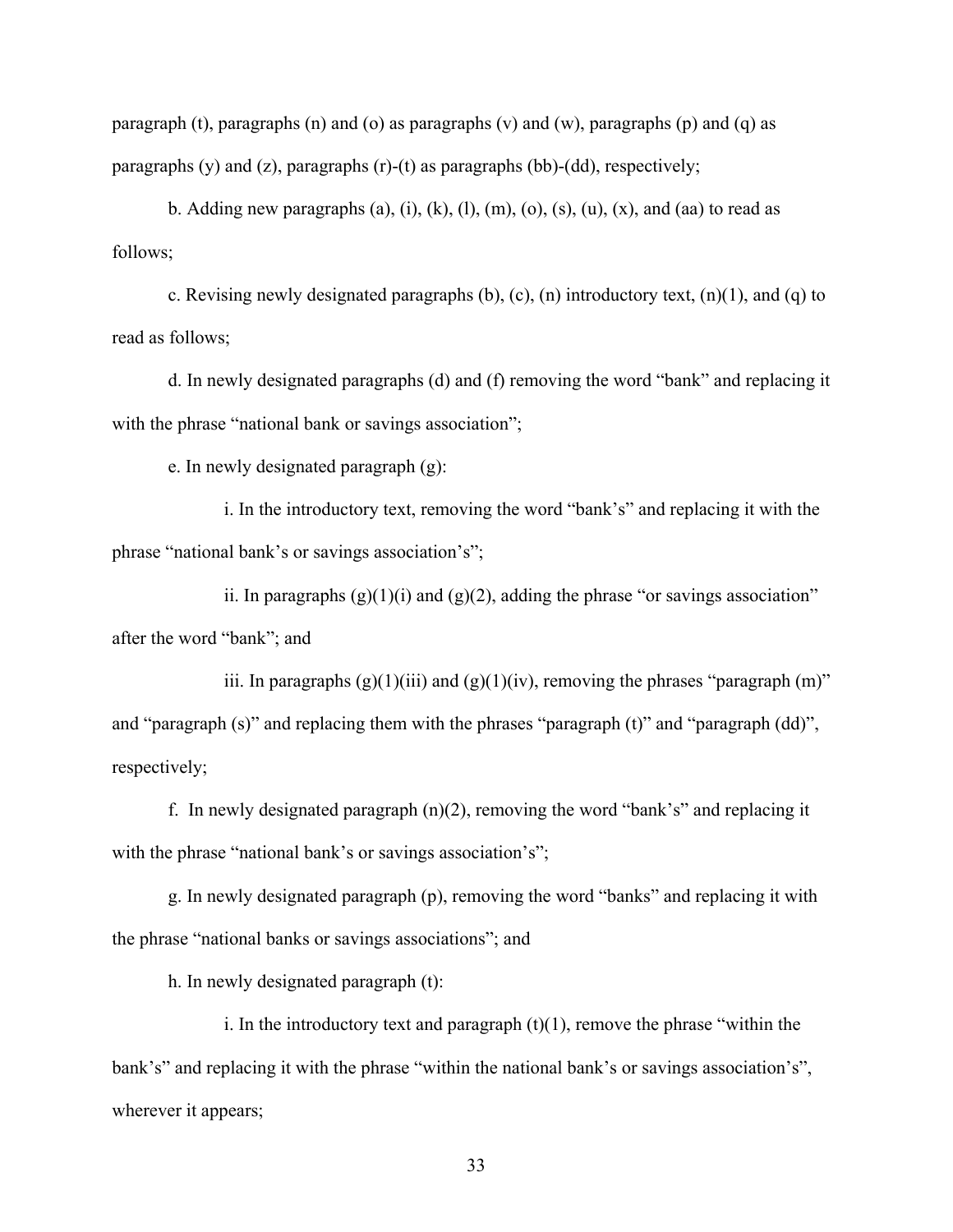ii. In paragraph  $(t)(1)$ , removing the phrase "made, the bank" and replacing it with the phrase "made, the bank or savings association";

iii. In paragraphs  $(t)(1)$  and  $(2)$ , adding after the word "bank's" the phrase "or savings association's", wherever it appears;

iv. In paragraph (t)(1), removing the phrase "paragraph  $(k)(2)(vi)$ " and replacing it with the phrase "paragraph  $(q)(2)(vi)$ ; and

v. In the first sentence of paragraph  $(t)(2)$ , removing the word "bank" and replacing it with the phrase "national bank or savings association".

The additions and revisions read as follows.

# **§ 32.2 Definitions.**

(a) Appropriate Federal banking agency has the same meaning as in 12 U.S.C. 1813(q).

(b) Borrower means a person who is named as a borrower or debtor in a loan or extension of credit; a person to whom a national bank or savings association has credit exposure arising from a derivative transaction or a securities financing transaction, entered by the bank or savings association; or any other person, including a drawer, endorser, or guarantor, who is deemed to be a borrower under the "direct benefit" or the "common enterprise" tests set forth in  $\S 32.5$ .

(c) Capital and surplus means—

(1) A national bank's or savings association's Tier 1 and Tier 2 capital calculated under the risk-based capital standards applicable to the institution as reported in the bank's or savings association's Consolidated Reports of Condition and Income (Call Report); plus

(2) The balance of a national bank's or savings association's allowance for loan and lease losses not included in the bank's or savings association's Tier 2 capital, for purposes of the calculation of risk-based capital described in paragraph  $(c)(1)$  of this section, as reported in the bank's or savings association's Call Report.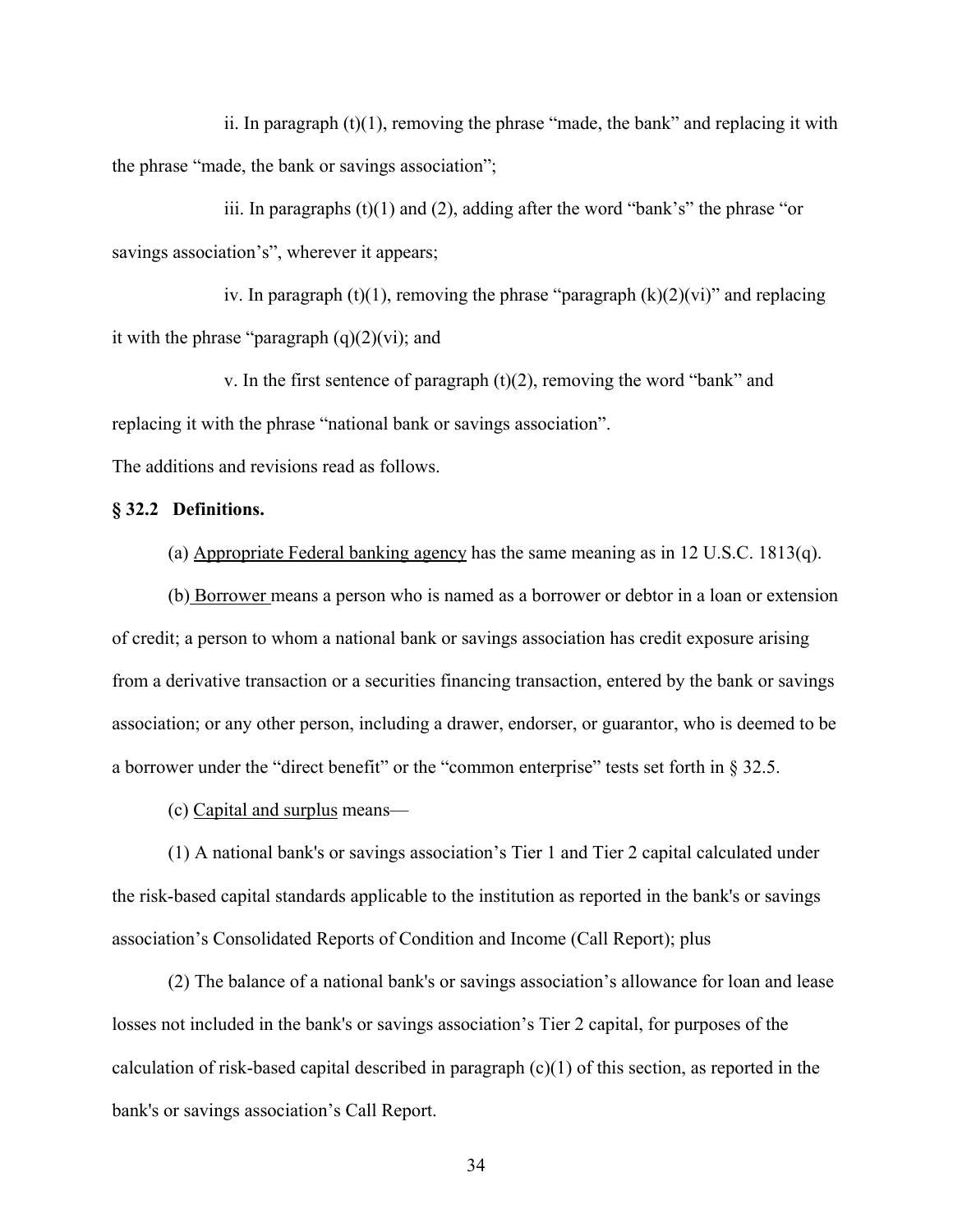\* \* \* \* \*

(i) Credit derivative has the same meaning as this term has in 12 CFR Part 3, Appendix  $C, \S 2.$ 

\* \* \* \* \*

(k) Derivative transaction includes any transaction that is a contract, agreement, swap, warrant, note, or option that is based, in whole or in part, on the value of, any interest in, or any quantitative measure or the occurrence of any event relating to, one or more commodities, securities, currencies, interest or other rates, indices, or other assets.

(l) Effective margining arrangement means a master legal agreement governing derivative transactions between a bank or savings association and a counterparty that requires the counterparty to post, on a daily basis, variation margin to fully collateralize that amount of the bank's net credit exposure to the counterparty that exceeds \$1 million created by the derivative transactions covered by the agreement.

(m) Eligible credit derivative means a single-name credit derivative or a standard, nontranched index credit derivative provided that:

(1) The derivative contract meets the requirements of an eligible guarantee, as defined in 12 CFR part 3, Appendix C, and has been confirmed by the protection purchaser and the protection provider;

(2) Any assignment of the derivative contract has been confirmed by all relevant parties;

(3) If the credit derivative is a credit default swap, the derivative contract includes the following credit events:

(i) Failure to pay any amount due under the terms of the reference exposure, subject to any applicable minimal payment threshold that is consistent with standard market practice and with a grace period that is closely in line with the grace period of the reference exposure; and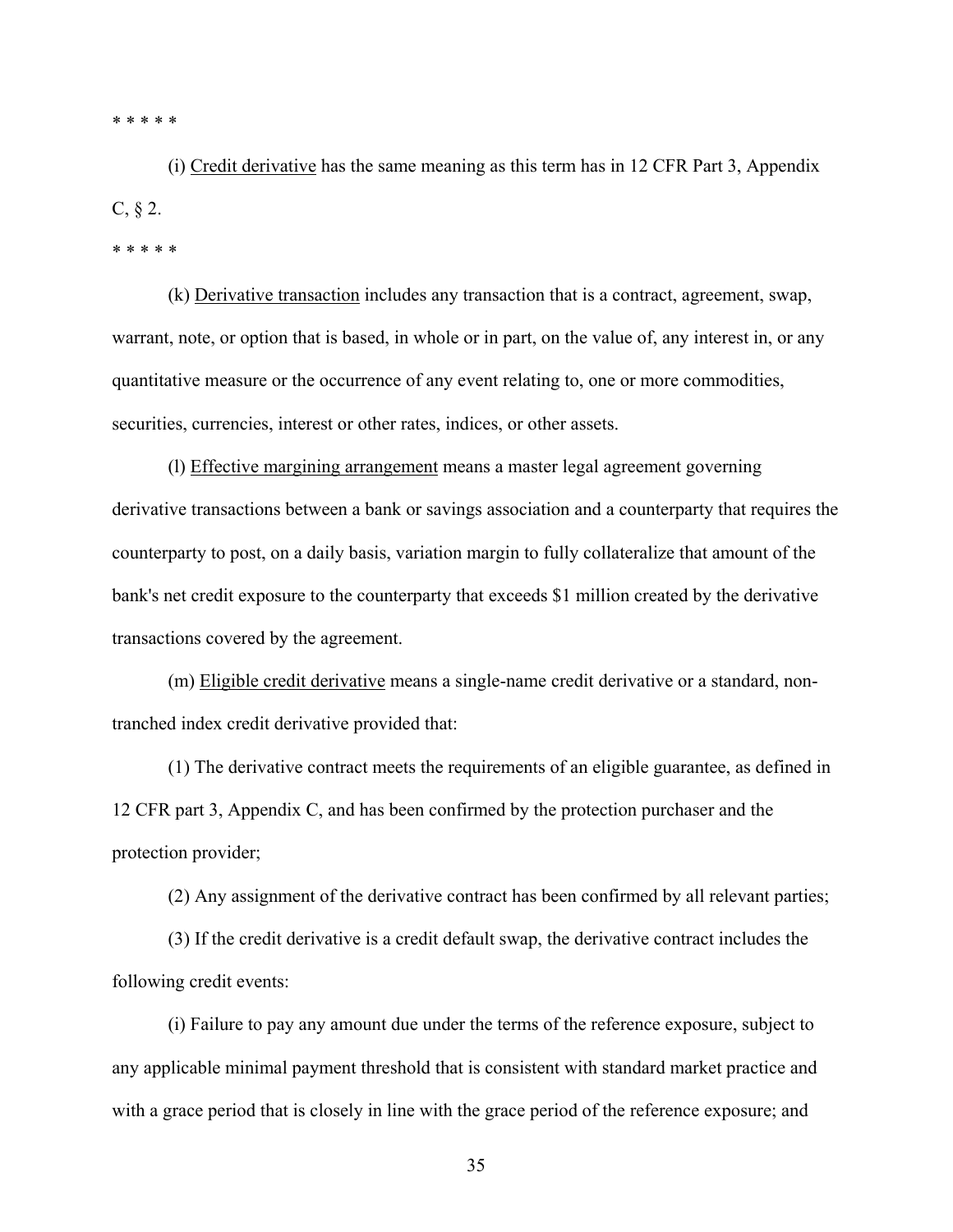(ii) Bankruptcy, insolvency, or inability of the obligor on the reference exposure to pay its debts, or its failure or admission in writing of its inability generally to pay its debts as they become due and similar events;

(4) The terms and conditions dictating the manner in which the derivative contract is to be settled are incorporated into the contract;

(5) If the derivative contract allows for cash settlement, the contract incorporates a robust valuation process to estimate loss with respect to the derivative reliably and specifies a reasonable period for obtaining post-credit event valuations of the reference exposure;

(6) If the derivative contract requires the protection purchaser to transfer an exposure to the protection provider at settlement, the terms of at least one of the exposures that is permitted to be transferred under the contract provides that any required consent to transfer may not be unreasonably withheld; and

(7) If the credit derivative is a credit default swap, the derivative contract clearly identifies the parties responsible for determining whether a credit event has occurred, specifies that this determination is not the sole responsibility of the protection provider, and gives the protection purchaser the right to notify the protection provider of the occurrence of a credit event.

(n) Eligible national bank or eligible savings association means a national bank or saving association that:

(1) Is well capitalized as defined in the prompt corrective action rules applicable to the institution; and

\* \* \* \* \*

(o) Eligible protection provider means: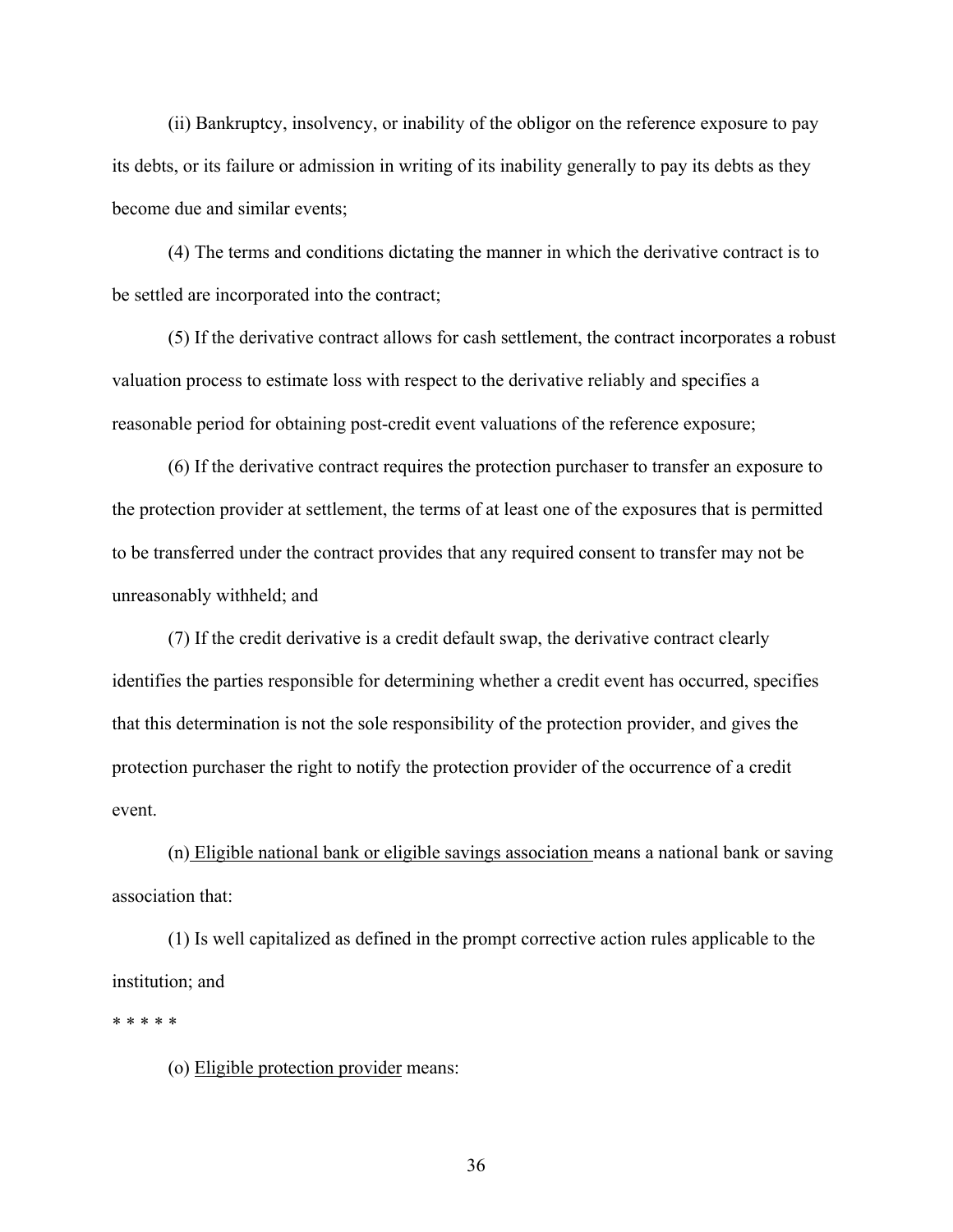(i) A sovereign entity (a central government, including the U.S. government; an agency; department; ministry; or central bank);

(ii) The Bank for International Settlements, the International Monetary Fund, the European Central Bank, the European Commission, or a multilateral development bank;

(iii) A Federal Home Loan Bank;

(iv) The Federal Agricultural Mortgage Corporation;

(v) A depository institution, as defined in section 3 of the Federal Deposit Insurance Act, 12 U.S.C. 1813(c);

(vi) A bank holding company, as defined in section 2 of the Bank Holding Company Act, as amended, 12 U.S.C. 1841;

(vii) A savings and loan holding company, as defined in section 10 of the Home Owners' Loan Act, 12 U.S.C. 1467a;

(viii) A securities broker or dealer registered with the SEC under the Securities Exchange Act of 1934, 15 U.S.C. 78o et seq.;

(ix) An insurance company that is subject to the supervision of a State insurance regulator;

(x) A foreign banking organization;

(xi) A non-U.S.-based securities firm or a non-U.S.-based insurance company that is subject to consolidated supervision and regulation comparable to that imposed on U.S. depository institutions, securities broker-dealers, or insurance companies; and

(xii) A qualifying central counterparty**;** 

\* \* \* \* \*

(q) Loans and extensions of credit means a national bank's or savings association's direct or indirect advance of funds to or on behalf of a borrower based on an obligation of the borrower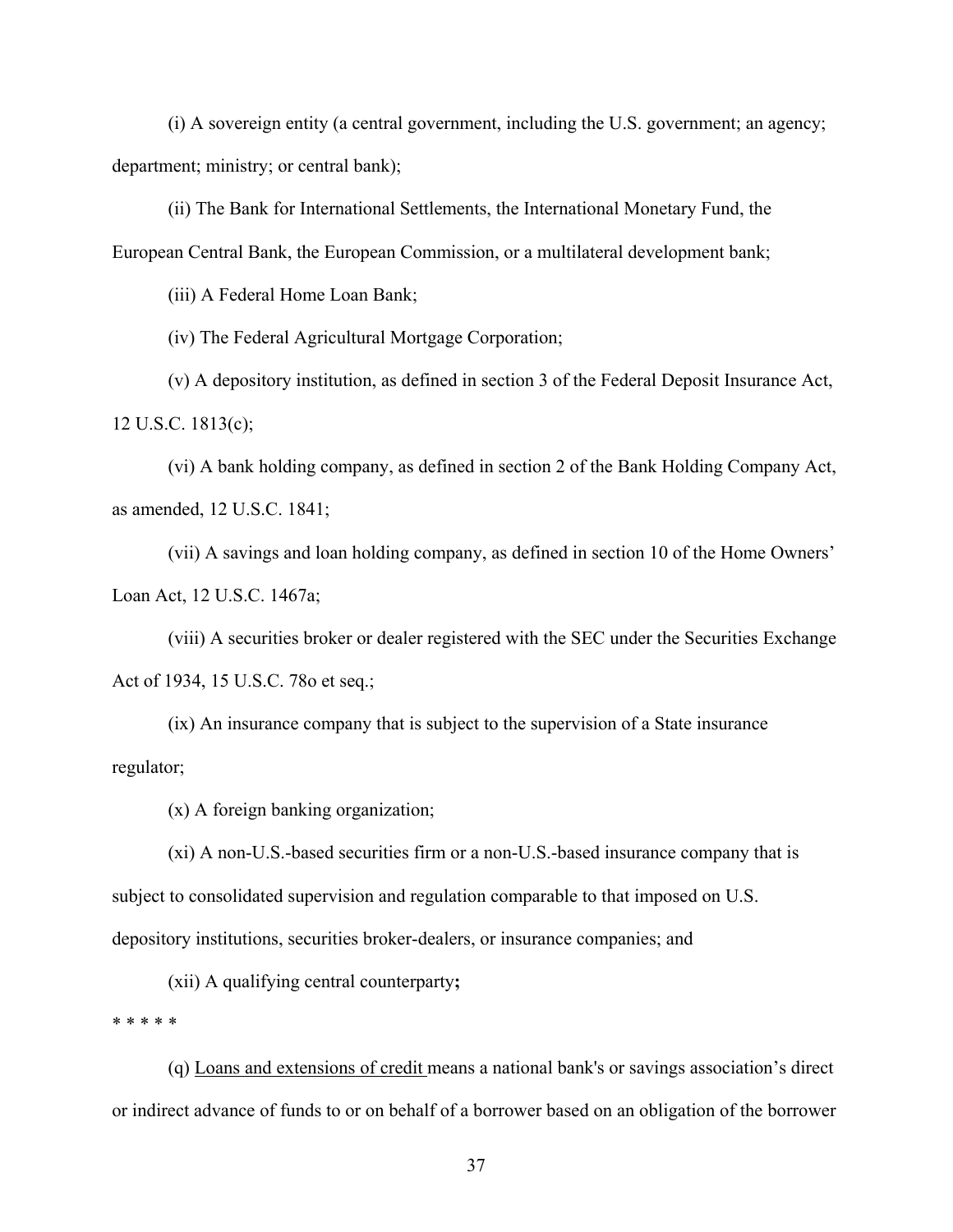to repay the funds or repayable from specific property pledged by or on behalf of the borrower; and any credit exposure, as determined pursuant to  $\S$  32.9, arising from a derivative transaction or a securities financing transaction.

(1) Loans or extensions of credit for purposes of 12 U.S.C. 84 or 12 U.S.C. 1464(u), as applicable, and this part include—

(i) A contractual commitment to advance funds, as defined in paragraph (g) of this section;

(ii) A maker or endorser's obligation arising from a national bank's or savings association's discount of commercial paper;

(iii) A national bank's or savings association's purchase of third-party paper subject to an agreement that the seller will repurchase the paper upon default or at the end of a stated period. The amount of the bank's or savings association's loan is the total unpaid balance of the paper owned by the bank or savings association less any applicable dealer reserves retained by the bank or savings association and held by the bank or savings association as collateral security. Where the seller's obligation to repurchase is limited, the bank's or savings association's loan is measured by the total amount of the paper the seller may ultimately be obligated to repurchase. A national bank's or savings association's purchase of third party paper without direct or indirect recourse to the seller is not a loan or extension of credit to the seller;

(iv) An overdraft, whether or not prearranged, but not an intra-day overdraft for which payment is received before the close of business of the national bank or savings association that makes the funds available;

(v) The sale of Federal funds with a maturity of more than one business day, but not Federal funds with a maturity of one day or less or Federal funds sold under a continuing contract;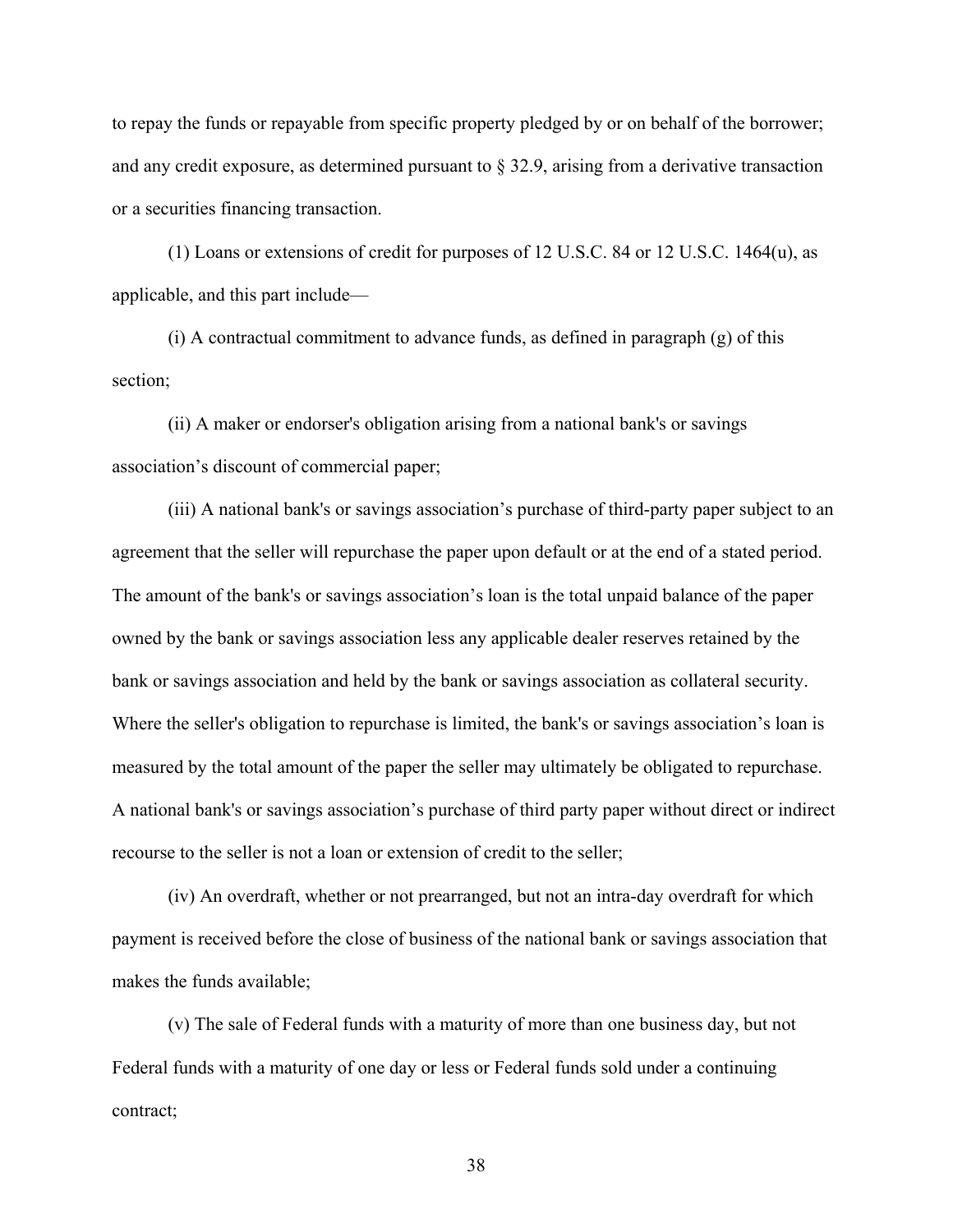(vi) Loans or extensions of credit that have been charged off on the books of the national bank or savings association in whole or in part, unless the loan or extension of credit—

(A) Is unenforceable by reason of discharge in bankruptcy;

(B) Is no longer legally enforceable because of expiration of the statute of limitations or a judicial decision; or

(C) Is no longer legally enforceable for other reasons, provided that the bank or savings association maintains sufficient records to demonstrate that the loan is unenforceable; and

(vii) A national bank's or savings association's purchase of securities subject to an agreement that the seller will repurchase the securities at the end of a stated period, but not including a national bank's or savings association's purchase of Type I securities, as defined in part 1 of this chapter, subject to a repurchase agreement, where the purchasing bank or savings association has assured control over or has established its rights to the Type I securities as collateral.

(2) The following items do not constitute loans or extensions of credit for purposes of 12 U.S.C. 84 or 12 U.S.C. 1464(u), as applicable, and this part—

(i) Additional funds advanced for the benefit of a borrower by a national bank or savings association for payment of taxes, insurance, utilities, security, and maintenance and operating expenses necessary to preserve the value of real property securing the loan, consistent with safe and sound banking practices, but only if the advance is for the protection of the bank's or savings association's interest in the collateral, and provided that such amounts must be treated as an extension of credit if a new loan or extension of credit is made to the borrower;

(ii) Accrued and discounted interest on an existing loan or extension of credit, including interest that has been capitalized from prior notes and interest that has been advanced under terms and conditions of a loan agreement;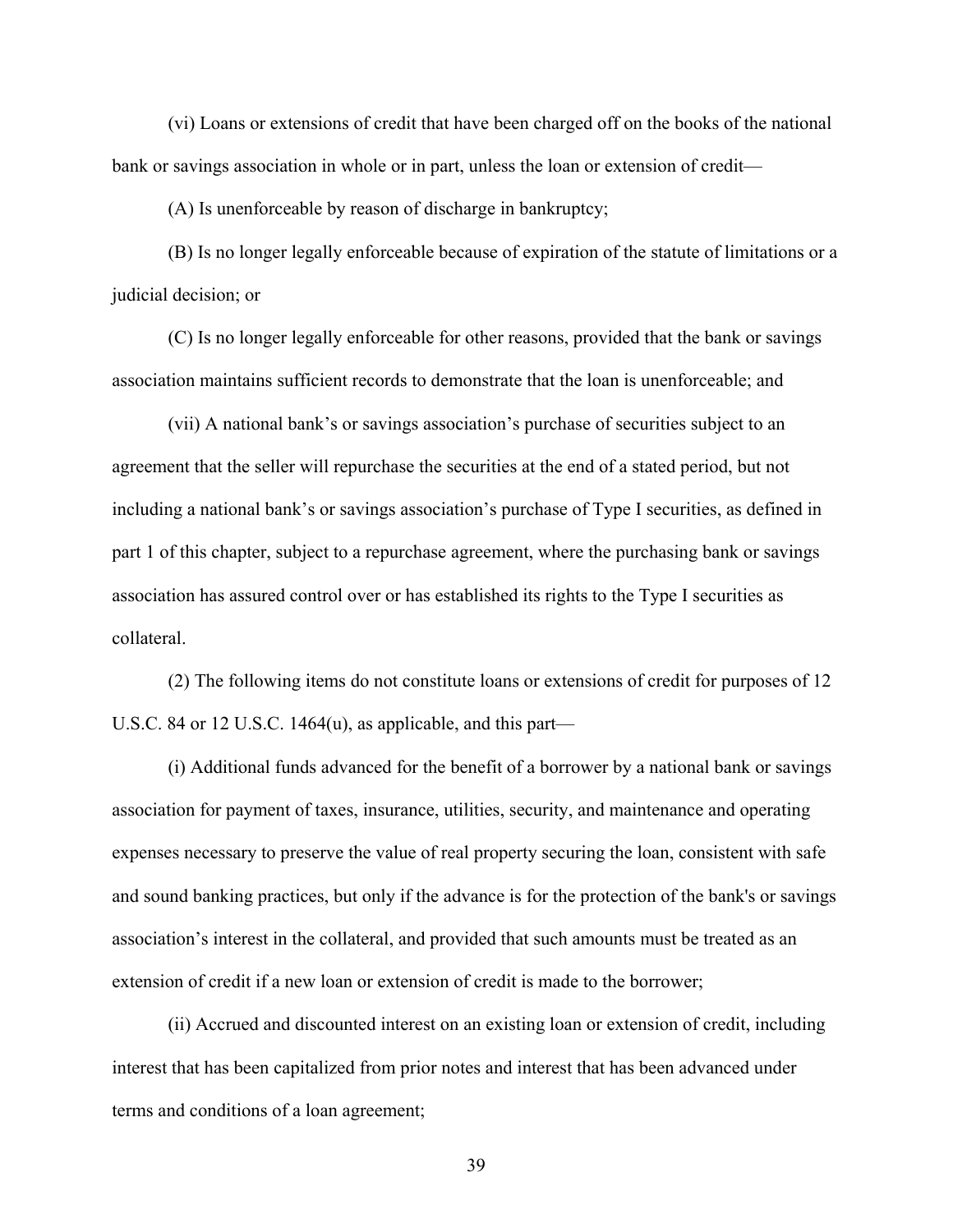(iii) Financed sales of a national bank's or savings association's own assets, including Other Real Estate Owned, if the financing does not put the bank or savings association in a worse position than when the bank or savings association held title to the assets;

(iv) A renewal or restructuring of a loan as a new "loan or extension of credit," following the exercise by a national bank or savings association of reasonable efforts, consistent with safe and sound banking practices, to bring the loan into conformance with the lending limit, unless new funds are advanced by the national bank or savings association to the borrower (except as permitted by §32.3(b)(5)), or a new borrower replaces the original borrower, or unless the appropriate Federal banking agency determines that a renewal or restructuring was undertaken as a means to evade the bank's or savings association's lending limit;

(v) Amounts paid against uncollected funds in the normal process of collection; and

(vi)(A) That portion of a loan or extension of credit sold as a participation by a national bank or savings association on a nonrecourse basis, provided that the participation results in a pro rata sharing of credit risk proportionate to the respective interests of the originating and participating lenders. Where a participation agreement provides that repayment must be applied first to the portions sold, a pro rata sharing will be deemed to exist only if the agreement also provides that, in the event of a default or comparable event defined in the agreement, participants must share in all subsequent repayments and collections in proportion to their percentage participation at the time of the occurrence of the event.

(B) When an originating national bank or savings association funds the entire loan, it must receive funding from the participants before the close of business of its next business day. If the participating portions are not received within that period, then the portions funded will be treated as a loan by the originating bank or savings association to the borrower. If the portions so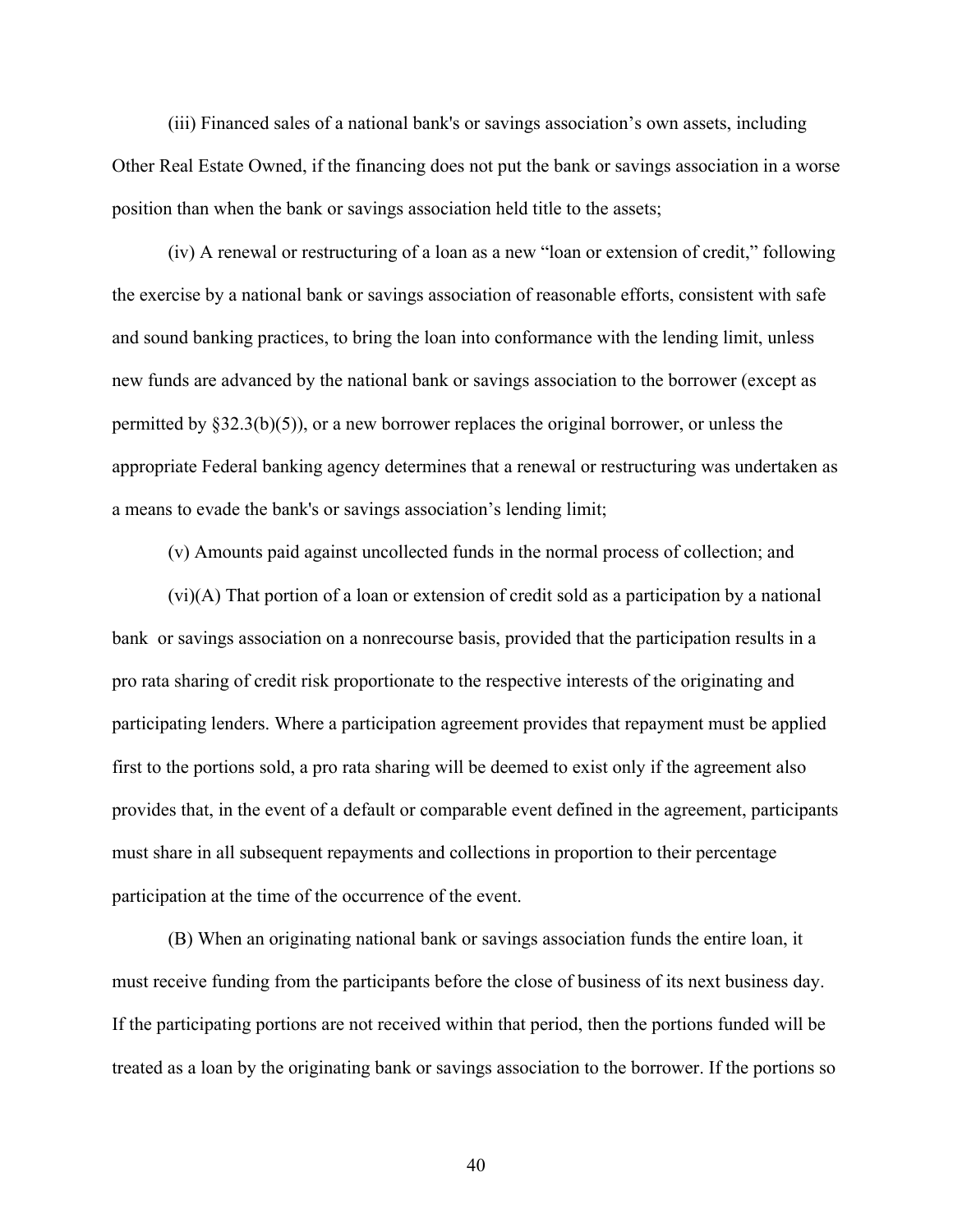attributed to the borrower exceed the originating bank's or savings association's lending limit, the loan may be treated as nonconforming subject to  $\S 32.6$ , rather than a violation, if:

(1) The originating national bank or savings association had a valid and unconditional participation agreement with a participant or participants that was sufficient to reduce the loan to within the originating bank's or savings association's lending limit;

(2) The participant reconfirmed its participation and the originating national bank or savings association had no knowledge of any information that would permit the participant to withhold its participation; and

(3) The participation was to be funded by close of business of the originating national bank's or savings association's next business day.

\* \* \* \* \*

(s) Qualifying central counterparty has the same meaning as this term has in 12 CFR Part 3, Appendix C, § 2.

\* \* \* \* \*

(u) Qualifying master netting agreement has the same meaning as this term has in 12 CFR Part 3, Appendix C, § 2.

\* \* \* \* \*

(x) Residential housing units mean:

(1) Homes (including a dwelling unit in a multi-family residential property such as a condominium or a cooperative);

(2) Combinations of homes and business property (*i.e.*, a home used in part for business);

(3) Other real estate used for primarily residential purposes other than a home (but which may include homes);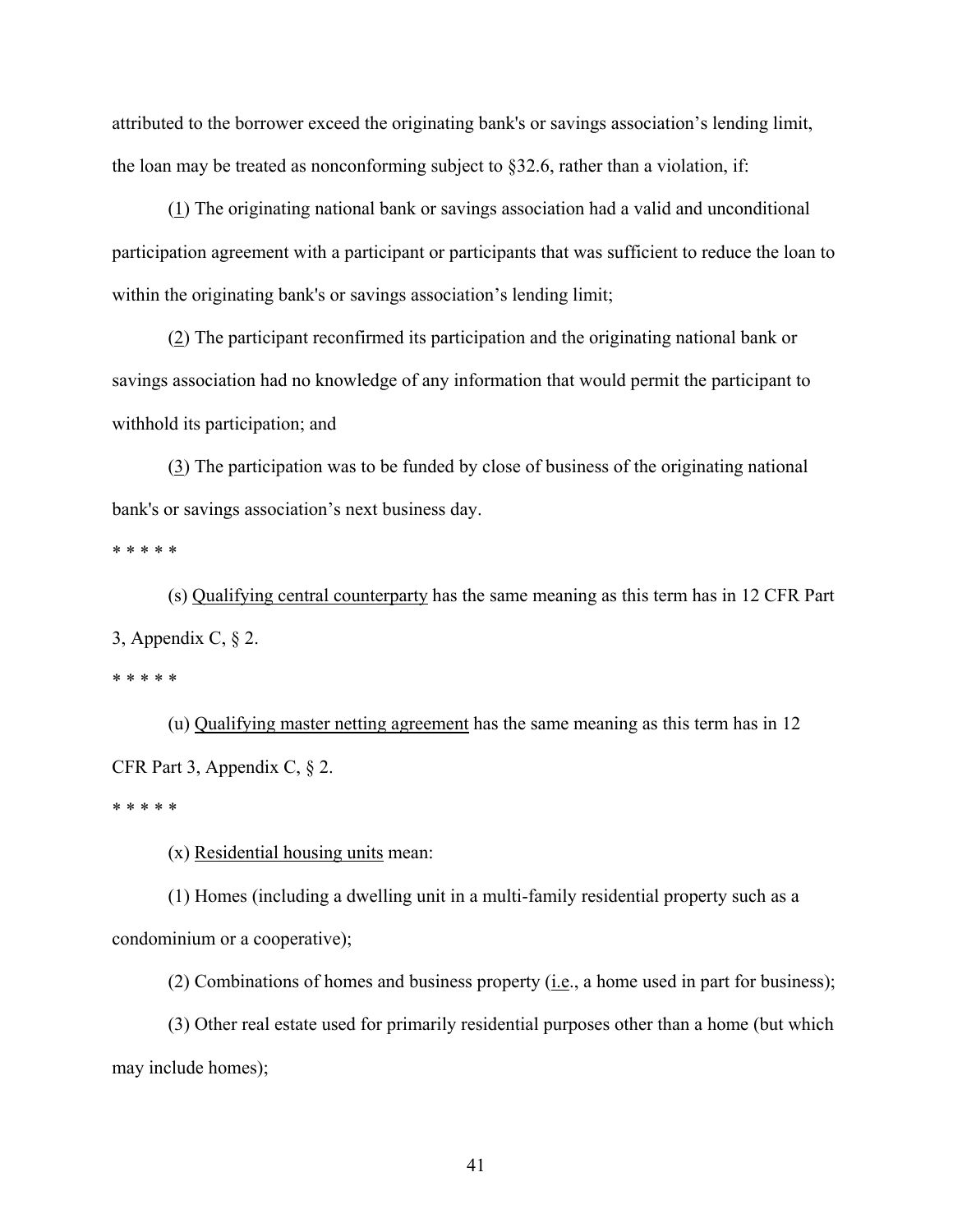(4) Combinations of such real estate and business property involving only minor business use (i.e., where no more than 20 percent of the total appraised value of the real estate is attributable to the business use);

(5) Farm residences and combinations of farm residences and commercial farm real estate;

(6) Property to be improved by the construction of such structures; or

(7) Leasehold interests in the above real estate.

\* \* \* \* \*

(aa) Securities financing transaction means a repurchase agreement, reverse repurchase agreement, securities lending transaction, or securities borrowing transaction.

\* \* \* \* \*

3a. Effective January 1, 2013, § 32.2 is amended by removing paragraph  $(q)(1)(\n{\rm vii})$ , replacing the semicolon and the word "and" at the end of paragraph  $(q)(1)(vi)$  with a period, and adding the word "and" at the end of paragraph  $(q)(1)(v)$ .

4. Section 32.3 is amended by:

a. In paragraphs (a) and (b) adding the phrase "or savings association's" after the word "bank's", wherever it appears;

b. In paragraphs (a) and (b), adding the phrase "or savings association" after the word "bank", wherever it appears;

c. In the first sentence of paragraph (a), removing the phrase "in  $\S 32.2(n)$ " and replacing it with the phrase "in  $32.2(v)$ ";

d. In paragraph  $(b)(1)(i)$ , removing the phrase "in § 32.2(o)" and replacing it with the phrase "in  $32.2(w)$ ";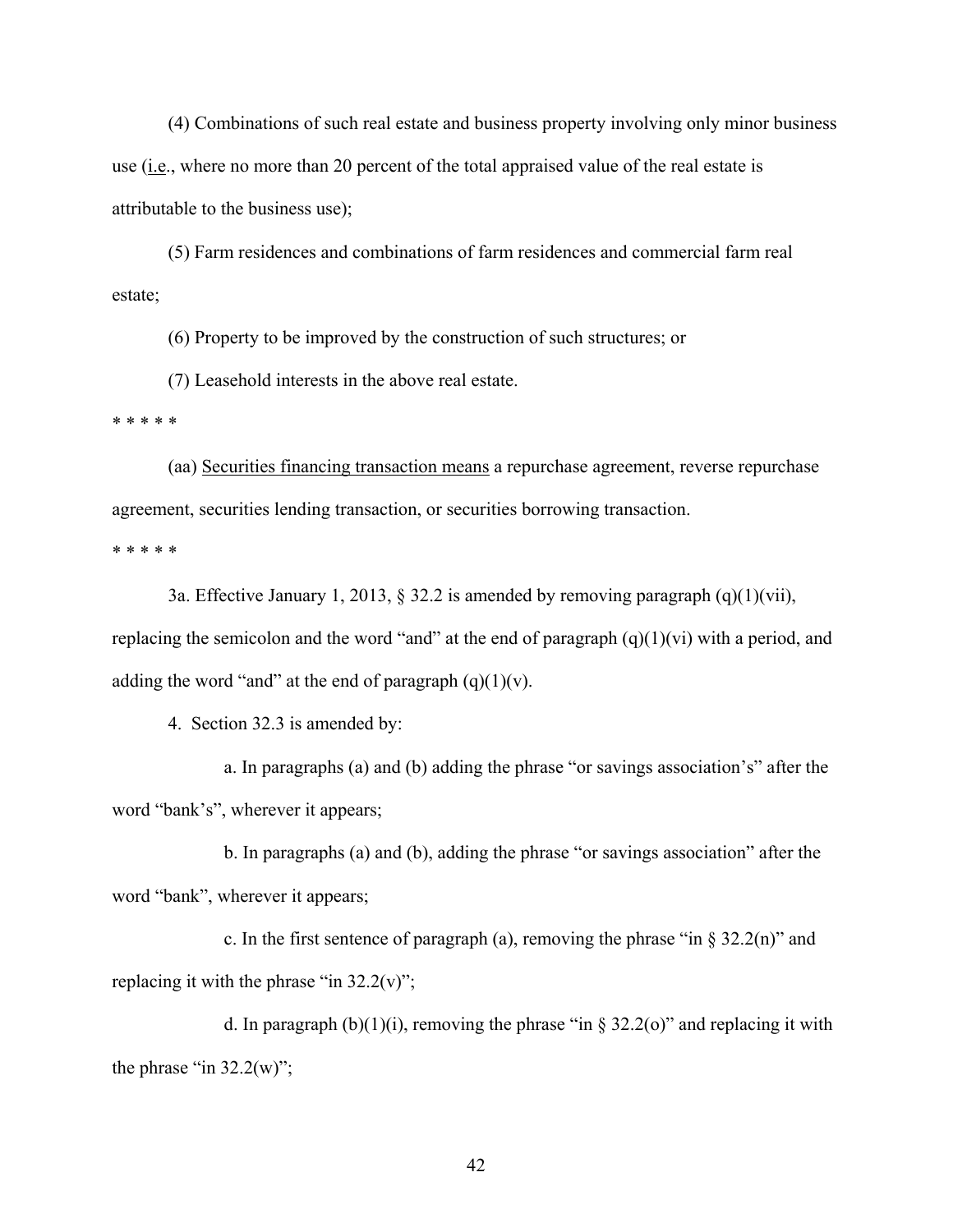e. In paragraph (b)(2)(i), removing the phrase "at  $\S 32.2$ (e)" and replacing it with the phrase "at  $\S 32.2(f)$ ";

g. In paragraph (b)(5) introductory text, removing the phrase "by  $\frac{832.2}{m}$ " and replacing it with the phrase "by  $\S 32.2(t)$ ;

h. In paragraph (c) introductory text, adding the phrase ", 12 U.S.C. 1464(u), as applicable," after the phrase "12 U.S.C. 84";

i. In paragraph  $(c)(1)(ii)$ , by adding the phrase "or 12 U.S.C. 1464 $(u)$ , as applicable," after the phrase "12 U.S.C. 84";

j. Revising paragraphs  $(c)(2)$  and  $(c)(3)(ii)$  to read as follows;

k. In the first sentence of paragraph  $(c)(4)(ii)(B)$ , paragraphs  $(c)(5)(i)$ ,  $(c)(6)$ introductory text, (c)(9)(i), and (c)(10)(i), removing the word "bank", whenever it appears, and replacing it with the phrase "national bank or savings association;

l. In paragraphs  $(c)(4)(ii)(B)$  and  $(c)(6)(i)$ , adding the phrase "or savings" association's" after the word "bank's";

m. In the second sentence of paragraph  $(c)(4)(ii)(B)$ , and paragraphs  $(c)(5)(ii)$ ,

 $(c)(6)(i)$  and  $(c)(6)(ii)(B)$ , the first sentence of  $(c)(7)$ , and paragraphs  $(c)(9)(iii)-(iv)$  and

 $(c)(10)(iii)$ -(vi), adding the phrase "or savings association" after the word "bank";

n. In paragraph (c)(7), removing the word "Comptroller", wherever it appears, and replacing it with the phrase "appropriate Federal banking agency"; and

o. Adding paragraphs  $(c)(11)-(12)$  and  $(d)$ .

The addition and revisions read as follows.

#### **§ 32.3 Lending limits.**

\* \* \* \* \*

 $(c)$  \* \* \*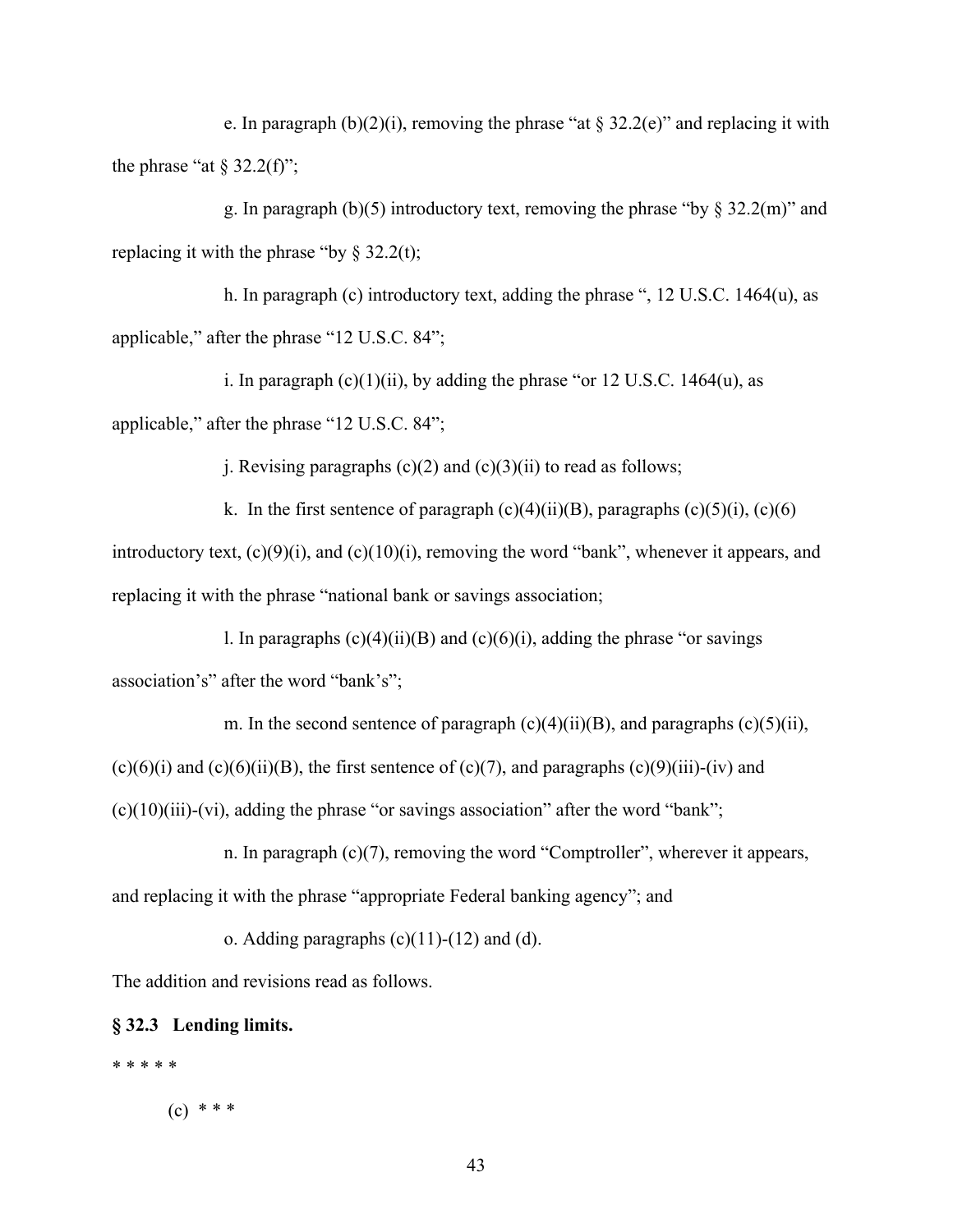(2) Bankers' acceptances. A national bank's or savings association's acceptance of drafts eligible for rediscount under 12 U.S.C. 372 and 373 or 12 U.S.C.  $1464(c)(1)(M)$ , as applicable, or a national bank's or savings association's purchase of acceptances created by other banks or savings associations that are eligible for rediscount under those sections; but not including—

(i) A national bank's or savings association's acceptance of drafts ineligible for rediscount (which constitutes a loan by the bank or savings association to the customer for whom the acceptance was made, in the amount of the draft);

(ii) A national bank's or savings association's purchase of ineligible acceptances created by other banks or savings associations (which constitutes a loan from the purchasing bank or savings association to the accepting bank or savings association, in the amount of the purchase price); and

(iii) A national bank's or savings association's purchase of its own acceptances (which constitutes a loan to the bank's or savings association's customer for whom the acceptance was made, in the amount of the purchase price).

 $(3)$  \* \* \*

(ii) To qualify a loan or extension of credit under paragraph  $(c)(3)(i)$  of this section, the national bank or savings association must perfect a security interest in the collateral under applicable law.

#### \* \* \* \* \*

(11) Credit Exposures arising from transactions financing certain government securities. Credit exposures arising from securities financing transactions in which the securities financed are Type I securities, as defined in 12 CFR 1.2(j), in the case of national banks, or securities listed in section  $5(c)(1)(C)$ ,  $(D)$ ,  $(E)$ , and  $(F)$  of HOLA and general obligations of a state or subdivision as listed in section  $5(c)(1)(H)$  of HOLA, 12 U.S.C. 1464 $(c)(1)(C)$ ,  $(D)$ ,  $(E)$ ,  $(F)$ , and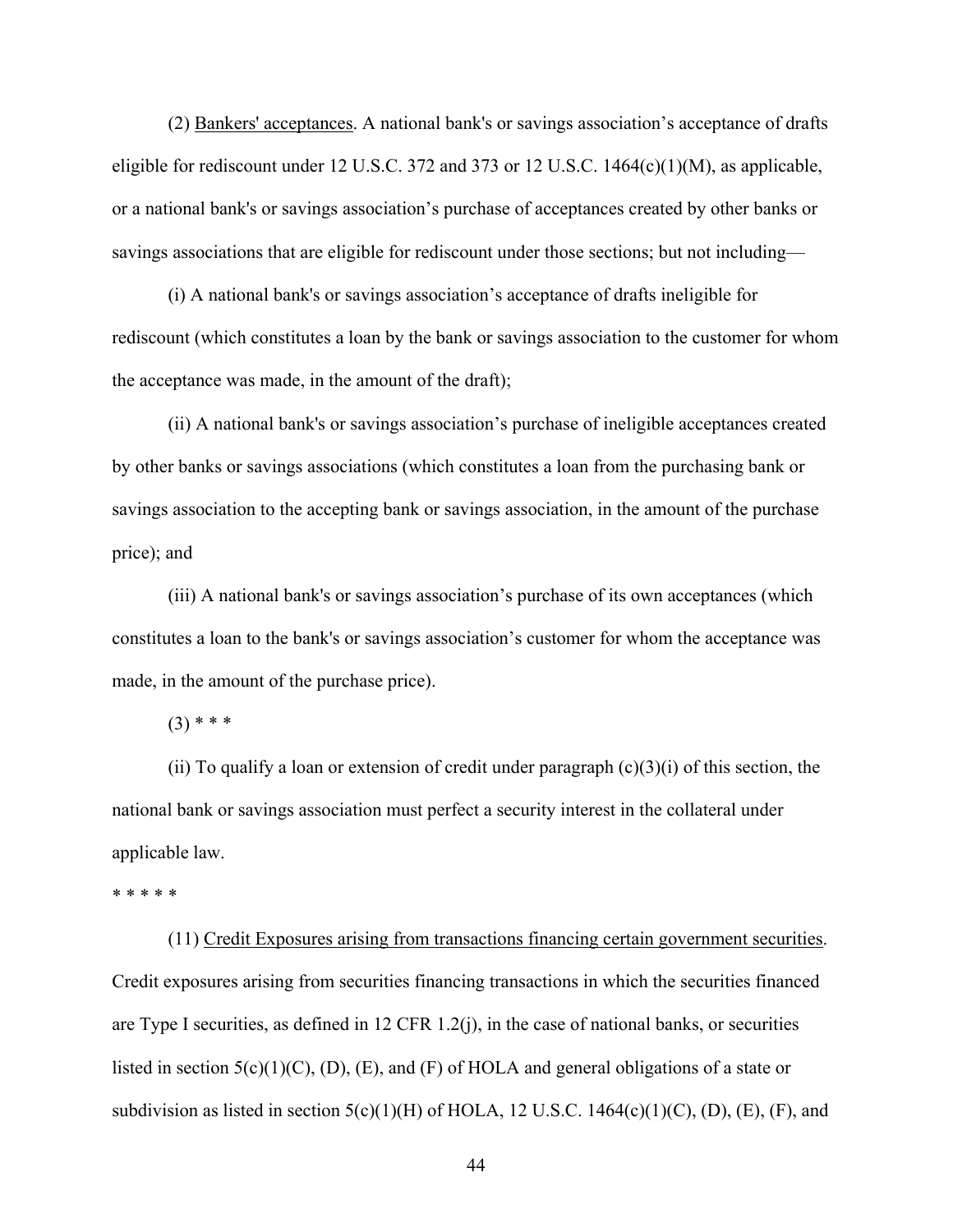(H), in the case of savings associations.

(12) Intraday credit exposures. Intraday credit exposures arising from a derivative transaction or securities financing transaction.

(d) Special lending limits for savings associations. (1) \$500,000 exception for savings associations. If a savings association's aggregate lending limitation calculated under paragraph (a) of this section is less than \$500,000, notwithstanding this limitation in paragraph (a) of this section, such savings association may have total loans and extensions of credit, for any purpose, to one borrower outstanding at one time not to exceed \$500,000.

(2) Loans by savings associations to develop domestic residential housing units. (i) Subject to paragraphs  $(d)(2)(ii)$  of this section, a savings association may make loans to one borrower to develop domestic residential housing units, not to exceed the lesser of \$30,000,000 or 30 percent of the savings association's unimpaired capital and unimpaired surplus, including all loans and extensions of credit subject to paragraph (a) of this section, provided that:

(A) The savings association is, and continues to be, in compliance with its capital requirements under part 167 of this chapter.

(B) The appropriate Federal banking agency permits, subject to conditions it may impose, the savings association to use the higher limit set forth under this paragraph  $(d)(2)(i)$ . A savings association that meets the requirements of paragraphs  $(d)(2)(i)(A)(C)$ , and  $(D)$  of this section and that meets the requirements for "expedited treatment" under 12 CFR 116.5 or 12 CFR 390.101 may use the higher limit set forth under paragraph (d)(2)(i) if the savings association has filed a notice with the appropriate Federal banking agency that it intends to use the higher limit at least 30 days prior to the proposed use. A savings association that meets the requirements of paragraphs  $(d)(2)(i)(A)(C)$ , and  $(D)$  of this section and that meets the requirements for "standard" treatment" under 12 CFR 116.5 or 12 CFR 390.101 may use the higher limit set forth under this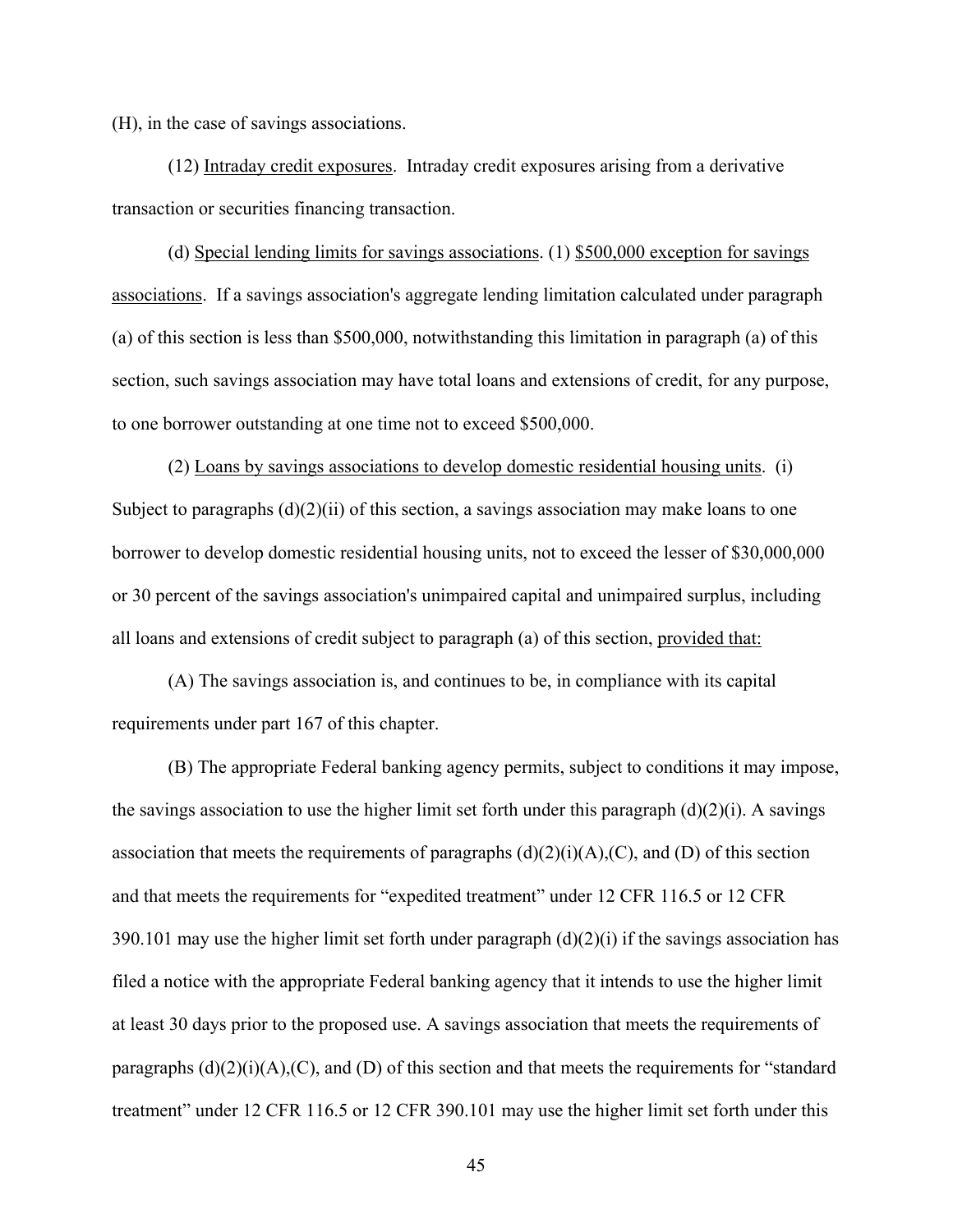paragraph  $(d)(2)(i)$  if the savings association has filed an application with the appropriate Federal banking agency and the agency has approved the use the higher limit;

(C) The loans and extensions of credit made under this paragraph  $(d)(2)(i)$  of this section to all borrowers do not, in aggregate, exceed 150 percent of the savings association's unimpaired capital and unimpaired surplus;

(D) The loans and extensions of credit made under paragraph (d)(2)(i) of this section comply with the applicable loan-to-value requirements.

(ii) The authority of a savings association to make a loan or extension of credit under the exception in paragraph  $(d)(2)(i)$  of this section ceases immediately upon the association's failure to comply with any one of the requirements set forth in paragraph  $(d)(2)(i)$  of this section or any condition(s) set forth in an order issued by the appropriate Federal banking agency under paragraph  $(d)(2)(i)(B)$  of this section.

(iii) As used in this section, the term "to develop" includes each of the various phases necessary to produce housing units as an end product, such as acquisition, development and construction; development and construction; construction; rehabilitation; and conversion; and the term "domestic" includes units within the fifty states, the District of Columbia, Puerto Rico, the Virgin Islands, Guam, and the Pacific Islands.

(3) Commercial paper and corporate debt securities. In addition to the amount allowed under the savings association's combined general limit, a savings association may invest up to 10 percent of unimpaired capital and unimpaired surplus in the obligations of one issuer evidenced by commercial paper or corporate debt securities that are, as of the date of purchase, investment grade.

5. Section 32.4 is amended by:

a. Revising paragraphs (a) introductory text,  $(a)(2)$ , and  $(c)$  to read as follows;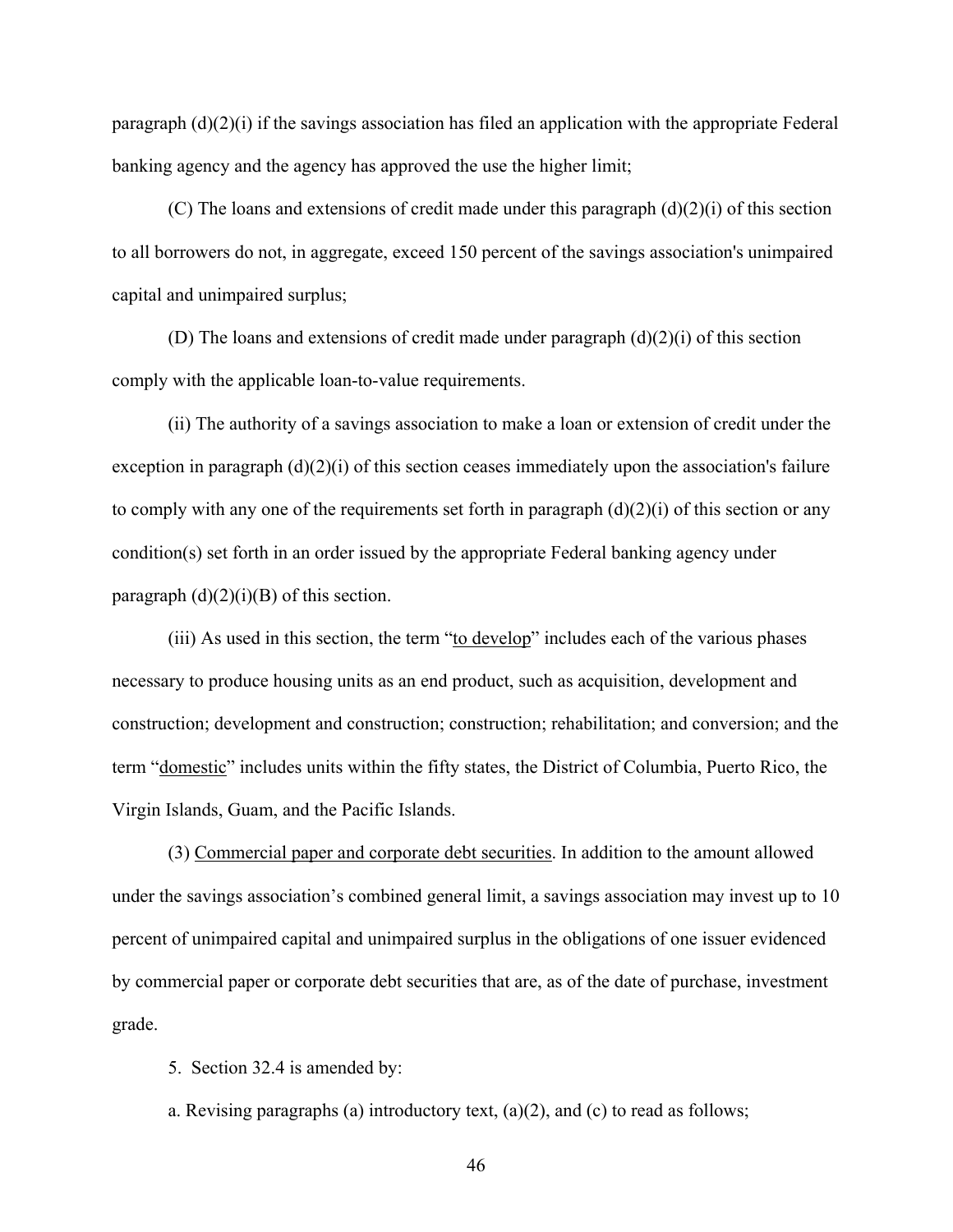b. In paragraphs  $(b)(1)$  introductory text and  $(b)(2)$ , removing the word "bank's" and replacing it with the phrase "national bank's or savings association's";

c. In paragraphs  $(b)(1)(i)-(ii)$ , adding the phrase "or savings association's" after the word "bank's".

The revisions read as follows:

#### **§ 32.4 Calculation of lending limits.**

(a) Calculation date. For purposes of determining compliance with 12 U.S.C. 84, and 12 U.S.C 1464(u), as applicable, and this part, a national bank or savings association shall determine its lending limit as of the most recent of the following dates:

\* \* \* \* \*

(2) The date on which there is a change in the bank's or savings association's capital category for purposes of 12 U.S.C. 1831o and 12 CFR 6.3 or 12 CFR 165.3, as applicable. \* \* \* \* \*

(c) More frequent calculations. If the appropriate Federal banking agency determines for safety and soundness reasons that a national bank or savings association should calculate its lending limit more frequently than required by paragraph (a) of this section, the appropriate Federal banking agency may provide written notice to the national bank or savings association directing it to calculate its lending limit at a more frequent interval, and the national bank or savings association shall thereafter calculate its lending limit at that interval until further notice.

6. Section 32.5 is amended by:

a. In paragraphs  $(c)(3)$ ,  $(d)(1)$ ,  $(f)(2)$  introductory text, and  $(f)(2)(v)$ , removing the word "bank", wherever it appears, and replacing it with the phrase "national bank or savings association";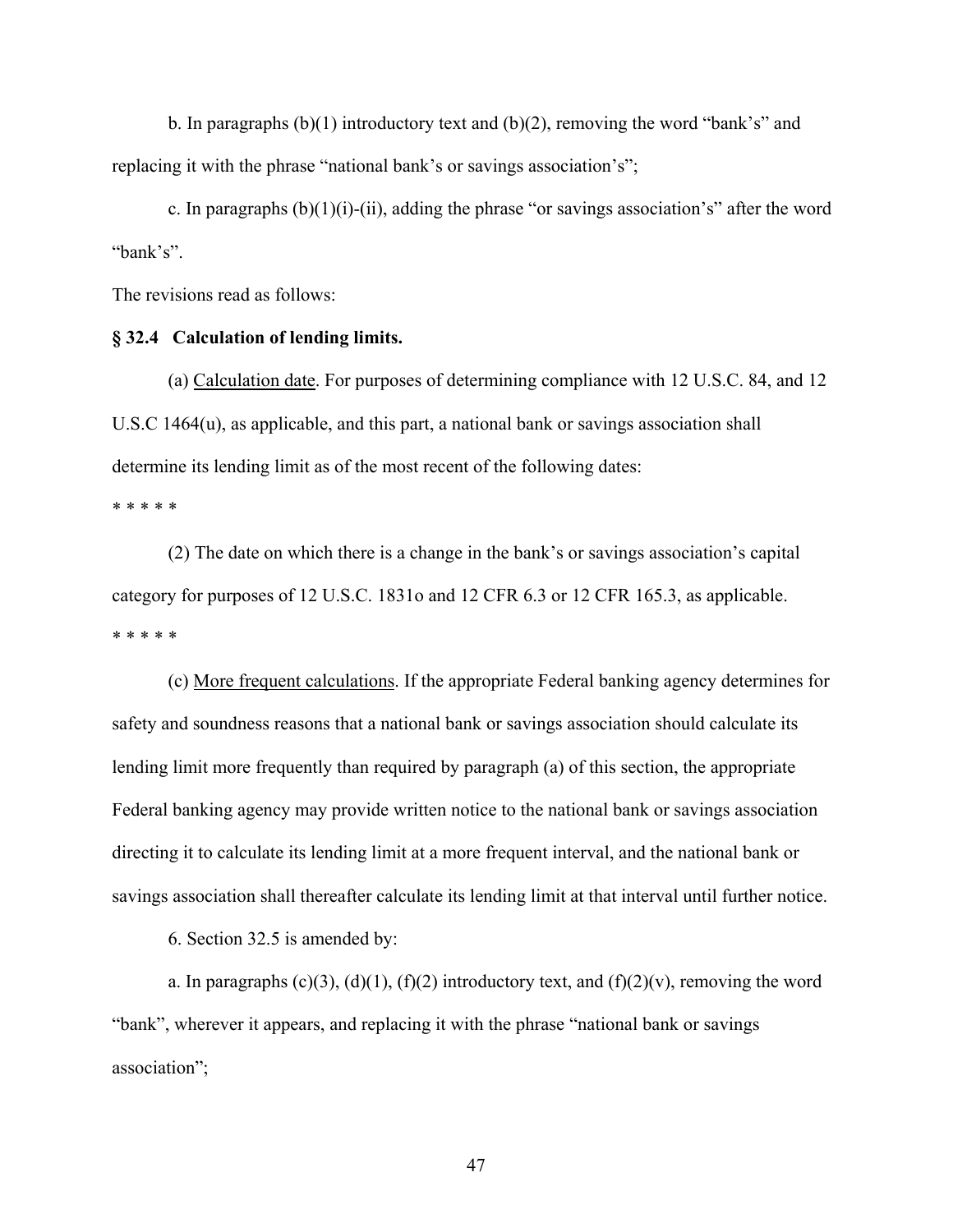b. In paragraphs  $(d)(1)$  and  $(f)(3)(iii)$ , adding the phrase "or savings association's" after the word "bank's", wherever it appears;

c. In paragraph  $(c)(4)$ , removing the word "OCC" and replacing it with the phrase "appropriate Federal banking agency";

d. In paragraph  $(f)(2)(iv)$ , removing the phrase "bank's" and replacing it with the phrase "national bank's or savings association's"; and

e. Revising paragraph  $(f)(3)(ii)$  introductory text.

The revision reads as follows.

#### **§ 32.5 Combination rules.**

\* \* \* \* \*

(f) \* \* \*

 $(3)$  \* \* \*

(ii) Qualifying restructuring. Loans and other extensions of credit to a foreign government, its agencies, and instrumentalities will qualify for the non-combination process under paragraph  $(f)(3)(i)$  of this section only if they are restructured in a sovereign debt restructuring approved by the appropriate Federal banking agency, upon request by a national bank or savings association for application of the non combination rule. The factors that the appropriate Federal banking agency will use in making this determination include, but are not limited to, the following:

\* \* \* \* \*

7. Section 32.6, including the section heading, is revised to read as follows:

#### **§ 32.6 Nonconforming loans and extensions of credit.**

(a) A loan or extension of credit, within a national bank's or savings association's legal lending limit when made, will not be deemed a violation but will be treated as nonconforming if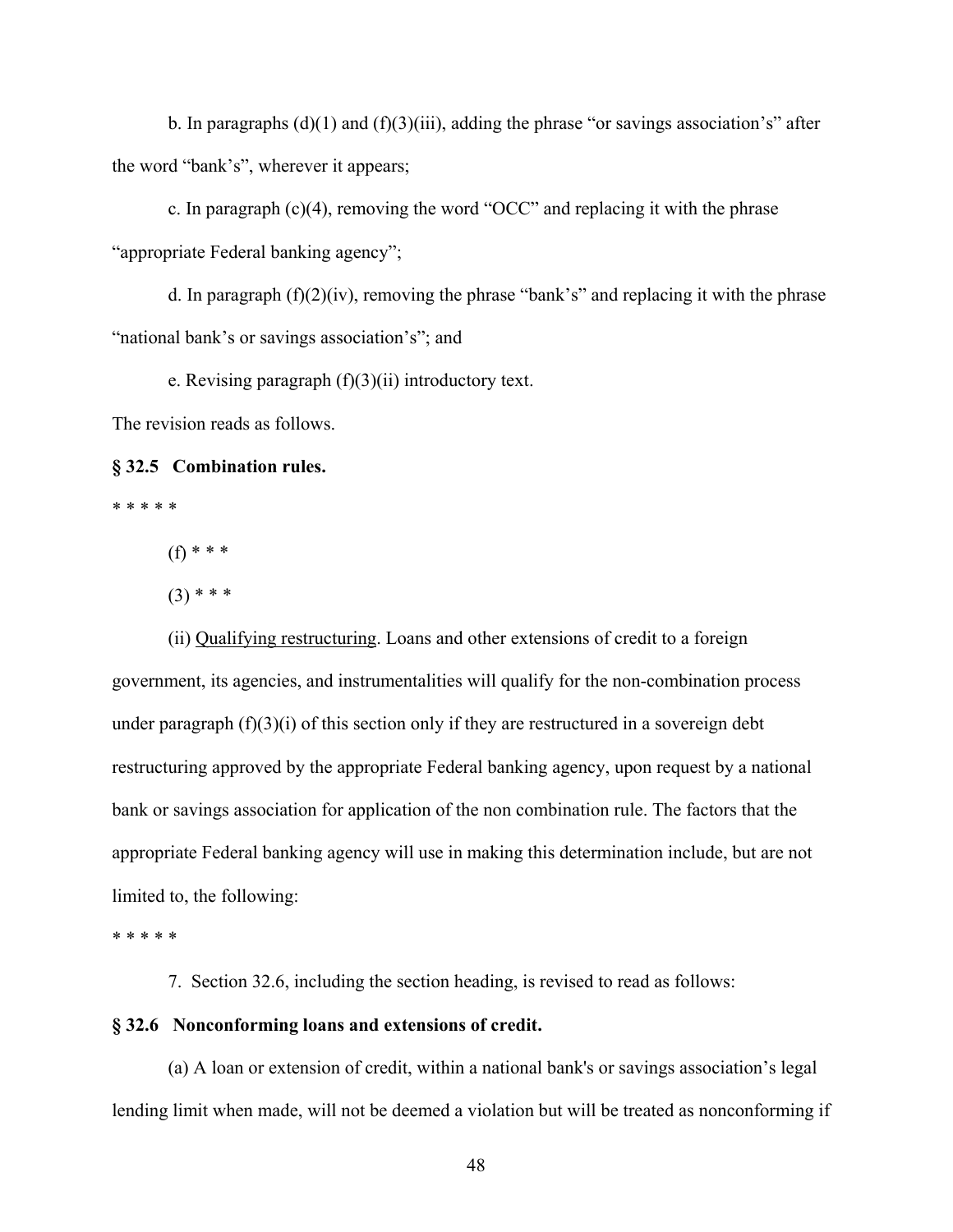the loan or extension of credit is no longer in conformity with the bank's or savings association's lending limit because—

(1) The bank's or savings association's capital has declined, borrowers have subsequently merged or formed a common enterprise, lenders have merged, or the lending limit or capital rules have changed;

(2) Collateral securing the loan to satisfy the requirements of a lending limit exception has declined in value; or

(3) In the case of a credit exposure arising from a transaction identified in § 32.9(a) and measured by the Internal Model Method specified in § 32.9(b)(1)(i) or § 32.9 (c)(1)(i), the credit exposure subject to the lending limits of 12 U.S.C. 84 or 12 U.S.C 1464(u), as applicable, or this part increases after execution of the transaction.

(b) A national bank or savings association must use reasonable efforts to bring a loan or extension of credit that is nonconforming as a result of paragraph  $(a)(1)$  or  $(a)(3)$  of this section into conformity with the bank's or savings association's lending limit unless to do so would be inconsistent with safe and sound banking practices.

(c) A national bank or savings association must bring a loan that is nonconforming as a result of circumstances described in paragraph  $(a)(2)$  of this section into conformity with the bank's or savings association's lending limit within 30 calendar days, except when judicial proceedings, regulatory actions or other extraordinary circumstances beyond the bank's or savings association's control prevent it from taking action.

8. Section 32.7 is amended by:

a. Revising the paragraph heading;

b. Removing the phrase "special lending limits in paragraphs  $(a)(5)$ ,  $(b)$  introductory text, and (e), and replacing it with the phrase "supplemental lending limits".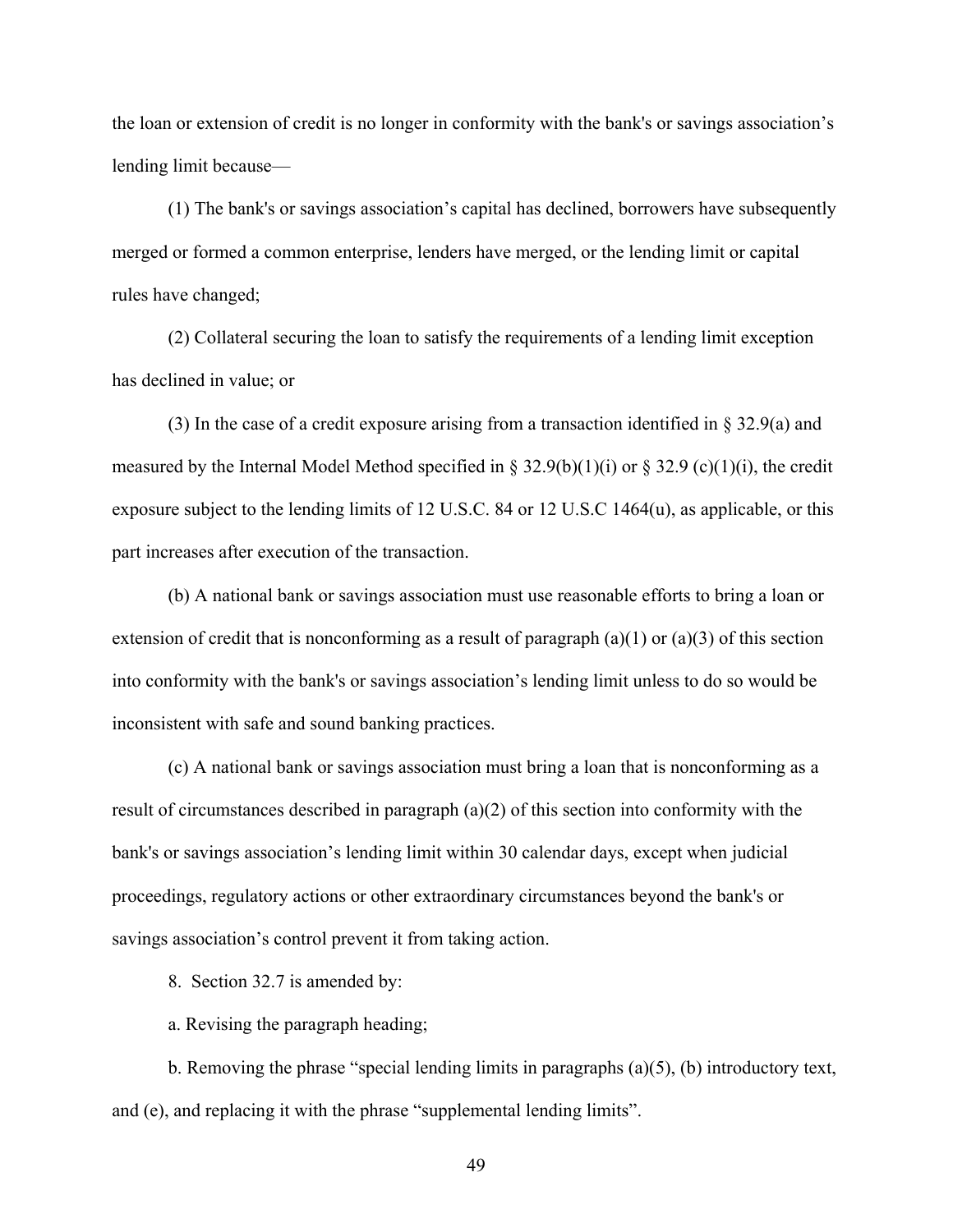b. In paragraphs  $(a)(1)$ ,  $(a)(3)$ , and  $(e)$ , adding the phrase "or savings association" after the phrases "a national bank", "a bank", and "the national bank", wherever they appear;

c. In paragraphs (a)(1) and (a)(3), add the phrase "or eligible savings association" after the phrase "eligible national bank";

d. Revise paragraphs (a) $(2)$ , (b) $(1)$ , (c), and (d) to read as follows;

e. In paragraphs (a)(4)-(5) and (b)(3), adding the phrase "or savings association's" after the word "bank's", wherever it appears;

f. In paragraph (b) introductory text, add the phrase "or eligible savings association" after the word "bank" in the first sentence.

The revisions read as follows.

# **§ 32.7 Residential real estate loans, small business loans, and small farm loans ("Supplemental Lending Limits Program").**

 $(a) * * * *$ 

(2) In addition to the amount that a national bank or savings association may lend to one borrower under § 32.3, an eligible national bank or eligible savings association may make small business loans or extensions of credit to one borrower in the lesser of the following two amounts: 10 percent of its capital and surplus; or the percent of its capital and surplus, in excess of 15 percent, that a state bank is permitted to lend under the state lending limit that is available for small business loans or unsecured loans in the state where the main office of the national bank or home office of the savings association is located.

\* \* \* \* \*

 $(h)$  \* \* \*

(1) Certification that the bank or savings association is an "eligible bank" or "eligible savings association";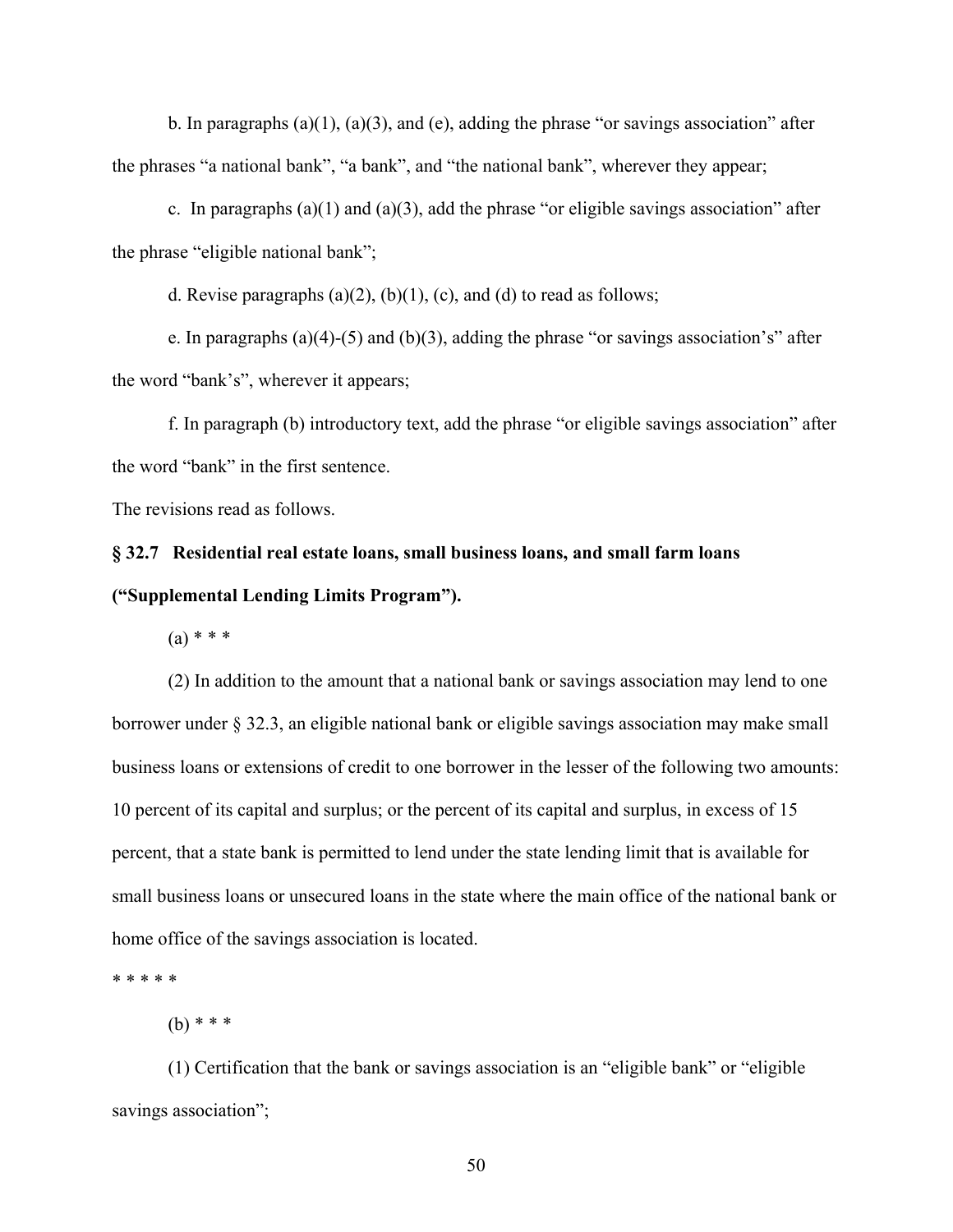\* \* \* \* \*

(c) Duration of approval. Except as provided in §32.7(d), a bank or savings association that has received appropriate Federal banking agency approval may continue to make loans and extensions of credit under the supplemental lending limits in paragraphs (a)(1), (2), and (3) of this section, provided the bank or savings association remains an "eligible bank" or "eligible savings association."

(d) Discretionary termination of authority. The appropriate Federal banking agency may rescind a bank's or savings association's authority to use the supplemental lending limits in paragraphs (a)(1), (2), and (3) of this section based upon concerns about credit quality, undue concentrations in the bank's or savings association's portfolio of residential real estate, small business, or small farm loans, or concerns about the bank's or savings association's overall credit risk management systems and controls. The bank or savings association must cease making new loans or extensions of credit in reliance on the supplemental lending limits upon receipt of written notice from the appropriate Federal banking agency that its authority has been rescinded. \* \* \* \* \*

#### **§ 32.8 [Amended]**

9. Section 32.8 is amended by:

a. Adding the phrase "or savings association" after the phrase "national bank" and the phrase "or eligible savings association" after the phrase "eligible bank"; and

b. Removing the word "OCC", wherever it appears, and replacing it with the phrase "appropriate Federal banking agency".

10. Section 32.9 and Appendix A to part 32 are added to read as follows:

#### **§ 32.9 Credit exposure arising from derivative and securities financing transactions.**

(a) Scope. This section sets forth the rules for calculating the credit exposure arising from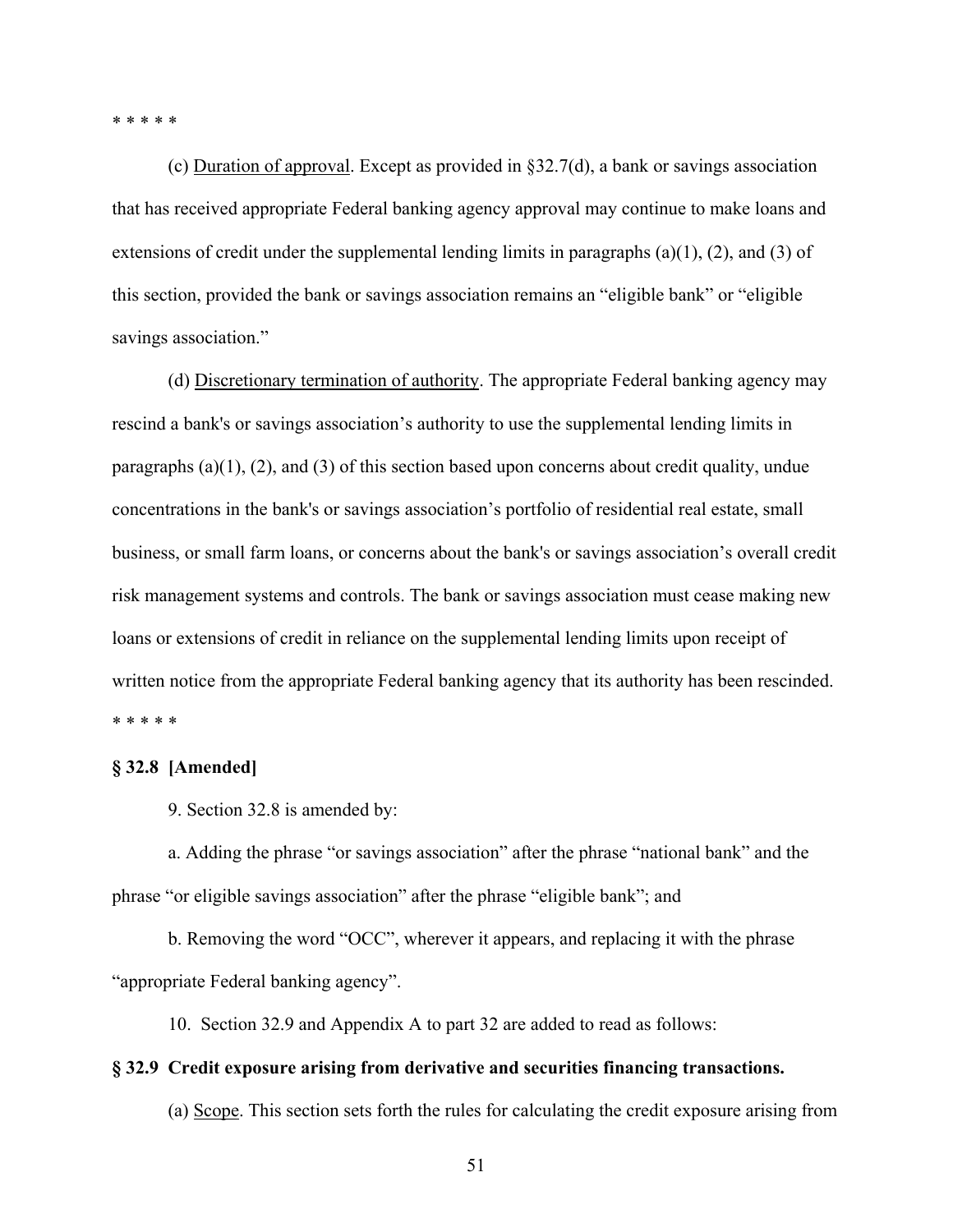a derivative transaction or a securities financing transaction entered into by a national bank or savings association for purposes of determining the bank's or savings association's lending limit pursuant to 12 U.S.C. 84 or 12 U.S.C. 1464(u), as applicable, and this part.

(b) Derivative transactions. (1) Non-credit derivatives. Subject to paragraphs (b)(2) and (b)(3) of this section, a national bank or savings association shall calculate the credit exposure to a counterparty arising from a derivative transaction by one of the following methods. Subject to paragraph (b)(3) of this section, a national bank or savings association shall use the same method for calculating counterparty credit exposure arising from all of its derivative transactions.

(i) Internal Model Method. (A) Credit exposure. The credit exposure of a derivative transaction under the Internal Model Method shall equal the sum of the current credit exposure of the derivative transaction and the potential future credit exposure of the derivative transaction.

(B) Calculation of current credit exposure. A bank or savings association shall determine its current credit exposure by the mark-to-market value of the derivative contract. If the mark-tomarket value is positive, then the current credit exposure equals that mark-to-market value. If the mark to market value is zero or negative, than the current credit exposure is zero.

(C) Calculation of potential future credit exposure. A bank or savings association shall calculate its potential future credit exposure by using an internal model that has been approved for purposes of 12 CFR part 3, Appendix C, § 53, 12 CFR part 167, Appendix C, § 53, or 12 CFR part 390, subpart Z, Appendix A, § 53, as appropriate, or any other appropriate model approved by the appropriate Federal banking agency.

(D) Net credit exposure. A bank or savings association that calculates its credit exposure by using the Internal Model Method pursuant to this paragraph may net credit exposures of derivative transactions arising under the same qualifying master netting agreement.

(ii) Conversion Factor Matrix Method. The credit exposure arising from a derivative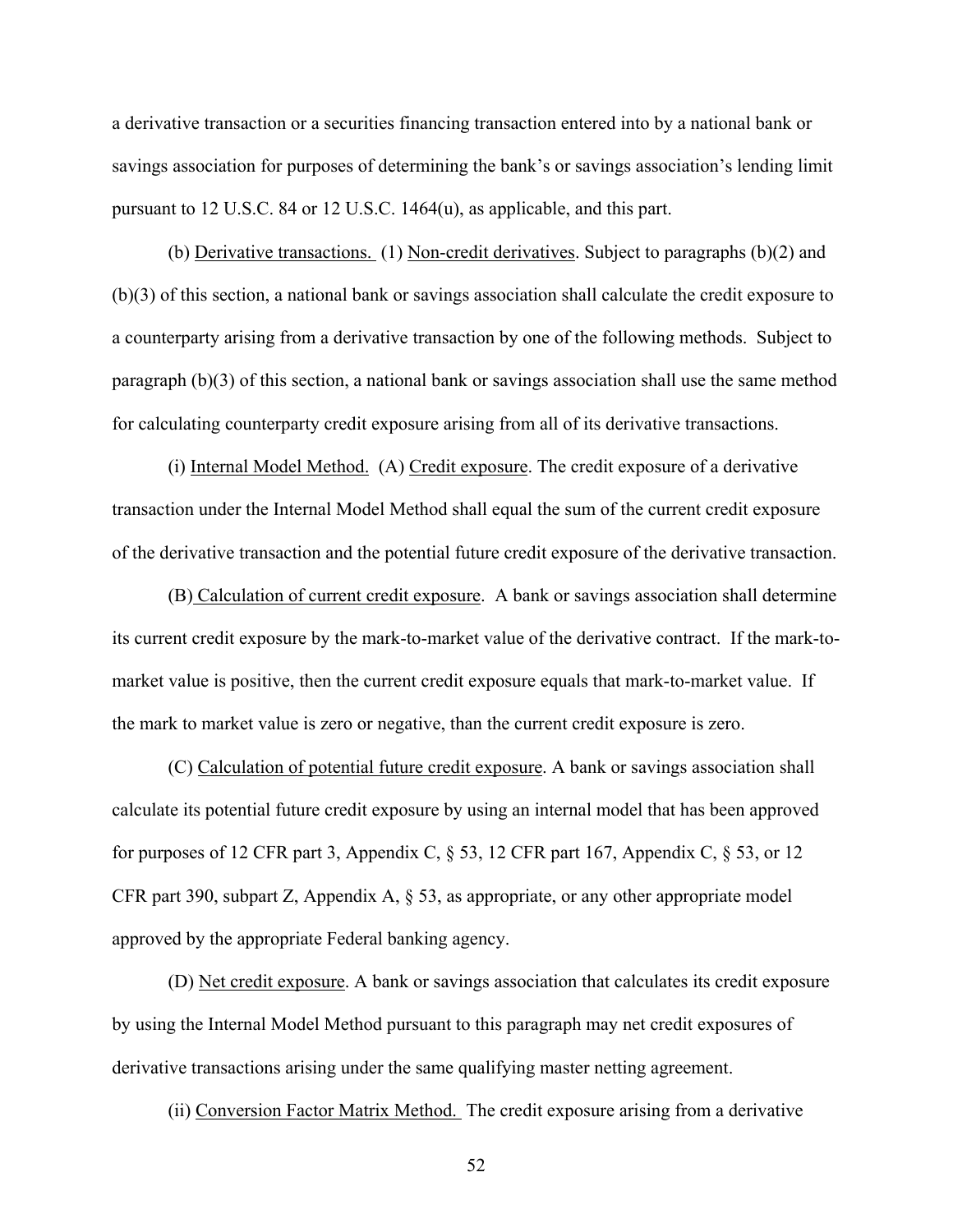transaction under the Conversion Factor Matrix Method shall equal and remain fixed at the potential future credit exposure of the derivative transaction as determined at the execution of the transaction by reference to Table 1 below.

| Original maturity <sup>2</sup> | <b>Interest</b><br>Rate | Foreign exchange<br>rate and gold | <b>Equity</b> | Other $3$<br>(includes commodities<br>and precious metals<br>except gold) |
|--------------------------------|-------------------------|-----------------------------------|---------------|---------------------------------------------------------------------------|
| 1 year or less                 | .015                    | .015                              | .20           | .06                                                                       |
| Over 1 to 3 years              | .03                     | .03                               | .20           | .18                                                                       |
| Over 3 to 5 years              | .06                     | .06                               | 0.20          | 0.30                                                                      |
| Over 5 to 10 years             | .12                     | .12                               | 0.20          | .60                                                                       |
| Over ten years                 | .30 <sub>l</sub>        | .30                               | .20           | 1.0                                                                       |

Table 1—Conversion Factor Matrix for Calculating Potential Future Credit Exposure.<sup>1</sup>

<sup>1</sup>For an OTC derivative contract with multiple exchanges of principal, the conversion factor is multiplied by the number of remaining payments in the derivative contract.

 the next reset date. For an interest rate derivative contract with a remaining maturity of greater than one year that  ${}^{2}$ For an OTC derivative contract that is structured such that on specified dates any outstanding exposure is settled and the terms are reset so that the market value of the contract is zero, the remaining maturity equals the time until meets these criteria, the minimum conversion factor is 0.005.

 $3$  Transactions not explicitly covered by any other column in the Table are to be treated as "Other."

(iii) Remaining Maturity Method. The credit exposure arising from a derivative

transaction under the Remaining Maturity Method shall equal the greater of zero or the sum of

the current mark-to-market value of the derivative transaction added to the product of the

notional amount of the transaction, the remaining maturity in years of the transaction, and a fixed

multiplicative factor determined by reference to Table 2, below.

Table 2—Remaining Maturity Factor for Calculating Credit Exposure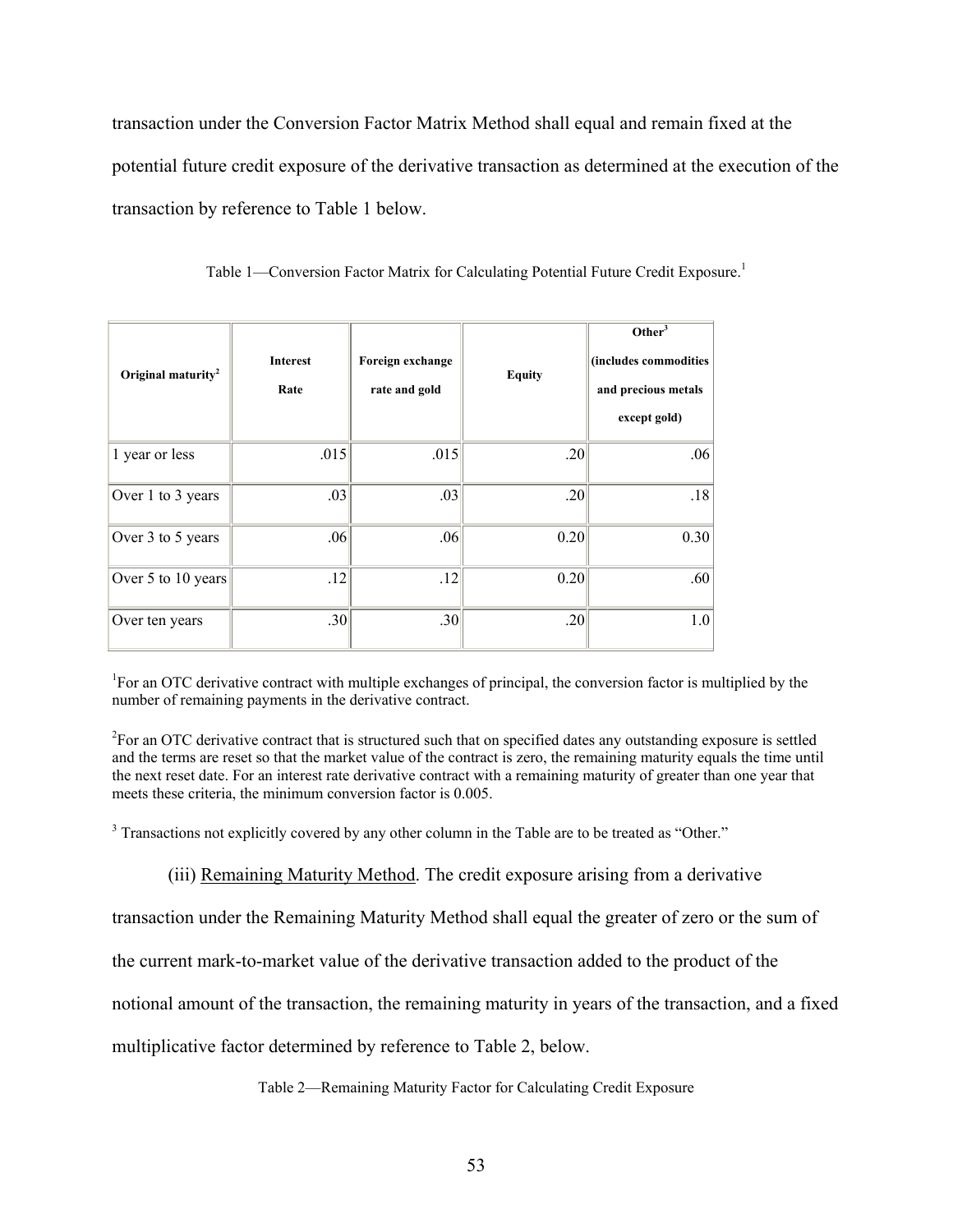|                          | <b>Interest Rate</b> | Foreign exchange<br>rate and gold | <b>Equity</b> | Other <sup>3</sup> (includes<br>commodities and<br>precious metals<br>except gold) |
|--------------------------|----------------------|-----------------------------------|---------------|------------------------------------------------------------------------------------|
| Multiplicative<br>Factor | 1.5%                 | $1.5\%$                           | 6%            | 6%                                                                                 |

 $3$  Transactions not explicitly covered by any other column in the Table are to be treated as "Other."

(2) Credit Derivatives. (i) Notwithstanding paragraph (b)(1) of this section, a national bank or savings association that uses the Conversion Factor Matrix Method or Remaining Maturity Method, or that uses the Internal Model Method without entering an effective margining arrangement as defined in § 32.2(l), shall calculate the counterparty credit exposure arising from credit derivatives entered by the bank or savings association by adding the net notional value of all protection purchased from the counterparty on each reference entity.

(ii) A national bank or savings association shall calculate the credit exposure to a reference entity arising from credit derivatives entered by the bank or savings association by adding the notional value of all protection sold on the reference entity. However, the bank or savings association may reduce its exposure to a reference entity by the amount of any eligible credit derivative purchased on that reference entity from an eligible protection provider.

(3) Mandatory use of Internal Model Method. The appropriate Federal banking agency may require a national bank or savings association to use the Internal Model Method set forth in paragraph  $(b)(1)(i)$ , the Conversion Factor Matrix Method set forth in paragraph  $(b)(1)(ii)$ , or the Remaining Maturity Method set forth in paragraph (b)(1)(iii) to calculate the credit exposure of derivative transactions if it finds that such method is necessary to promote the safety and soundness of the bank or savings association.

(c) Securities financing transactions. (1) In general. Except as provided by paragraph (c)(2), a national bank or savings association shall calculate the credit exposure arising from a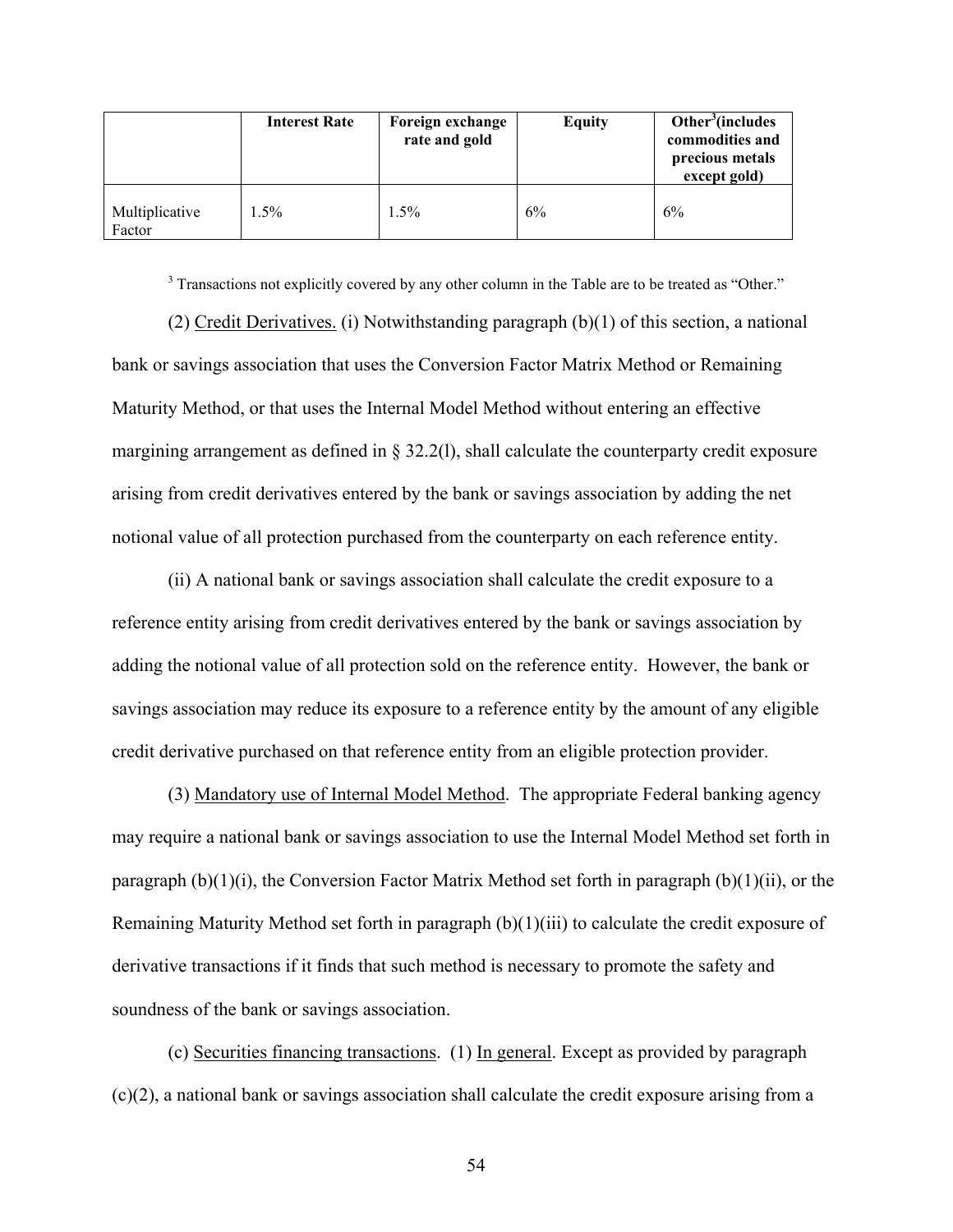securities financing transaction by one of the following methods. A national bank or savings association shall use the same method for calculating credit exposure arising from all of its securities financing transactions.

(i) Internal Model Method. A national bank or savings association may calculate the credit exposure of a securities financing transaction by using an internal model approved by the appropriate Federal banking agency for purposes of 12 CFR part 3, Appendix C, § 32(d), 12 CFR part 167, Appendix C, § 32(d), or 12 CFR part 390, subpart Z, Appendix A, § 32(d), as appropriate, or any other appropriate model approved by the appropriate Federal banking agency.

(ii) Non-Model Method. A national bank or savings association may calculate the credit exposure of a securities financing transaction as follows: (A) Repurchase agreement. The credit exposure arising from a repurchase agreement shall equal and remain fixed at the market value at execution of the transaction of the securities transferred to the other party less cash received.

(B) Securities lending. (1) Cash collateral transactions. The credit exposure arising from a securities lending transaction where the collateral is cash shall equal and remain fixed at the market value at execution of the transaction of securities transferred less cash received.

(2) Non-cash collateral transactions. The credit exposure arising from a securities lending transaction where the collateral is other securities shall equal and remain fixed as the product of the higher of the two haircuts associated with the two securities, as determined in Table 3 below, and the higher of the two par values of the securities.

(C) Reverse repurchase agreements. The credit exposure arising from a reverse repurchase agreement shall equal and remain fixed as the product of the haircut associated with the collateral received, as determined in Table 3 below, and the amount of cash transferred.

(D) Securities borrowing. (1) Cash collateral transactions. The credit exposure arising from a securities borrowed transaction where the collateral is cash shall equal and remain fixed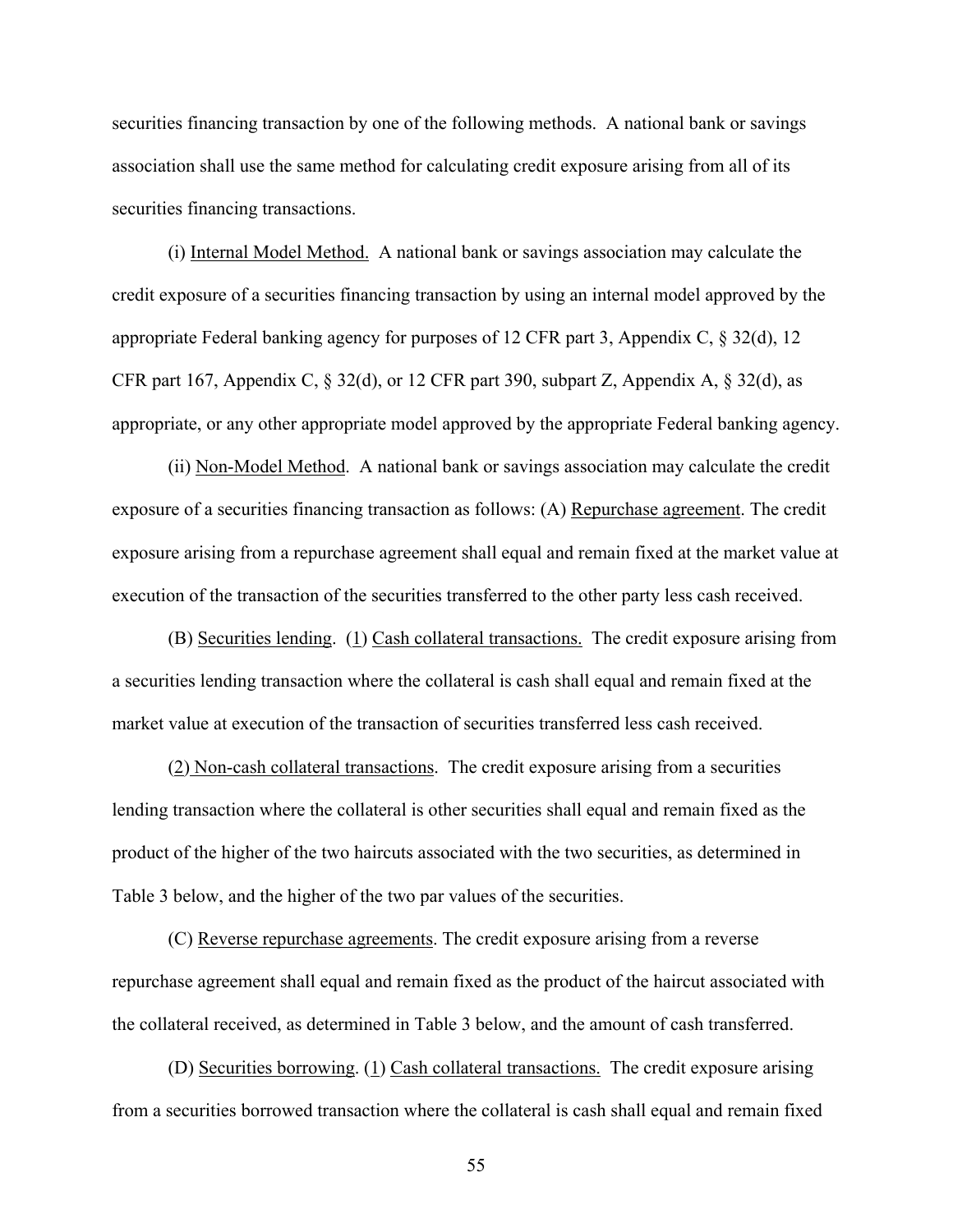as the product of the haircut on the collateral received, as determined in Table 3 below, and the amount of cash transferred to the other party.

(2) Non-cash collateral transactions. The credit exposure arising from a securities borrowed transaction where the collateral is other securities shall equal and remain fixed as the product of the higher of the two haircuts associated with the two securities, as determined in Table 3 below, and the higher of the two par values of the securities.

TABLE 3--COLLATERAL HAIRCUTS

|                                                   | Residual maturity         | Haircut without currency<br>mismatch <sup>17</sup> |
|---------------------------------------------------|---------------------------|----------------------------------------------------|
| OECD Country Risk Classification <sup>18</sup> 0- | $\leq 1$                  | 0.005                                              |
|                                                   | year                      | 0.02                                               |
|                                                   | $>1$ year, $\leq 5$ years | 0.04                                               |
|                                                   |                           |                                                    |
| OECD Country Risk Classification 2-               | $\leq$ 1                  | 0.01                                               |
| 3                                                 | year                      | 0.03                                               |
|                                                   | $>1$ year, <= 5 years     | 0.06                                               |
|                                                   | > 5                       |                                                    |
|                                                   | vears                     |                                                    |

#### SOVEREIGN ENTITIES

#### CORPORATE AND MUNICIPAL BONDS THAT ARE BANK‐ELIGIBLE INVESTMENTS

| Residual maturity for debt<br>securities | Haircut without currency<br>mismatch |
|------------------------------------------|--------------------------------------|
|                                          |                                      |
|                                          | 0.06                                 |
|                                          | ก 1ว                                 |

#### OTHER ELIGIBLE COLLATERAL

| Main index <sup>19</sup> equities (including convertible | 0.15 |
|----------------------------------------------------------|------|
| bonds)                                                   | 0.25 |

 $\overline{a}$ 

 $17$  In cases where the currency denomination of the collateral differs from the currency denomination of the credit transaction, an addition 8 percent haircut will apply.

<sup>18</sup> OECD Country Risk Classification means the country risk classification as defined in Article 25 of the OECD's February 2011 Arrangement on Officially Supported Export Credits Arrangement.

<sup>19</sup> Main index means the Standard & Poor's 500 Index, the FTSE All-World Index, and any other index for which the covered company can demonstrate to the satisfaction of the Federal Reserve that the equities represented in the index have comparable liquidity, depth of market, and size of bid-ask spreads as equities in the Standard & Poor's 500 Index and FTSE All-World Index.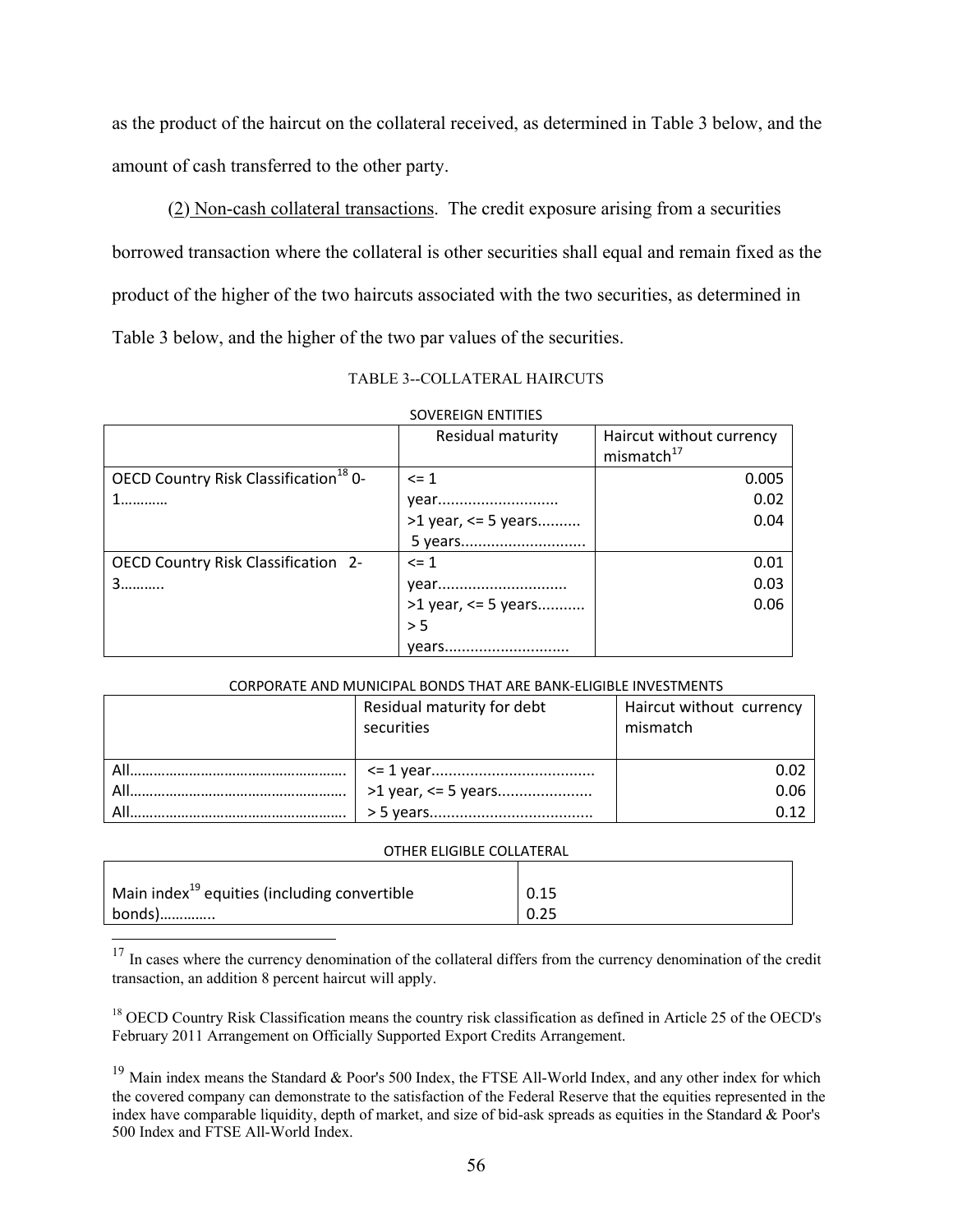| Other publicly traded equities (including convertible<br>bonds) | Highest haircut applicable to any<br>security in which the fund can invest |
|-----------------------------------------------------------------|----------------------------------------------------------------------------|
|                                                                 |                                                                            |

(2) Mandatory use of Internal Model Method. The appropriate Federal banking agency may require a national bank or savings association to use either the Internal Model Method set forth in § 32.9(c)(1)(i) or the Non-Model Method set forth in § 32.9(c)(1)(ii) to calculate the credit exposure of securities financing transactions if the appropriate Federal banking agency finds that such method is necessary to promote the safety and soundness of the bank or savings association.

# **APPENDIX A TO PART 32—INTERPRETATIONS**

 $\overline{a}$ 

Section 1. Interrelation of General Limitation With Exception for Loans To Develop Domestic Residential Housing Units

The  $\S 32.3(d)(2)$  exception for loans to one borrower to develop domestic residential housing units is characterized in the regulation as an "alternative" limit. This exceptional \$30,000,000 or 30 percent limitation does not operate in addition to the 15 percent General Limitation or the 10 percent additional amount a savings association may loan to one borrower secured by readily marketable collateral, but serves as the uppermost limitation on a savings association's lending to any one person once a savings association employs this exception.

Example: Savings Association A's lending limitation as calculated under the 15 percent General Limitation is \$800, 000. If Savings Association A lends Y \$800,000 for commercial purposes, Savings Association A cannot lend Y an additional \$1,600,000, or 30 percent of capital and surplus, to develop residential housing units under the paragraph  $\S 32.3(d)(2)$  exception. The §32.3(d)(2) exception operates as the uppermost limitation on all lending to one borrower (for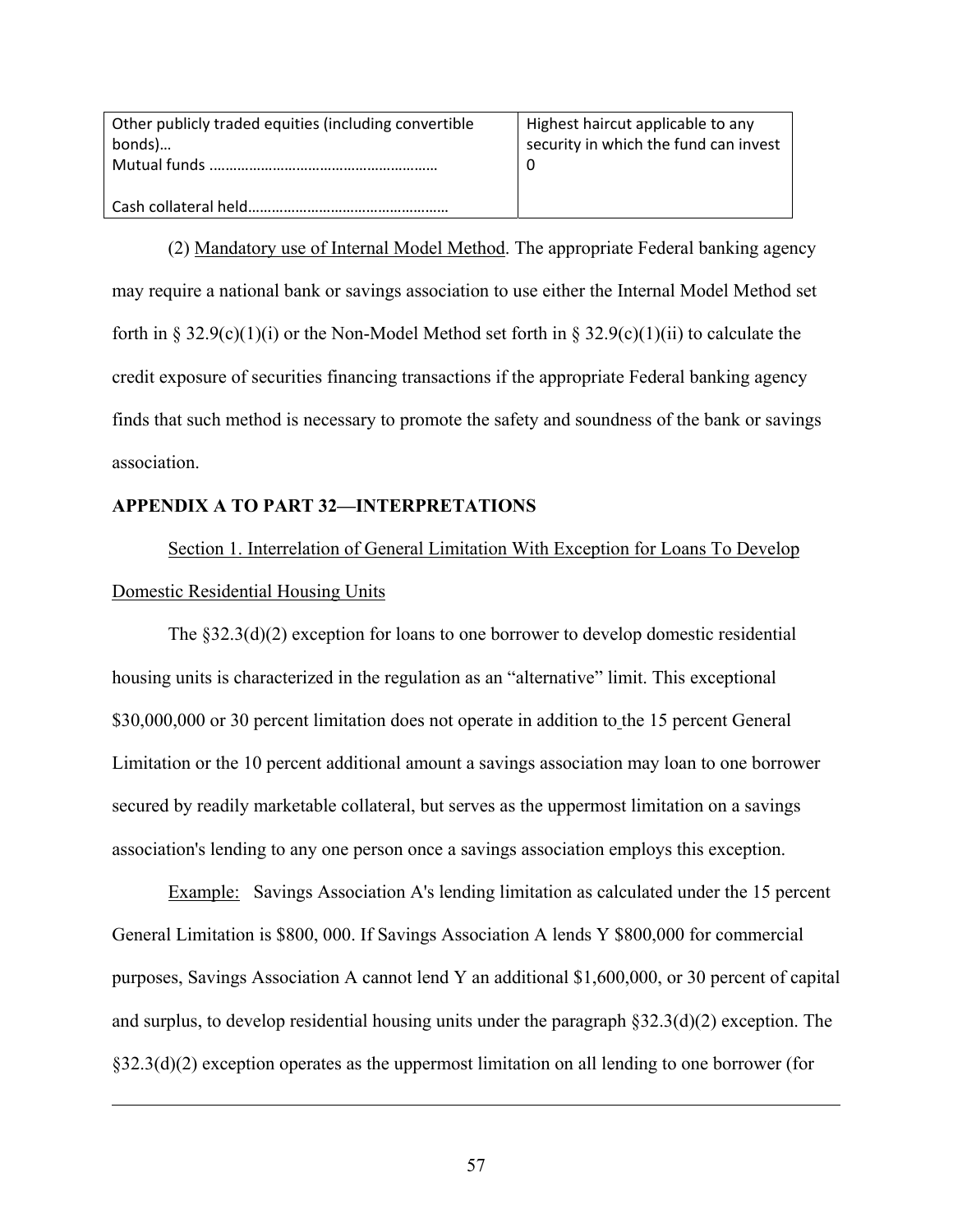savings associations that may employ this exception) and includes any amounts loaned to the same borrower under the General Limitation. Savings Association A, therefore, may lend only an additional \$800,000 to Y, provided §32.3(d)(2) prerequisites have been met. The amount loaned under the authority of the General Limitation (\$800,000), when added to the amount loaned under the exception (\$800,000), yields a sum that does not exceed the 30 percent uppermost limitation (\$1,600,000).

2. This result does not change even if the facts are altered to assume that some or all of the \$800,000 amount of lending permissible under the General Limitation's 15 percent basket is not used, or is devoted to the development of domestic residential housing units.

In other words, using the above example, if Savings Association A lends Y \$400,000 for commercial purposes and \$300,000 for residential purposes—both of which would be permitted under its \$800,000 General Limitation—Savings Association A's remaining permissible lending to Y would be: first, an additional \$100,000 under the General Limitation, and then another \$800,000 to develop domestic residential housing units if the savings association meets the paragraph §32.3(d)(2) prerequisites. (The latter is \$800,000 because in no event may the total lending to Y exceed 30 percent of unimpaired capital and unimpaired surplus). If Savings Association A did not lend Y the remaining \$100,000 permissible under the General Limitation, its permissible loans to develop domestic residential housing units under §32.3(d)(2) would be \$900,000 instead of \$800,000 (the total loans to Y would still equal \$1,600,000).

3. In short, under the §32.3(d)(2) exception, the 30 percent or \$30,000,000 limit will always operate as the uppermost limitation, unless the savings association does not avail itself of the exception and merely relies upon its General Limitation.

Section 2. Interrelationship Between the General Limitation and the 150 Percent Aggregate Limit on Loans to all Borrowers To Develop Domestic Residential Housing Units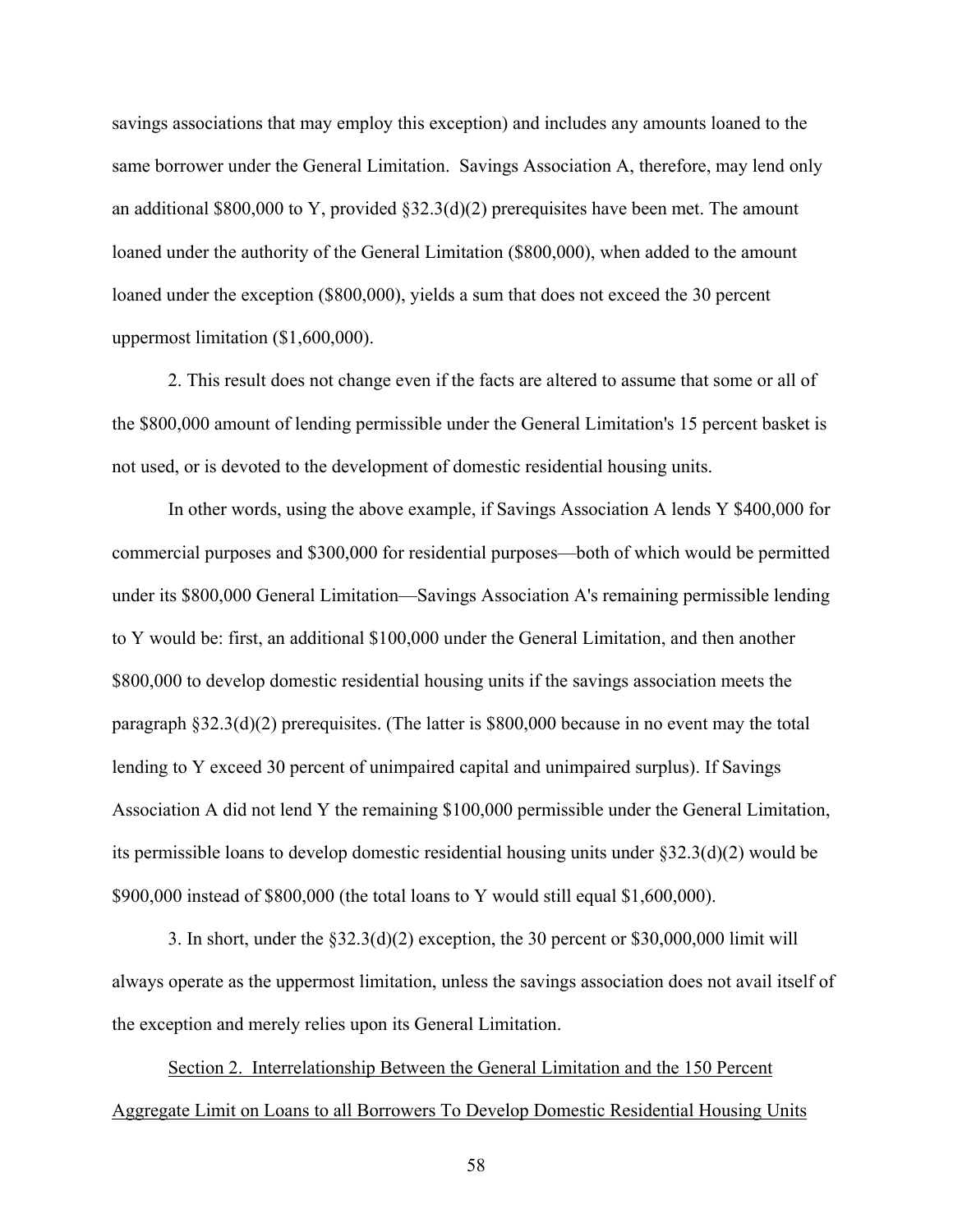Numerous questions have been received regarding the allocation of loans between the different lending limit "baskets," i.e., the 15 percent General Limitation basket and the 30 percent Residential Development basket. In general, the inquiries concern the manner in which a savings association may "move" a loan from the General Limitation basket to the Residential Development basket. The following example is intended to provide guidance:

Example: Savings Association A's General Limitation under §32.3(a) is \$15 million. In January, Savings Association A makes a \$10 million loan to Borrower to develop domestic residential housing units. At the time the loan was made, Savings Association A had not received approval under an order issued by the appropriate Federal banking agency to avail itself of the residential development exception to lending limits. Therefore, the \$10 million loan is made under Savings Association A's General Limitation.

2. In June, Savings Association A receives authorization to lend under the Residential Development exception. In July, Savings Association A lends \$3 million to Borrower to develop domestic residential housing units. In August, Borrower seeks an additional \$12 million commercial loan from Savings Association A. Savings Association A cannot make the loan to Borrower, however, because it already has an outstanding \$10 million loan to Borrower that counts against Savings Association A's General Limitation of \$15 million. Thus, Savings Association A may lend only up to an additional \$5 million to Borrower under the General Limitation.

3. However, Savings Association A may be able to reallocate the \$10 million loan it made to Borrower in January to its Residential Development basket provided that: (1) Savings Association A has obtained authority under an order issued by the appropriate Federal banking agency to avail itself of the additional lending authority for residential development and maintains compliance with all prerequisites to such lending authority; (2) the original \$10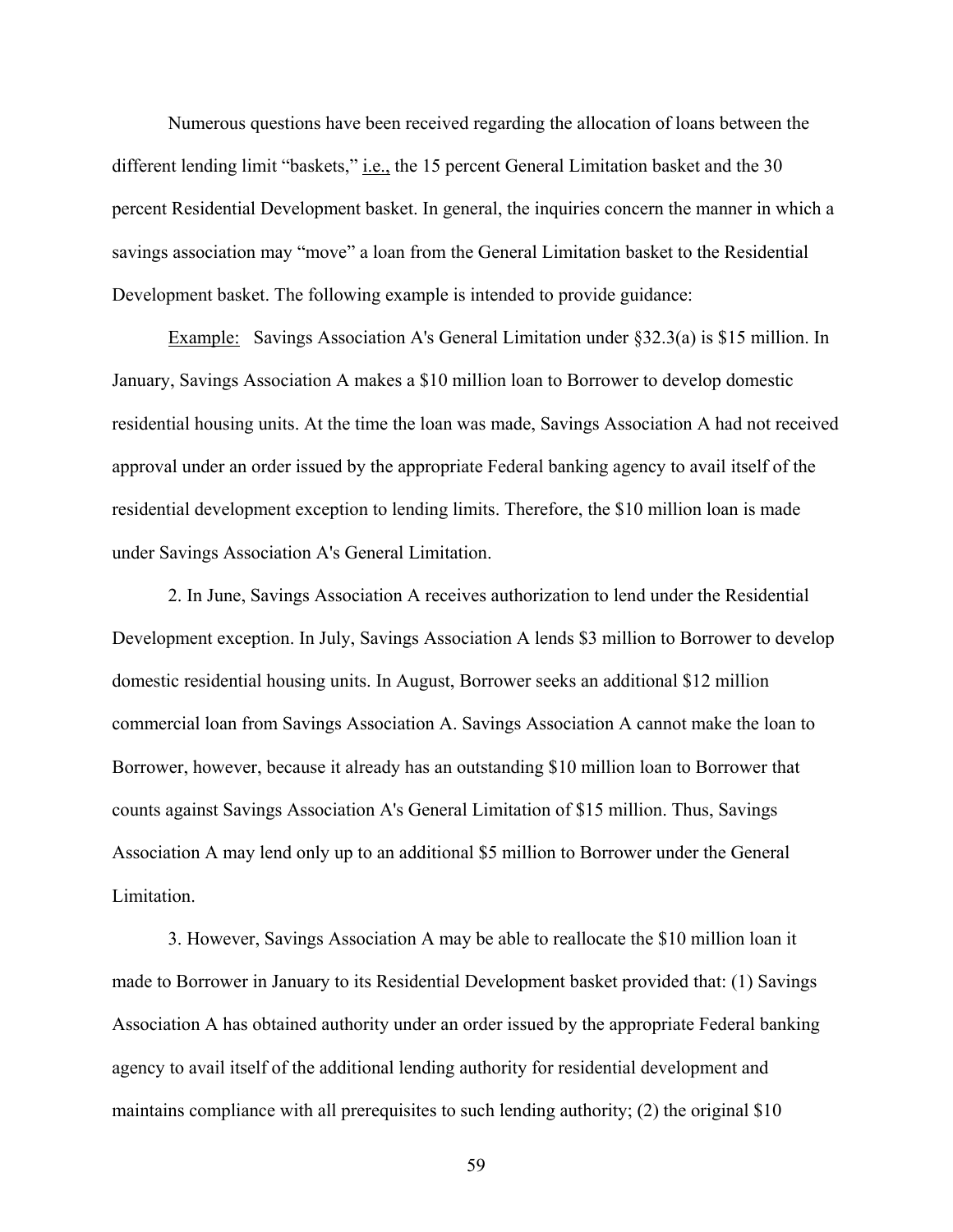million loan made in January constitutes a loan to develop domestic residential housing units as defined; and (3) the housing unit(s) constructed with the funds from the January loan remain in a stage of "development" at the time Savings Association A reallocates the loan to the domestic residential housing basket. The project must be in a stage of acquisition, development, construction, rehabilitation, or conversion in order for the loan to be reallocated.

4. If Savings Association A is able to reallocate the \$10 million loan made to Borrower in January to its Residential Development basket, it may make the \$12 million commercial loan requested by Borrower in August. Once the January loan is reallocated to the Residential Development basket, however, the \$10 million loan counts towards Savings Association A's 150 percent aggregate limitation on loans to all borrowers under the residential development basket  $(\S$  32.3(d)(2)).

 limitation. 5. If Savings Association A reallocates the January loan to its domestic residential housing basket and makes an additional \$12 million commercial loan to Borrower, Savings Association A's totals under the respective limitations would be: \$12 million under the General Limitation; and \$13 million under the Residential Development limitation. The full \$13 million residential development loan counts toward Savings Association A's aggregate 150 percent

#### **PART 159 – SUBORDINATE ORGANIZATIONS**

11. The authority citation for part 159 continues to read as follows:

**Authority:** 12 U.S.C. 1462, 1462a, 1463, 1464, 1828, 5412(b)(2)(B).

#### **§ 159.3 [Amended]**

12. Section 159.3 is amended, in paragraph (k) introductory text, by removing "§160.93" and replacing it with the phrase "12 CFR part 32".

#### **PART 160—LENDING AND INVESTMENTS**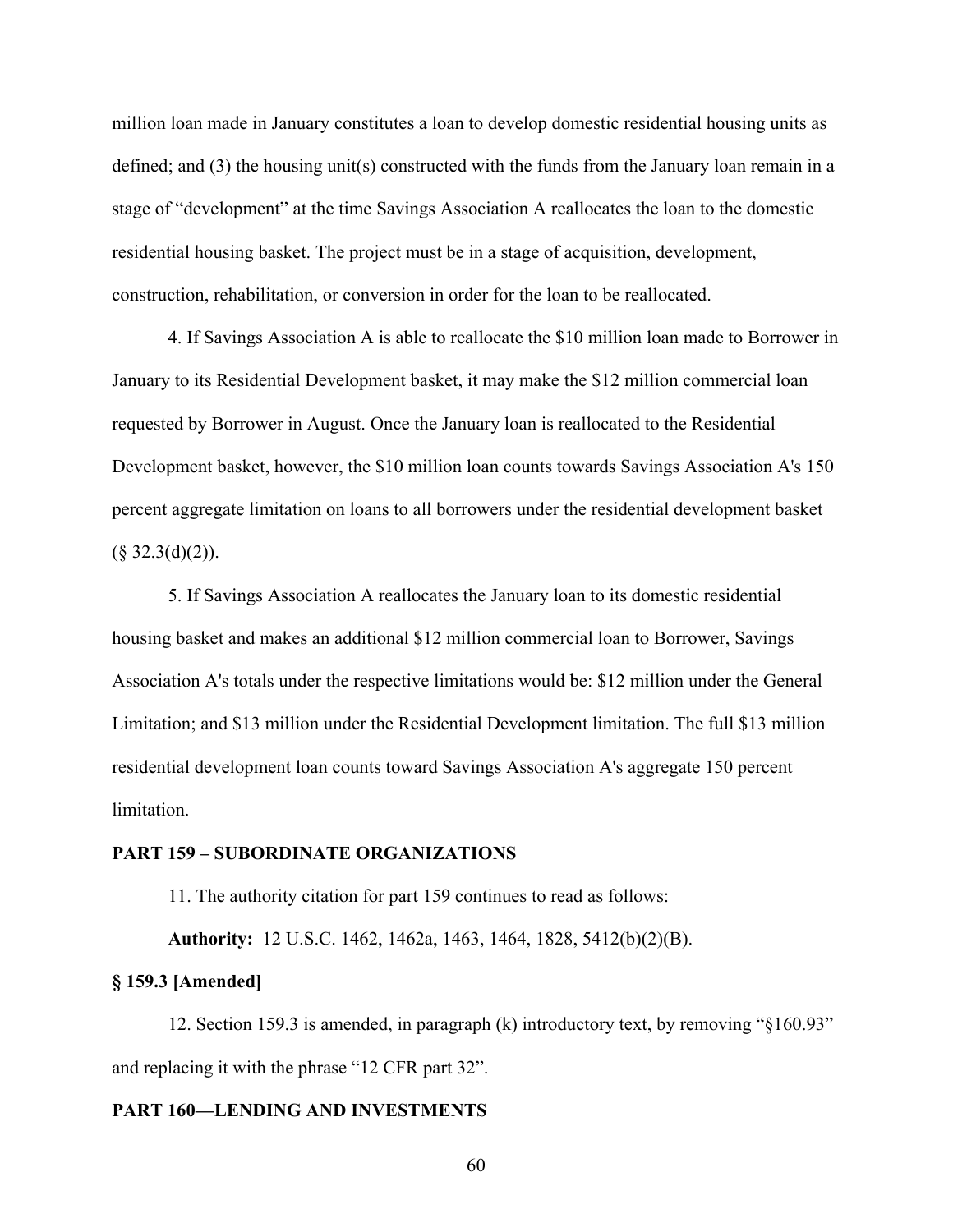13. The authority citation for part 160 continues to read as follows:

**Authority:** 12 U.S.C. 1462, 1462a, 1463, 1464, 1467a, 1701j–3, 1828, 3803, 3806, 5412(b)(2)(B); 42 U.S.C. 4106.

# **§ 160.40 [Amended]**

14. Section 160.40 is amended, in paragraph (a)(3), by removing "§160.93(c) of this part" and replacing it with the phrase "§32.3(a) of this chapter".

# **§ 160.60 [Amended]**

15. Section 160.60 is amended, in paragraph (b)(3), by removing "§§ 160.93 and 163.43" and replacing it with the phrase "12 CFR part 32 and § 163.43 of this chapter".

# **§ 160.93 [Amended]**

16. Section 160.93 is removed.